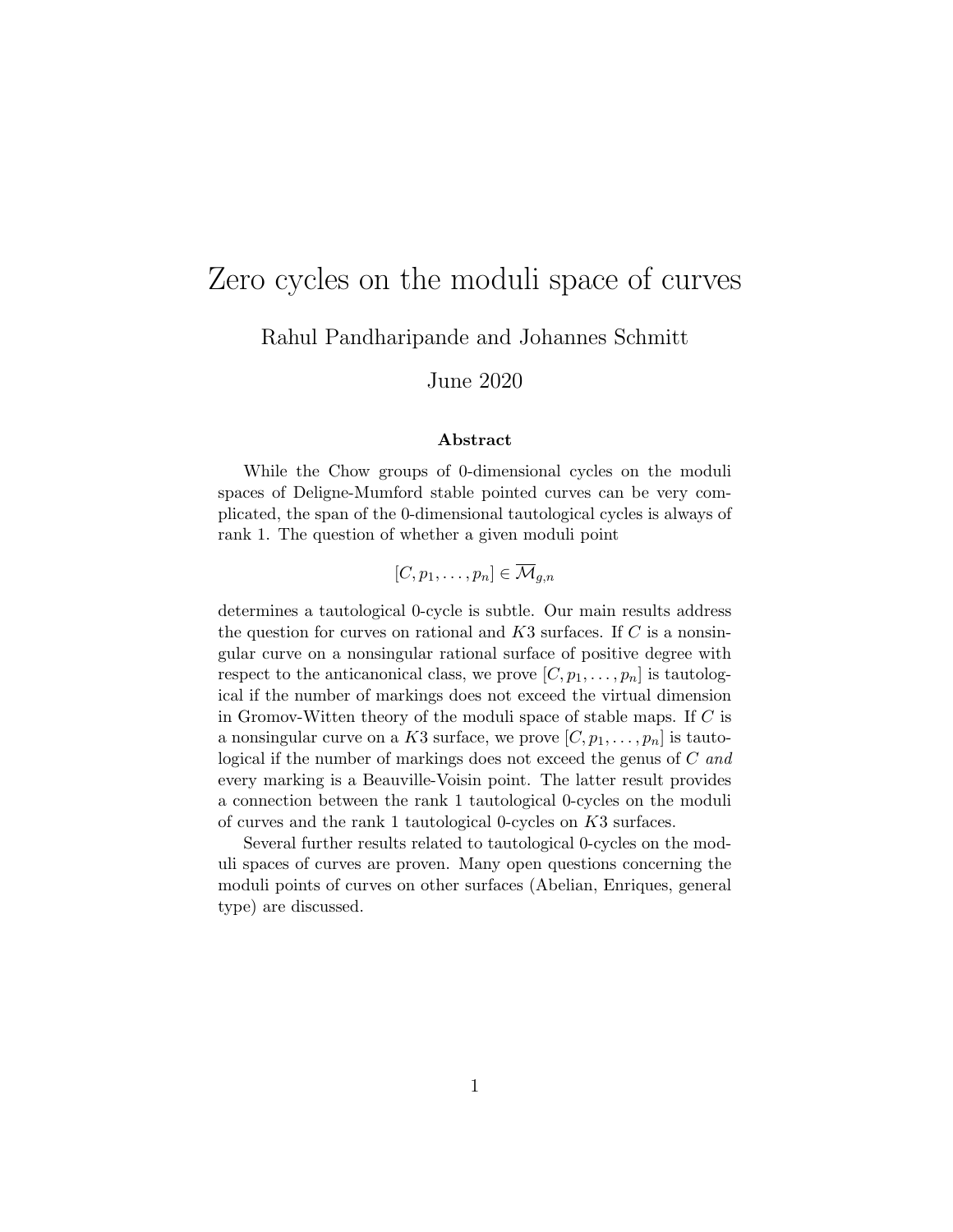### 0 Introduction

#### 0.1 Moduli of curves

Let  $(C, p_1, \ldots, p_n)$  be a Deligne-Mumford stable curve of genus g with n marked points defined over C. Let

$$
[C, p_1, \ldots, p_n] \in \overline{\mathcal{M}}_{g,n}
$$

be the associated *moduli point* in the moduli space.<sup>[1](#page-1-0)</sup> As a Deligne-Mumford stack,  $\overline{\mathcal{M}}_{g,n}$  is nonsingular, irreducible, and of C-dimension 3g–3+n. Though the moduli spaces  $\mathcal{M}_{g,n}$  can be irrational and complicated, their study has been marked by the discovery of beautiful mathematical structures.

Fundamental to the geometry of the moduli spaces of stable pointed curves are three basic types of morphisms:

(i) forgetful morphisms

$$
p:\overline{\mathcal{M}}_{g,n+1}\to\overline{\mathcal{M}}_{g,n}
$$

defined by dropping a marking,

(ii) irreducible boundary morphisms

$$
q:\overline{\mathcal{M}}_{g-1,n+2}\to\overline{\mathcal{M}}_{g,n}
$$

defined by identifying two markings to create a node,

(iii) reducible boundary morphisms

$$
r:\overline{\mathcal{M}}_{g_1,n_1+1}\times\overline{\mathcal{M}}_{g_2,n_2+1}\to\overline{\mathcal{M}}_{g,n}\,,
$$

where  $n = n_1 + n_2$  and  $g = g_1 + g_2$ , defined by identifying the markings of separate pointed curves.

Following  $[13, Section 0.1]$ , the tautological rings<sup>[2](#page-1-1)</sup>

$$
R^*(\overline{\mathcal{M}}_{g,n}) \subset A^*(\overline{\mathcal{M}}_{g,n})
$$

are defined as the smallest system of Q-subalgebras (with unit) closed under push-forward by all morphisms (i)-(iii). We denote the group of tautological  $k$ -cycles by

$$
R_k(\overline{\mathcal{M}}_{g,n}) = R^{3g-3+n-k}(\overline{\mathcal{M}}_{g,n}).
$$

For an introduction to the current study of tautological classes, we refer the reader to  $[14, 30]$  $[14, 30]$ .

<span id="page-1-0"></span><sup>&</sup>lt;sup>1</sup>Stability requires  $2g - 2 + n > 0$  which we always impose when we write  $\overline{\mathcal{M}}_{g,n}$ .

<span id="page-1-1"></span><sup>2</sup>Chow groups will be taken with Q-coefficients unless explicitly stated otherwise.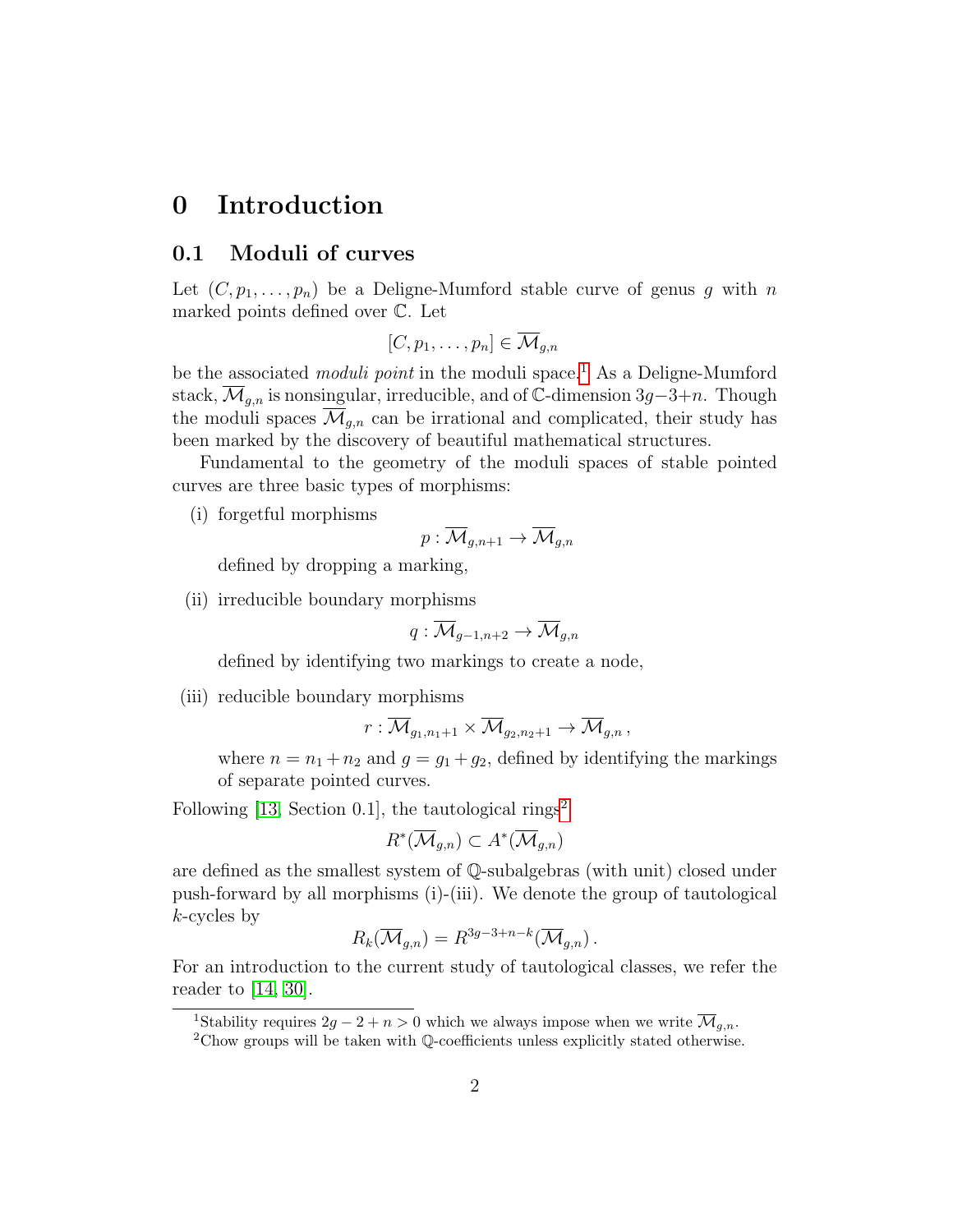### 0.2 0-cycles in the tautological ring

Whenever the moduli space  $\overline{\mathcal{M}}_{g,n}$  is rationally connected, we have

$$
A_0(\overline{\mathcal{M}}_{g,n})\stackrel{\sim}{=}\mathbb{Q}.
$$

Rational connectedness is known at least in the cases appearing in Figure [1.](#page-2-0) For genus 23 and higher,  $\overline{\mathcal{M}}_{g,n}$  is never rationally connected.

|                                       |          |   | ∸  | ◡                               | <b>T</b>                | $\tilde{\phantom{a}}$<br>                                  |                               | $\overline{\phantom{0}}$              | ◡ | ັ | ∸ |                  | $\sim$<br>-- 11 | <b>L'</b><br>◡ | ー | . .<br>∸ |
|---------------------------------------|----------|---|----|---------------------------------|-------------------------|------------------------------------------------------------|-------------------------------|---------------------------------------|---|---|---|------------------|-----------------|----------------|---|----------|
| $\sim$<br>$^{\prime}$ $^{\prime}$ max | $\infty$ | - | -- | $\overline{\phantom{a}}$<br>. . | --<br>$\mathsf{L}$<br>∸ | $\overline{\phantom{a}}$<br>--<br>$\overline{\phantom{0}}$ | -<br>l h<br>--<br>$\check{ }$ | <u>. </u><br>$\overline{\phantom{0}}$ | ◡ | ັ | ಀ | $\check{~}$<br>- | -<br>—          | ັ              | _ |          |

<span id="page-2-0"></span>Figure 1:  $\overline{\mathcal{M}}_{q,n}$  is rationally connected for  $n \leq n_{\text{max}}$ , see [\[3,](#page-35-0) [7,](#page-36-2) [9,](#page-36-3) [15,](#page-36-4) [26,](#page-37-0) [37\]](#page-38-1).

On the other hand, the Chow groups of 0-cycles are of infinite rank as Q-vector spaces at least in the following genus 1 and 2 cases (due to the existence<sup>[3](#page-2-1)</sup> of holomorphic  $p$ -forms):

$$
A_0(\overline{\mathcal{M}}_{1,n\geq 11}),\ \ A_0(\overline{\mathcal{M}}_{2,n\geq 14}).
$$

Moreover, such forms<sup>[4](#page-2-2)</sup> and infinite ranks are expected in the following genus 3 and 4 cases:

$$
A_0(\overline{\mathcal{M}}_{3,n\geq 15}),\quad A_0(\overline{\mathcal{M}}_{4,n\geq 16}).
$$

While the data is insufficient for a general prediction, the following speculation would not be surprising.

**Speculation 1** For  $g \geq 1$ , the Chow group  $A_0(\overline{\mathcal{M}}_{g,n})$  is of infinite rank except for finitely many  $(g, n)$ .

On the other hand, the group  $R_0(\mathcal{M}_{q,n})$  of tautological 0-cycles is much better behaved. The following result was proven by Graber and Vakil in [\[20\]](#page-37-1) and also in [\[13,](#page-36-0) [21\]](#page-37-2).

**Proposition 2** For all  $(g, n)$ , we have  $R_0(\overline{\mathcal{M}}_{g,n}) \stackrel{\sim}{=} \mathbb{Q}$ .

Since the proof is so short (and depends only upon structural properties of tautological classes), we present the argument here.[5](#page-2-3) Consider the moduli

<span id="page-2-1"></span> ${}^{3}$ By results of Mumford and Srinivas (see [\[29,](#page-38-2) [32,](#page-38-3) [36\]](#page-38-4) and [\[20,](#page-37-1) Remark 1.1]), the existence of a holomorphic p-form for  $p \geq 1$  forces  $A_0(\overline{\mathcal{M}}_{g,n})$  to have infinite rank. Constructions of such forms in  $g = 1$  and  $g = 2$  are well-known, see [\[14\]](#page-36-1).

<span id="page-2-2"></span><sup>&</sup>lt;sup>4</sup>There are no written proofs for the genus 3 and 4 claims, but these expectations, based on geometric calculations, have been communicated to us by C. Faber (in genus 3) and G. Farkas (in genus 4).

<span id="page-2-3"></span><sup>&</sup>lt;sup>5</sup>We follow the path of the proof [\[13,](#page-36-0) [21\]](#page-37-2). See [13, Section 4] and [\[21,](#page-37-2) Section 5.1].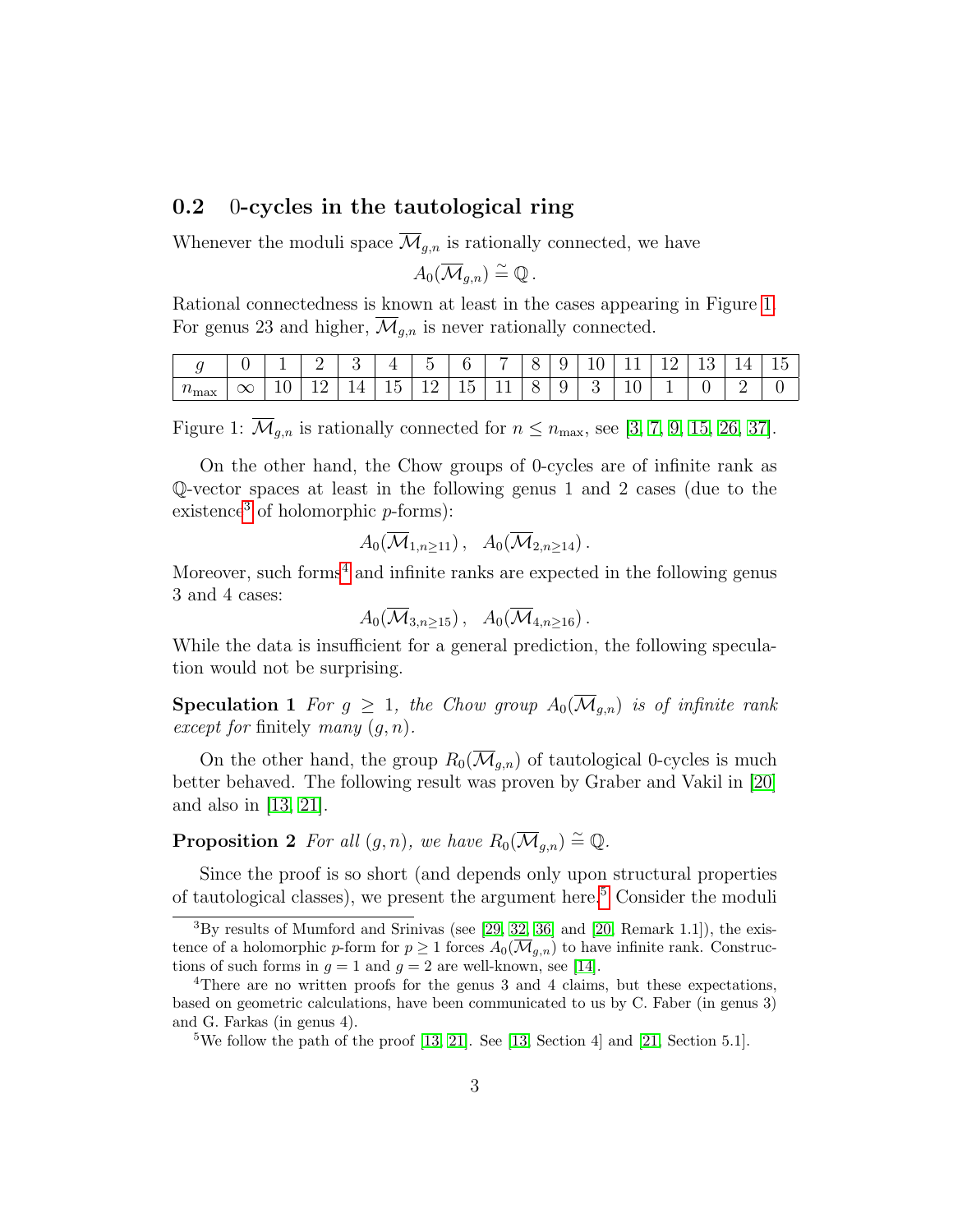space  $\mathcal{M}_{0,2q+n}$  together with the boundary morphism

$$
\iota:\overline{\mathcal{M}}_{0,2g+n}\to\overline{\mathcal{M}}_{g,n}
$$

defined by pairing the first 2g markings to create g nodes. Since  $\overline{\mathcal{M}}_{0,2g+n}$  is a rational variety,

$$
R_0(\overline{\mathcal{M}}_{0,2g+n})\,=\,A_0(\overline{\mathcal{M}}_{0,2g+n})\,\stackrel{\sim}{=}\, \mathbb{Q}\,.
$$

Therefore, all the moduli points in the image of  $\iota$  are tautological and span a Q-subspace of  $R_0(\overline{\mathcal{M}}_{g,n})$  of rank 1. We will prove that the span equals  $R_0(\overline{\mathcal{M}}_{q,n}).$ 

Using the additive generators of the tautological ring constructed in [\[19,](#page-37-3) Appendix, we need only consider 0-cycles on  $\overline{\mathcal{M}}_{q,n}$  which are of a special form. The strata of  $\overline{\mathcal{M}}_{g,n}$  are indexed by stable graphs  $\Gamma$  of genus g with n markings,

$$
\iota_{\Gamma}:\overline{\mathcal{M}}_{\Gamma}\to\overline{\mathcal{M}}_{g,n}.
$$

We need only consider 0-cycles

<span id="page-3-1"></span>
$$
\iota_{\Gamma*} \left[ \prod_{v \in \text{Vert}(\Gamma)} P(v) \right] \in R_0(\overline{\mathcal{M}}_{g,n}), \tag{1}
$$

where  $P(v)$  is a monomial in  $\psi$  and  $\kappa$  classes on the the moduli space  $\overline{\mathcal{M}}_{g(v),n(v)}$  associated to the vertex v. Let  $\deg(P(v))$  be the degree of the vertex class. Using the Getzler-Ionel vanishing in the strong form proven<sup>[6](#page-3-0)</sup> in [\[13,](#page-36-0) Proposition 2], we can impose the following additional restriction on [\(1\)](#page-3-1):

$$
g(v) > 0 \quad \Rightarrow \quad \deg(P(v)) < g - \delta_{0,n(v)} \,. \tag{2}
$$

Suppose we have a vertex v of  $\Gamma$  with  $g(v) > 0$ . Using the vertex stability condition  $2g(v) - 2 + n(v) > 0$ , we deduce

$$
g(v) - \delta_{0,n(v)} \leq 3g(v) - 3 + n(v).
$$

But then we obtain

$$
deg(P(v)) < 3g(v) - 3 + n(v),
$$

<span id="page-3-0"></span> ${}^{6}$ See [\[12\]](#page-36-5) for a much more effective approach to the boundary terms than provided by the argument of [\[13\]](#page-36-0).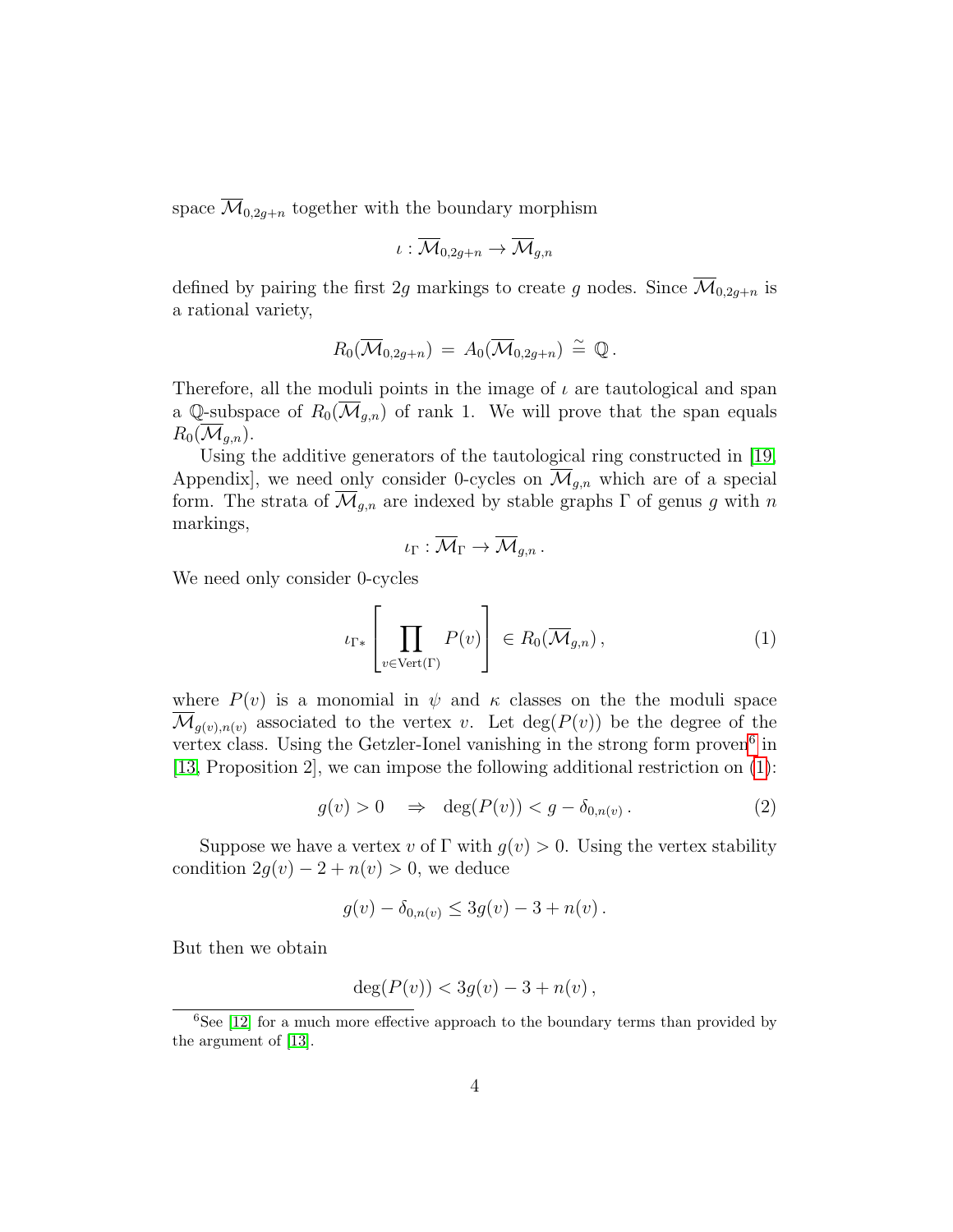which is impossible since [\(1\)](#page-3-1) is a 0-cycle. Therefore, we must have  $g(v) = 0$ for all  $v \in \text{Vert}(\Gamma)$ .

The 0-cycle [\(1\)](#page-3-1) is now easily seen to be in the image of

<span id="page-4-0"></span>
$$
\iota_*: R_0(\overline{\mathcal{M}}_{0,2g+n}) \to R_0(\overline{\mathcal{M}}_{g,n}). \tag{3}
$$

We conclude that the push-forward [\(3\)](#page-4-0) is surjective.  $\Diamond$ 

### 0.3 Tautological points

Our central question here is how to decide whether a given moduli point

$$
[C, p_1, \ldots, p_n] \in \overline{\mathcal{M}}_{g,n}
$$

determines a tautological 0-cycle.

While our focus is on the geometry of  $C$ , there is an interesting connection to arithmetic: Bloch and Beilinson have conjectured<sup>[7](#page-4-1)</sup> that for a nonsingular proper variety X defined over  $\overline{Q}$ , the complex Abel-Jacobi map

$$
\Phi_{k,\mathbb{Q}}: A^k_{\text{hom}}(X/\overline{\mathbb{Q}})_{\mathbb{Q}} \to J^k(X(\mathbb{C}))_{\mathbb{Q}}
$$

to the intermediate Jacobian  $J^k(X(\mathbb{C}))$  is injective (after tensoring with  $\mathbb{Q}$ ). The map above factors through the usual Abel-Jacobi map of  $X(\mathbb{C})$ , and the image of  $A_{\text{hom}}^k(X/\overline{\mathbb{Q}})_{\mathbb{Q}}$  in  $A_{\text{hom}}^k(X(\mathbb{C}))_{\mathbb{Q}}$  is the set of k-cycles in  $X(\mathbb{C})$  defined over  $\overline{Q}$  which are homologous to 0. If the Bloch-Beilinson conjecture holds for

$$
X=\overline{\mathcal{M}}_{g,n},
$$

the map

$$
\Phi_{3g-3+n,\mathbb{Q}}: A_0(\overline{\mathcal{M}}_{g,n})_{\text{hom}} \to \text{Alb}(\overline{\mathcal{M}}_{g,n}) \otimes \mathbb{Q}
$$

would be injective on the set of 0-cycles defined over  $\overline{Q}$ . But since  $\overline{\mathcal{M}}_{g,n}$  is simply connected [\[6,](#page-35-1) Proposition 1.1], the Albanese variety is trivial. Since a tautological class in  $A_0(\mathcal{M}_{g,n})$  can be represented by a curve defined over Q, we would obtain the following consequence.

<span id="page-4-2"></span>**Speculation 3** If the pointed curve  $(C, p_1, \ldots, p_n)$  is defined over  $\overline{\mathbb{Q}}$ , then the associated moduli point in  $A_0(\overline{\mathcal{M}}_{q,n})$  is tautological.

<span id="page-4-1"></span><sup>7</sup>See [\[4,](#page-35-2) [5\]](#page-35-3) for the original papers by Bloch and Beilinson and [\[25\]](#page-37-4) for a detailed account. See [\[25,](#page-37-4) Conjecture 9.12] and the remark thereafter for the particular form of the conjecture that we have used.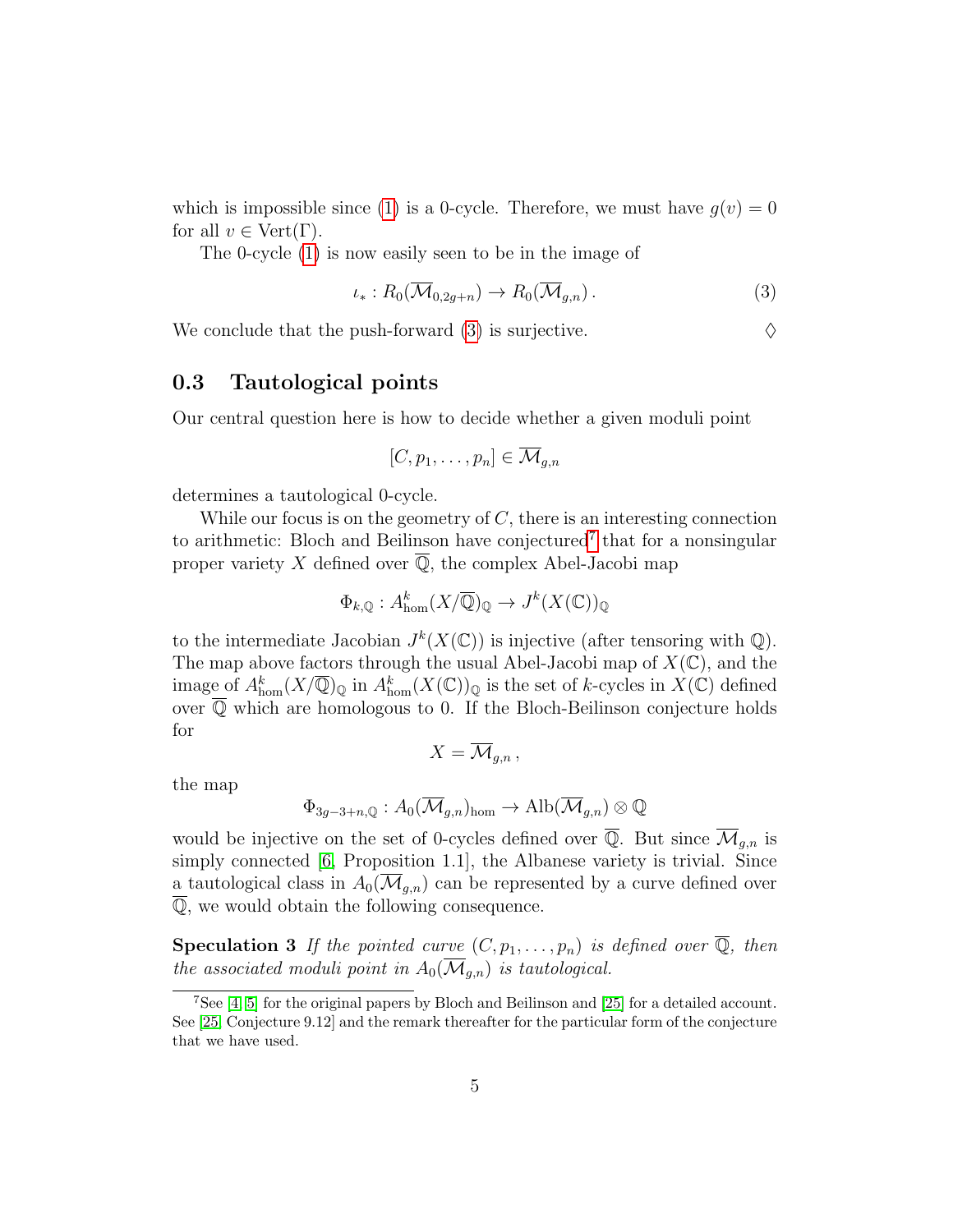A first step in the study of Speculation [3](#page-4-2) is perhaps to use Belyi's Theorem to express the curve as a Hurwitz covering

$$
C\to \mathbb{P}^1
$$

ramified only over 3 points of  $\mathbb{P}^1$ . Unfortunately, there has not been much progress in the direction of Speculation [3.](#page-4-2) However, we will present a result about cyclic covers of  $\mathbb{P}^1$  in Section [5.](#page-27-0)

#### 0.4 Curves on surfaces

Instead of studying the moduli points of special Hurwitz covers of  $\mathbb{P}^1$ , our main results here concern the moduli points of curves on special surfaces.

#### Rational surfaces

Let S be a nonsingular projective rational surface over  $\mathbb{C}$ , and let  $C \subset S$ be an irreducible nonsingular curve of genus g. The virtual dimension in Gromov-Witten theory of the moduli space of stable maps  $\overline{\mathcal{M}}_q(S, [C])$  is given by the following formula

$$
vdim \overline{\mathcal{M}}_g(S, [C]) = \int_{[C]} c_1(S) + g - 1.
$$

Our first result gives a criterion for curves on rational surfaces in terms of the virtual dimension.

<span id="page-5-0"></span>**Theorem 4** Let  $C \subset S$  be an irreducible nonsingular curve of genus g on a nonsingular rational surface satisfying  $\int_{[C]} c_1(S) > 0$ . Let  $p_1, \ldots, p_n \in C$  be distinct points. If

$$
n \leq \text{vdim }\overline{\mathcal{M}}_g(S, [C]),
$$

then  $[C, p_1, \ldots, p_n] \in \overline{\mathcal{M}}_{g,n}$  determines a tautological 0-cycle in  $R_0(\overline{\mathcal{M}}_{g,n})$ .

For Theorem [4,](#page-5-0) we always assume  $(g, n)$  is in the stable range

$$
2g-2+n>0.
$$

If positivity

<span id="page-5-1"></span>
$$
\int_{[C]} c_1(S) > 0 \tag{4}
$$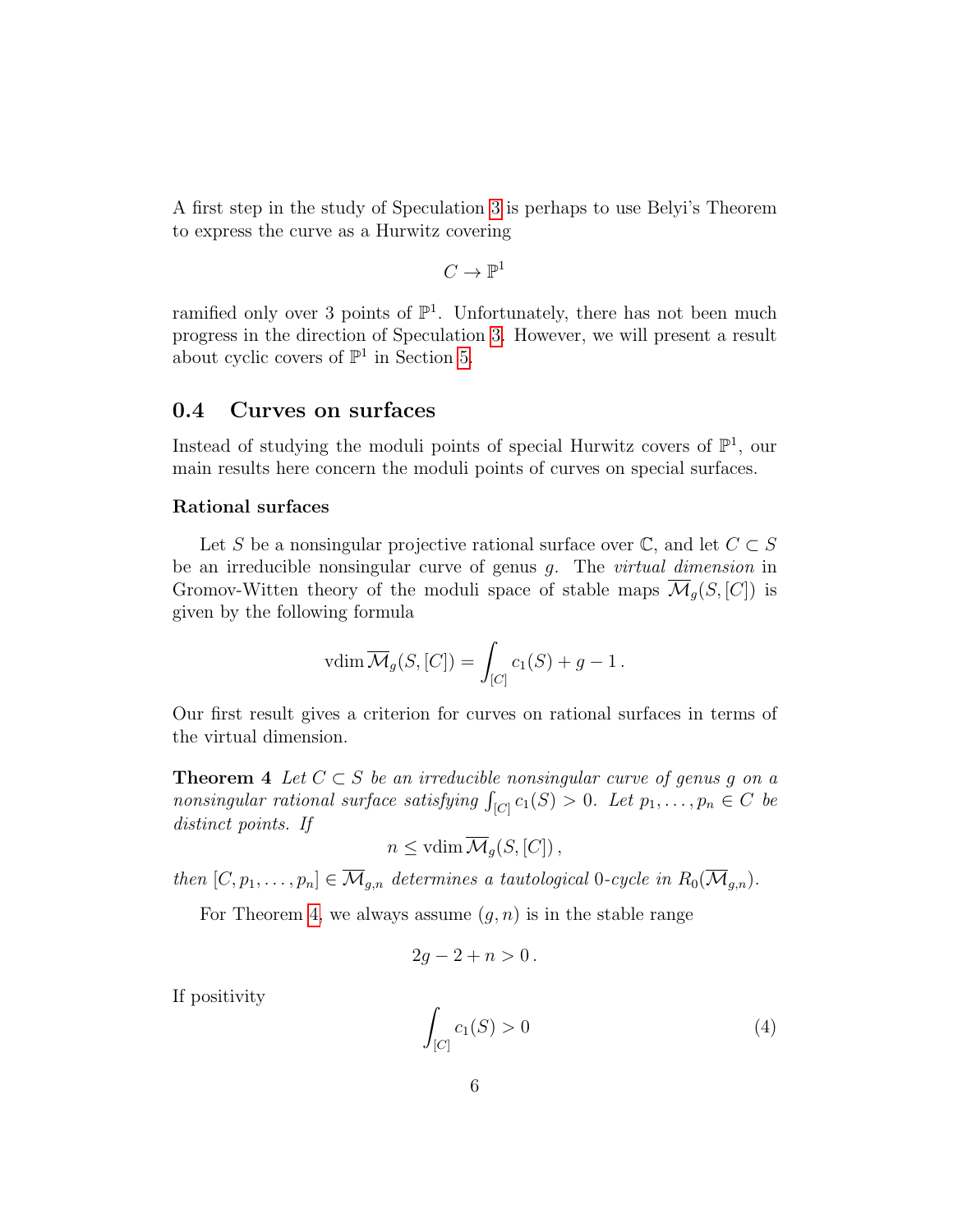holds, then Theorem [4](#page-5-0) can be applied with  $n = 0$  to obtain

$$
[C]\in R_0(\overline{\mathcal{M}}_g).
$$

In case  $S$  is toric, positivity [\(4\)](#page-5-1) always holds for nonsingular curves of genus  $q > 1$  since there exists an effective toric anticanonical divisor with affine complement. Whether positivity [\(4\)](#page-5-1) can be avoided in Theorem [4](#page-5-0) is an interesting question.[8](#page-6-0)

As an example, consider a nonsingular curve

$$
C_4\subset\mathbb{CP}^1\times\mathbb{CP}^1
$$

of genus 4 and bidegree (3, 3). Positivity [\(4\)](#page-5-1) holds, and the virtual dimension here is 15, so all moduli points

$$
[C_4, p_1, \ldots, p_{15}] \in \overline{\mathcal{M}}_{4,15}
$$

are tautological. Since the general curve of genus 4 is of the form  $C_4$ , but not all points of  $\overline{\mathcal{M}}_{4,16}$  are expected to be tautological, the virtual dimension bound on n in Theorem [4](#page-5-0) should not have room for improvement here.

#### K3 surfaces

Let S be a nonsingular projective K3 surface over  $\mathbb C$ . Unlike the case of a rational surface, the Chow group  $A_0(S, \mathbb{Z})$  of 0-cycles of S is very complicated. However, there is a beautiful rank 1 subspace

$$
BV \subset A_0(S, \mathbb{Z})
$$

spanned by points lying on rational curves of S. Following [\[1\]](#page-35-4), define  $p \in S$ to be a *Beauville-Voisin* point if  $[p] \in BV$ .

Let  $C \subset S$  be an irreducible nonsingular curve of genus g. The *virtual* dimension of the moduli space of stable maps  $\mathcal{M}_q(S, [C])$  is now

$$
vdim \overline{\mathcal{M}}_g(S, [C]) = g - 1.
$$

Important for us, however, will be the reduced virtual dimension g. Our second result gives a criterion for curves on K3 surfaces.

<span id="page-6-1"></span><span id="page-6-0"></span><sup>8</sup>The issue is not unrelated to the Harbourne-Hartshorne conjecture and will be discussed in Section [2.2.](#page-16-0)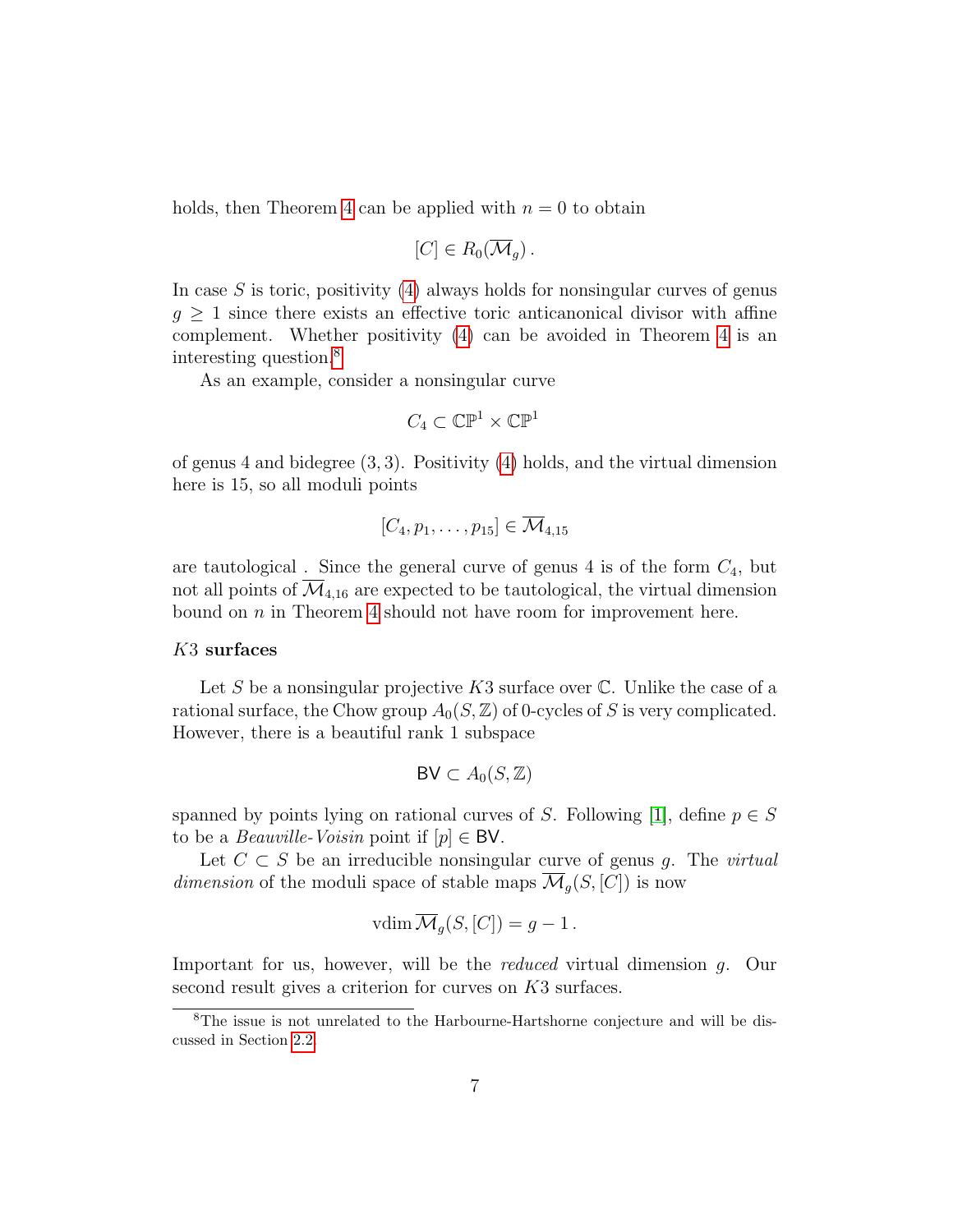**Theorem 5** Let  $C \subset S$  be an irreducible nonsingular curve of genus g on a K3 surface. Let

$$
p_1,\ldots,p_n\in C
$$

be distinct Beauville-Voisin points of S. If  $n \leq g$ , then  $[C, p_1, \ldots, p_n] \in \overline{\mathcal{M}}_{g,n}$ determines a tautological 0-cycle in  $R_0(\overline{\mathcal{M}}_{q,n}).$ 

For example, consider a nonsingular curve of genus 11

<span id="page-7-0"></span>
$$
(C_{11}, p_1, \dots, p_{11}) \subset S \tag{5}
$$

in a primitive class on a  $K3$  surface S with 11 distinct points. By Theorem [5,](#page-6-1)

$$
[C_{11}, p_1, \ldots, p_{11}] \in R_0(\overline{\mathcal{M}}_{11,11})
$$

in case *all* the points  $p_i$  are Beauville-Voisin. By the Mukai correspondence [\[28\]](#page-38-5), we can obtain the general moduli point of  $\overline{\mathcal{M}}_{11,11}$  by varying the data [\(5\)](#page-7-0) in the moduli space of polarized  $K3$  surfaces of genus 11 with 11 points. Since  $\mathcal{M}_{11,11}$  is of Kodaira dimension 19 by [\[16,](#page-36-6) Theorem 5.1], the Chow group of 0-cycles is expected (but not known) to be complicated. In particular, the general moduli point of  $\mathcal{M}_{11,11}$  is not expected to be tautological. The geometry of K3 surfaces in genus 11 therefore suggests that a condition on the points is necessary.

The condition of Theorem [5](#page-6-1) exactly links the rank 1 Beauville-Voisin subspace

$$
BV \subset A_0(S, \mathbb{Z})
$$

to the rank 1 tautological subspace

$$
R_0(\overline{\mathcal{M}}_{g,n})\subset A_0(\overline{\mathcal{M}}_{g,n}).
$$

#### Other surfaces

Since every nonsingular curve lies on a nonsingular algebraic surface, results along the lines of Theorems [4](#page-5-0) and [5](#page-6-1) will always require special surface geometries. For nonsingular curves lying on Enriques and Abelian surfaces, we hope for results parallel to those in the rational and  $K3$  surface cases. However, the questions are, at the moment, open. For the Enriques surface, there is a clear path, but the argument depends upon currently open questions about the nonemptiness of certain Severi varieties. For Abelian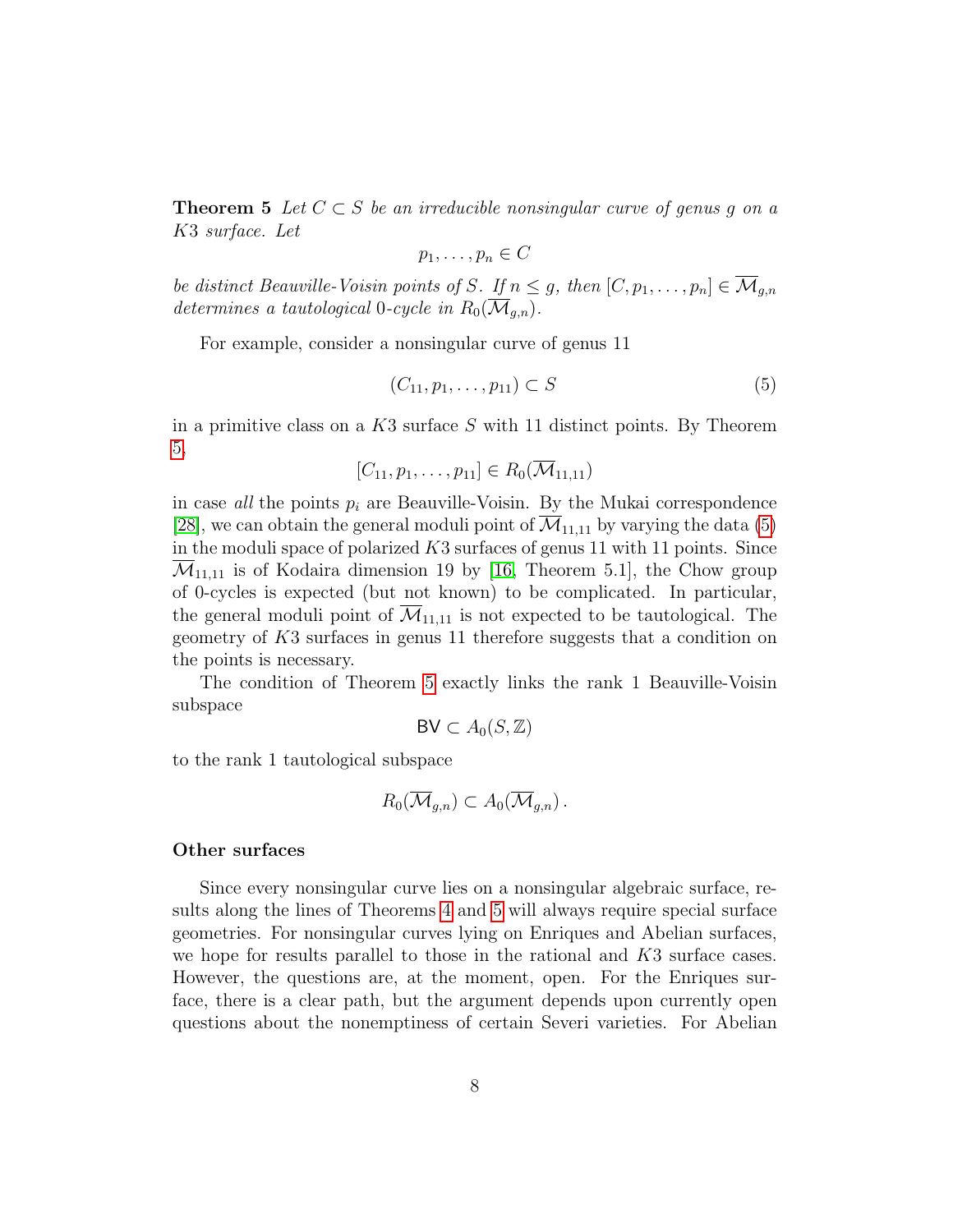surfaces, the matter appears more subtle (and there is no obvious line of argument that we can see).

For surfaces of general type, canonical curves play a very special role from the perspective of Gromov-Witten and Seiberg-Witten theories. A natural question to ask is whether a nonsingular canonical curve on a surface of general type always determine a tautological 0-cycle. We expect new strategies will be required to resolve such questions in the general type case.

#### 0.5 Further results on tautological 0-cycles

We have seen that a moduli point

$$
[C, p_1, \ldots, p_n] \in \overline{\mathcal{M}}_{g,n}
$$

need not determine a tautological 0-cycle. We can measure *how far away* from tautological moduli points of  $\overline{\mathcal{M}}_{g,n}$  are by considering sums. Let

$$
T(g, n) \in \mathbb{Z}_{>0}
$$

be the smallest number satisfying the following condition: for every point  $Q_1 \in \overline{\mathcal{M}}_{g,n}$ , there exist  $T(g,n)-1$  other points  $Q_2, \ldots, Q_{T(g,n)} \in \overline{\mathcal{M}}_{g,n}$  which together have a tautological sum

$$
[Q_1] + [Q_2] + \ldots + [Q_{T(g,n)}] \in R_0(\overline{\mathcal{M}}_{g,n}).
$$

An easy proof of the existence of  $T(q, n)$  is given in Section [6.](#page-31-0) Finding good bounds for  $T(q, n)$  appears much harder. Our main result here states that the growth of  $T(q, n)$  for fixed g as  $n \to \infty$  is at most linear in n. Can better asymptotics be found? For example, could  $T(q, n)$  for fixed g be bounded independent of n?

### 0.6 T-numbers for K3 surfaces

For comparison, we can consider the parallel question for a  $K3$  surface  $S$ , namely: what is the smallest positive integer T such that for any given  $p \in S$ we find  $q_2, \ldots, q_T \in S$  such that the sum

$$
[p] + [q_2] + \ldots + [q_T] \in A_0(S, \mathbb{Z})
$$

lies in the Beauville-Voisin subspace BV  $\subset A_0(S,\mathbb{Z})$ ?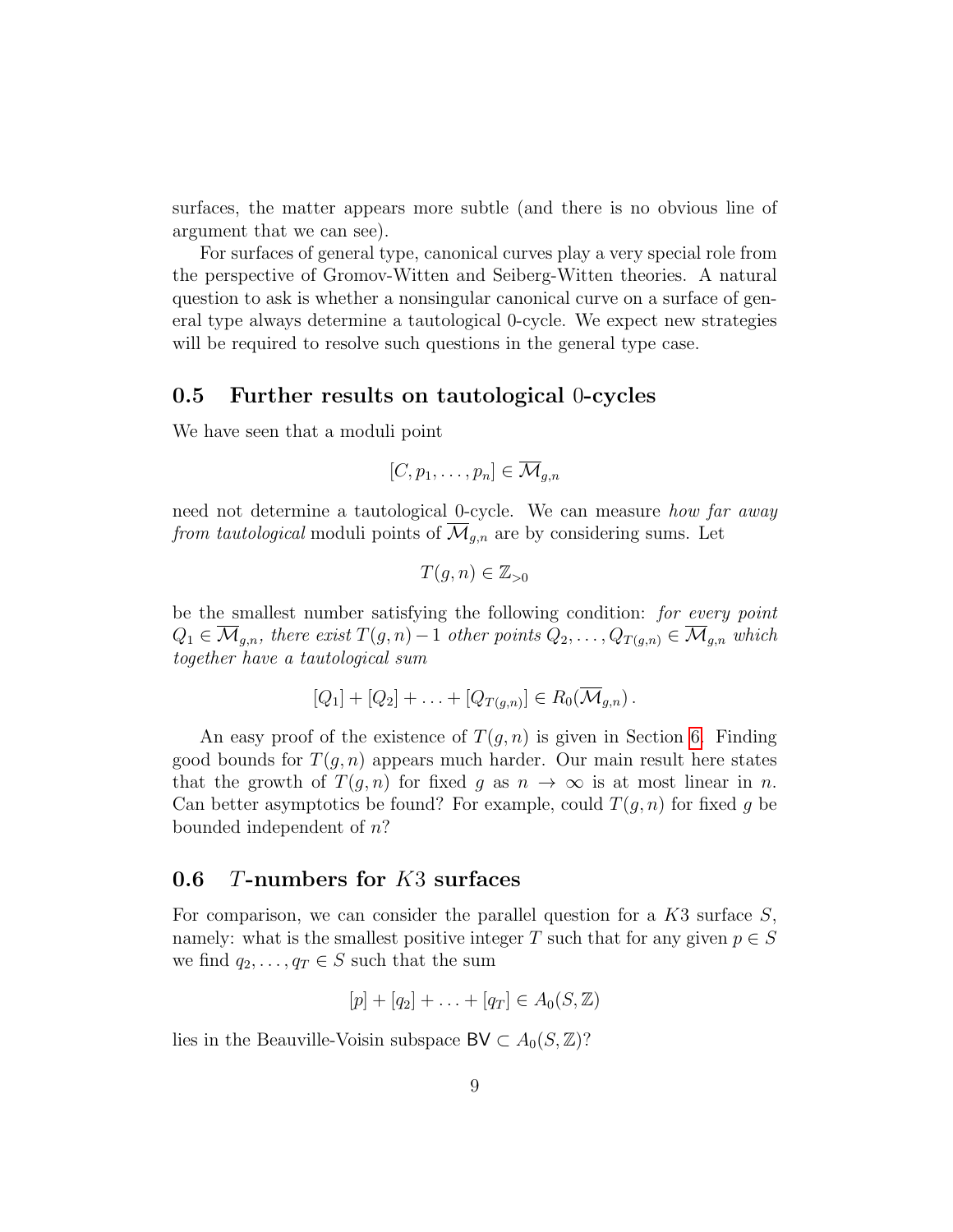On the one hand, we have  $T \geq 2$ , since  $T = 1$  would be the statement that for every  $p \in S$  we have  $[p] \in BV$ , a contradiction since  $A_0(S, \mathbb{Z})$  is infinite-dimensional and spanned by the classes  $[p]$ . On the other hand, since we have families of elliptic curves which sweep out  $S$ , the given point  $p$  must lie on a (possibly singular) genus 1 curve  $E \subset S$ . Let  $R \subset S$  be a rational curve in an ample class. Since

$$
R \cap E \neq \emptyset,
$$

E contains a Beauville-Voisin point  $z \in E$ . We can always solve the equation

$$
[p] + [q] = 2[z] \in A_0(E, \mathbb{Z})
$$

for  $q \in E$ . We conclude that for any  $p \in S$ , there exists a  $q \in S$  satisfying

$$
[p]+[q]\in\mathsf{BV}.
$$

The T-number for K3 surfaces is therefore just 2.

The Hilbert scheme  $S^{[n]}$  of n points on S also has a holomorphic form and a distinguished Beauville-Voisin subspace in  $A_0(S^{[n]}, \mathbb{Z})$ . The holomorphic form shows that the T-number of  $S^{[n]}$  is greater than 1. Using families of elliptic curves on S, the T-number of  $S^{[n]}$  is proven to be at most  $n+1$  in the upcoming paper  $[34]$ , again a linear bound. Whether the T-number is exactly  $n + 1$  is an interesting question.

### 0.7 Plan of the paper

We start in Section [1](#page-10-0) with basic results about cycles and curves which we will use throughout the paper. Theorem [4](#page-5-0) for rational surfaces is proven in Section [2](#page-13-0) and Theorem [5](#page-6-1) for K3 surfaces is proven in Section [3.](#page-17-0) Open questions for Enriques surfaces, Abelian surfaces, and surfaces of general type are discussed in Section [4.](#page-23-0) A result concerning cyclic covers of  $\mathbb{CP}^1$  is proven in Section [5.](#page-27-0) The paper ends with results about the number  $T(q, n)$ in Section [6.](#page-31-0)

### 0.8 Acknowledgements

We thank C. Faber for contributing to our study of curves and G. Farkas for useful conversations about the birational geometry of moduli spaces. We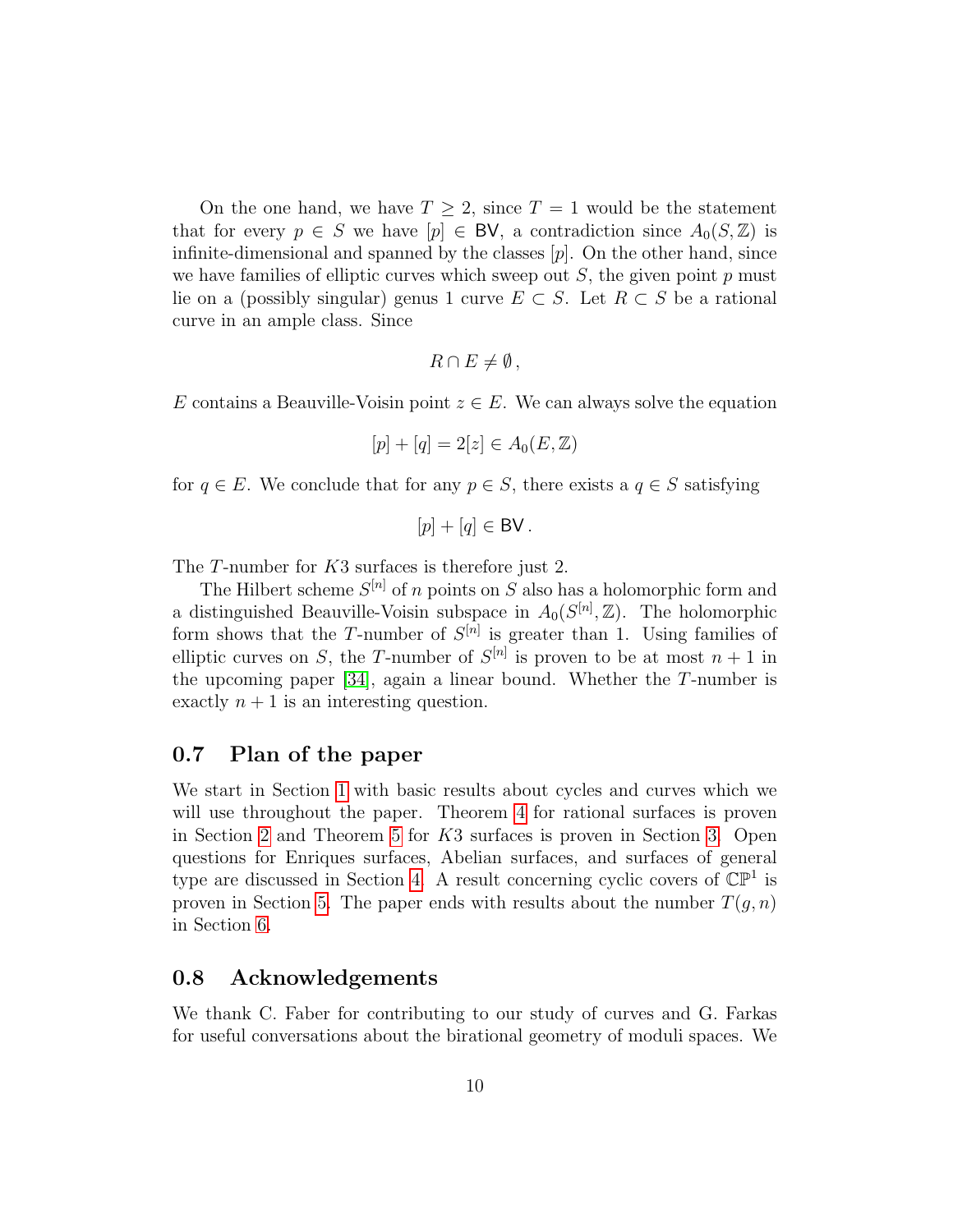thank A. Knutsen for discussions about Severi varieties of Enriques surfaces. Discussions with T. Bülles, A. Kresch, D. Petersen, U. Riess, J. Shen, and Q. Yin have played an important role. An early version of the results was presented at the workshop Hurwitz cycles on the moduli of curves at Humboldt Universität zu Berlin in February 2018.

R.P. was supported by SNF-200020-182181, ERC-2017-AdG-786580-MACI, SwissMAP, and the Einstein Stiftung. J.S. was supported by SNF-200020- 162928 and ERC-2017-AdG-786580-MACI. This project has received funding from the European Research Council (ERC) under the European Union Horizon 2020 research and innovation programme (grant agreement No 786580).

### <span id="page-10-0"></span>1 Basic results about cycles and curves

We start by recalling the following useful (and well-known) result about families of algebraic cycles, see [\[38,](#page-38-7) Proposition 2.4].

<span id="page-10-2"></span>**Proposition 6** Let  $\pi$  :  $\mathcal{X} \rightarrow B$  be a flat morphism of algebraic varieties where B is nonsingular of dimension r and let  $\mathcal{Z} \in A_N(\mathcal{X})$  be a cycle. Then, the set  $B_Z$  of points  $t \in B$  satisfying

$$
\mathcal{Z}_t = \mathcal{Z}|_{\mathcal{X}_t} = 0 \in A_{N-r}(\mathcal{X}_t)
$$

is a countable union of proper closed algebraic subsets of B.

**Proposition 7** Let  $X \subset \overline{\mathcal{M}}_{q,n}$  be an irreducible algebraic set such that the generic point of  $X$  is tautological. Then, every point of  $X$  is tautological.

**Proof.** Consider the trivial family

$$
\pi:\overline{\mathcal{M}}_{g,n}\times\overline{\mathcal{M}}_{g,n}\to\overline{\mathcal{M}}_{g,n}
$$

defined by projection on the second factor. Let  $\Delta \subset \overline{\mathcal{M}}_{g,n} \times \overline{\mathcal{M}}_{g,n}$  be the diagonal, and let S be the section of  $\pi$  determined by a fixed tautological point of  $\overline{\mathcal{M}}_{q,n}$ . By applying<sup>[9](#page-10-1)</sup> Proposition [6](#page-10-2) to the relative 0-cycle

$$
\mathcal{Z}=\Delta-S\,,
$$

<span id="page-10-1"></span><sup>&</sup>lt;sup>9</sup>We leave the standard movement of scheme results to stacks for the reader.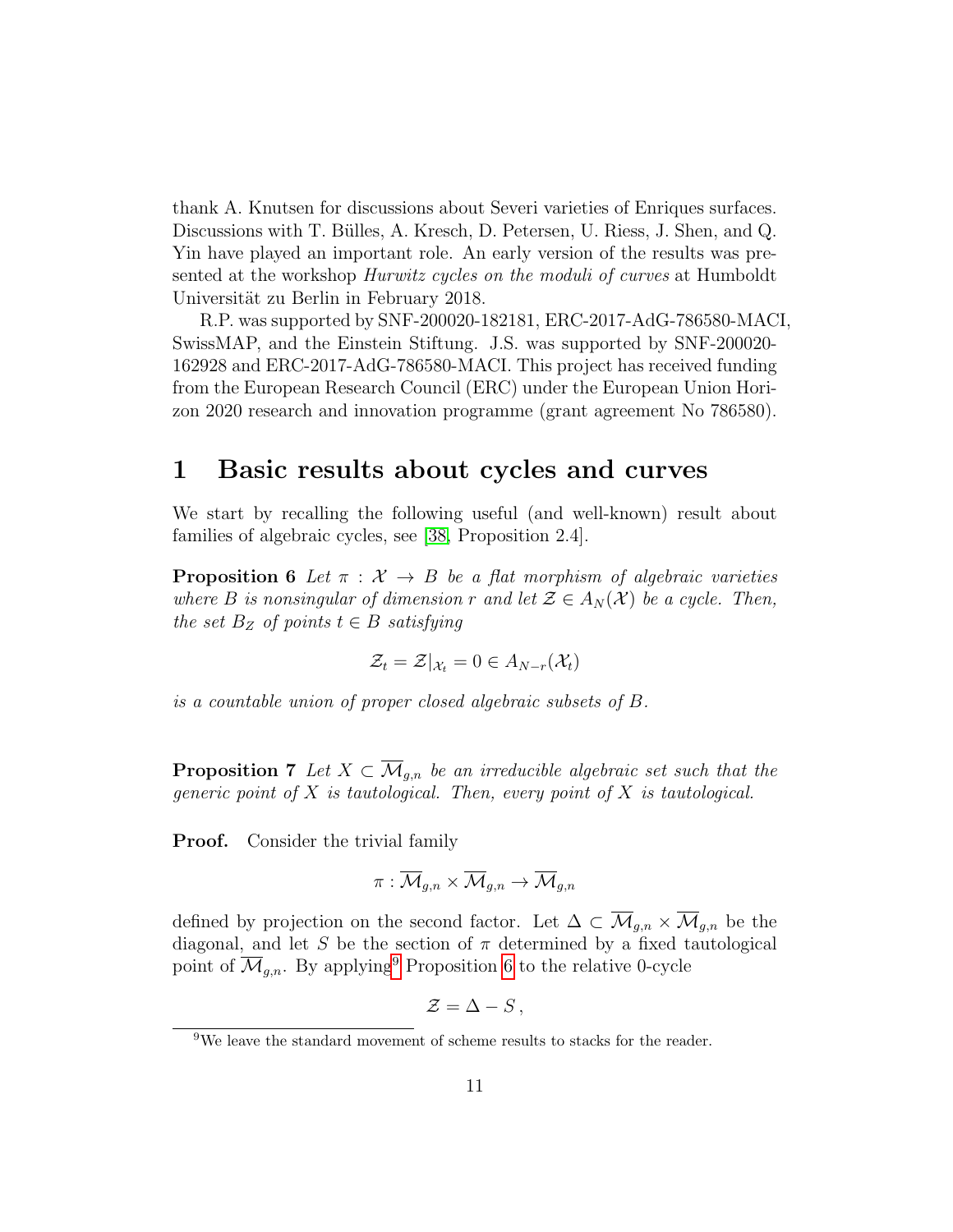the set of points in  $\overline{M}_{g,n}$  whose class is tautological is a countable union of closed algebraic sets. Since the generic point of  $X$  is contained in this union, X must also be contained.  $\Diamond$ 

Let  $S$  be a nonsingular projective surface which is either rational or  $K3$ . In both cases,

$$
Pic(S, \mathbb{Z}) = H_2(S, \mathbb{Z}).
$$

Let  $L \in Pic(S)$  be an effective divisor class. Let  $|L| = \mathbb{P}(H^0(S, L))$  be the associated linear system of divisors with hyperplane class  $H \in A^1(|L|)$ . There exists a natural Hilbert-Chow morphism

$$
c: \overline{\mathcal{M}}_{g,n}(S, c_1(L)) \to |L|,\tag{6}
$$

sending a stable map  $(f:(C, p_1, \ldots, p_n) \to S)$  to the effective divisor  $f_*[C]$ .

In the stable range  $2g - 2 + n > 0$ , let

$$
\epsilon: \overline{\mathcal{M}}_{g,n}(S, c_1(L)) \to \overline{\mathcal{M}}_{g,n}
$$

be the natural forgetful morphism. Let

$$
\text{ev}_i : \overline{\mathcal{M}}_{g,n}(S, c_1(L)) \to S
$$

<span id="page-11-1"></span>be the evaluation map corresponding to the ith marking.

**Lemma 8** Let S be a rational surface with  $L \in Pic(S)$ . Let  $C \subset S$  be a nonsingular irreducible curve of genus g contained in  $|L|$ . Assume

$$
\dim |L| = \operatorname{vdim} \overline{\mathcal{M}}_g(S, [C]) = g - 1 + \int_{[C]} c_1(S) .
$$

Then, for  $0 \leq n \leq \text{vdim }\overline{\mathcal{M}}_g(S, [C])$  satisfying  $2g - 2 + n > 0$  and pairwise distinct points  $p_1, \ldots, p_n \in C$ , we have

<span id="page-11-0"></span>
$$
\epsilon_*\left(c^*H^{\dim|L|-n}\cdot\prod_{i=1}^n\text{ev}_i^*[p_i]\cap[\overline{\mathcal{M}}_{g,n}(S,[C])]^{\text{vir}}\right)=[C,p_1,\ldots,p_n]\qquad(7)
$$

in  $A_0(\overline{\mathcal{M}}_{q,n}).$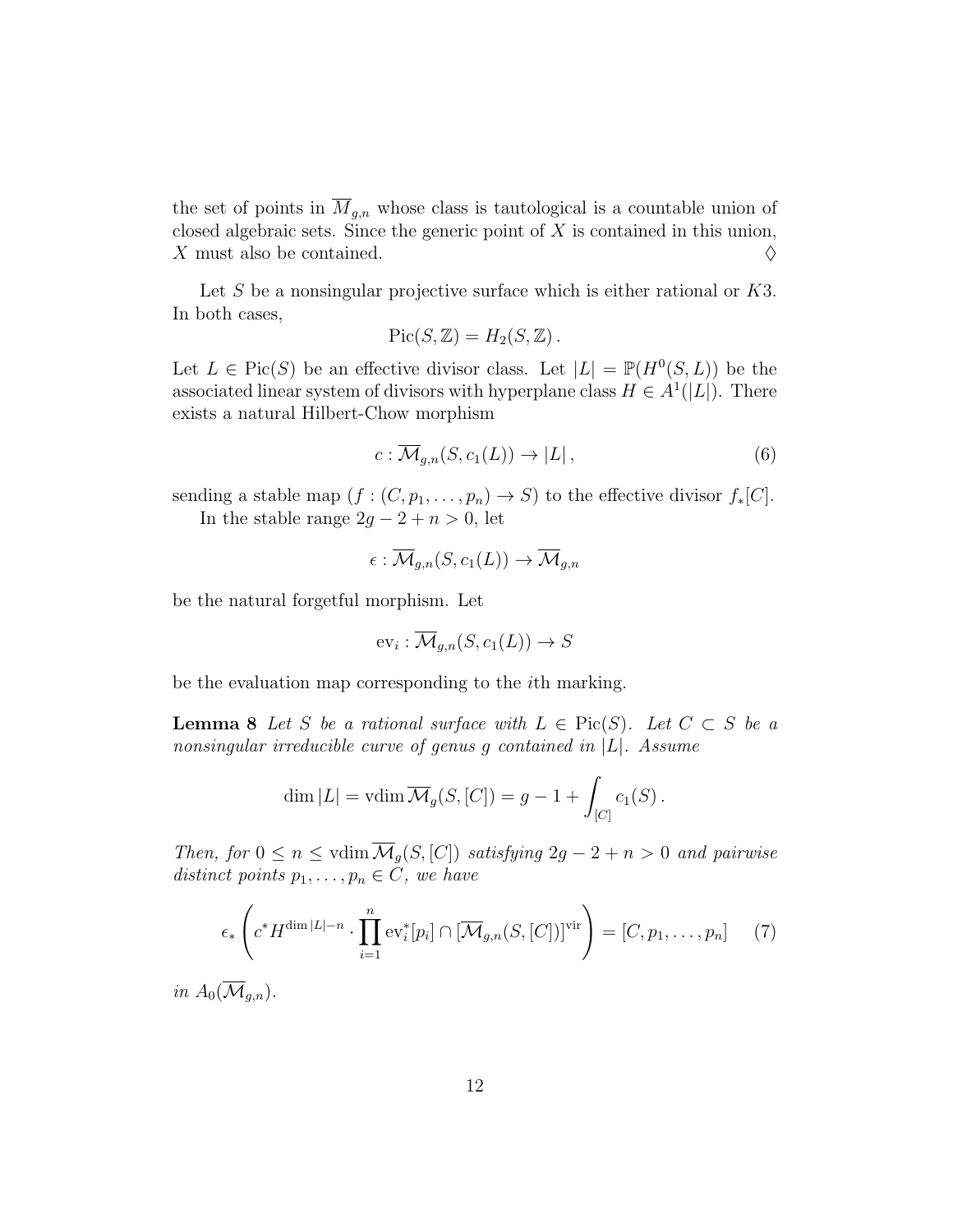**Proof.** We first prove the Lemma for general points

$$
p_1,\ldots,p_n\in C\,.
$$

For general points  $p_i$ , the set of curves in |L| passing through the  $p_i$  is a linear subspace  $H_1$  of codimension n. We choose a complementary linear subspace  $H_2 \subset |L|$  of codimension  $r - n$  satisfying

$$
H_1 \cap H_2 = \{ [C] \} .
$$

Therefore, on  $\overline{\mathcal{M}}_{g,n}(S,[C])$ , the cycle  $c^*[H_2] \cap \prod_{i=1}^n \text{ev}_i^*[p_i]$  is supported on the point

<span id="page-12-0"></span>
$$
[(C, p_1, \dots, p_n) \hookrightarrow S] \in \overline{\mathcal{M}}_{g,n}(S, [C])
$$
\n(8)

Near the point [\(8\)](#page-12-0) in  $\overline{\mathcal{M}}_{g,n}(S,[C])$ , the map  $\Phi = (c, \text{ev}_1, \ldots, \text{ev}_n)$  defines a local isomorphism<sup>[10](#page-12-1)</sup> to the incidence variety

$$
\mathcal{I} = \left\{ (D, q_1, \ldots, q_n) : D \in |L|, q_1, \ldots, q_n \in D \right\} \subset |L| \times S^n.
$$

Since near [\(8\)](#page-12-0)  $\mathcal I$  is nonsingular of dimension dim  $|L|+n$  and since this is the virtual dimension of  $\mathcal{M}_{q,n}(S,[C])$ , the virtual fundamental class restricts to the standard fundamental class near [\(8\)](#page-12-0). Since  $H_2 \times \prod_{i=1}^n [p_i]$  intersects  $\mathcal{I}$ transversally in the point  $([C], p_1, \ldots, p_n)$ , we obtain the equality [\(7\)](#page-11-0).

We finish the proof by going from the case of general points  $p_1, \ldots, p_n \in C$ to the case of any pairwise distinct set of points. Consider the complement  $B = C<sup>n</sup> \setminus \Delta$  of the diagonals inside the product  $C<sup>n</sup>$ . The difference of the two sides of equation [\(7\)](#page-11-0) defines a natural cycle  $\mathcal Z$  inside  $\overline{\mathcal M}_{q,n} \times B$ . For  $b \in B$ general, we have

<span id="page-12-2"></span>
$$
\mathcal{Z}|_{\overline{\mathcal{M}}_{g,n}\times\{b\}}=0.
$$

By Proposition [6,](#page-10-2) the set of such  $b$  is a countable union of closed algebraic sets, and so must be all of B.  $\Diamond$ 

For  $S$  a nonsingular projective  $K3$  surface, we need a variant of Lemma [8](#page-11-1) involving the reduced virtual fundamental class (see [\[8,](#page-36-7) [27\]](#page-37-5)).

**Lemma 9** Let S be a K3 surface with  $L \in Pic(S)$ . Let  $C \subset S$  be a nonsingular irreducible curve of genus g contained in |L|. Then for

$$
0 \le n \le g \quad satisfying \quad 2g - 2 + n > 0
$$

<span id="page-12-1"></span><sup>&</sup>lt;sup>10</sup>Since all the curves D near C are irreducible and nonsingular, the inverse map is well-defined.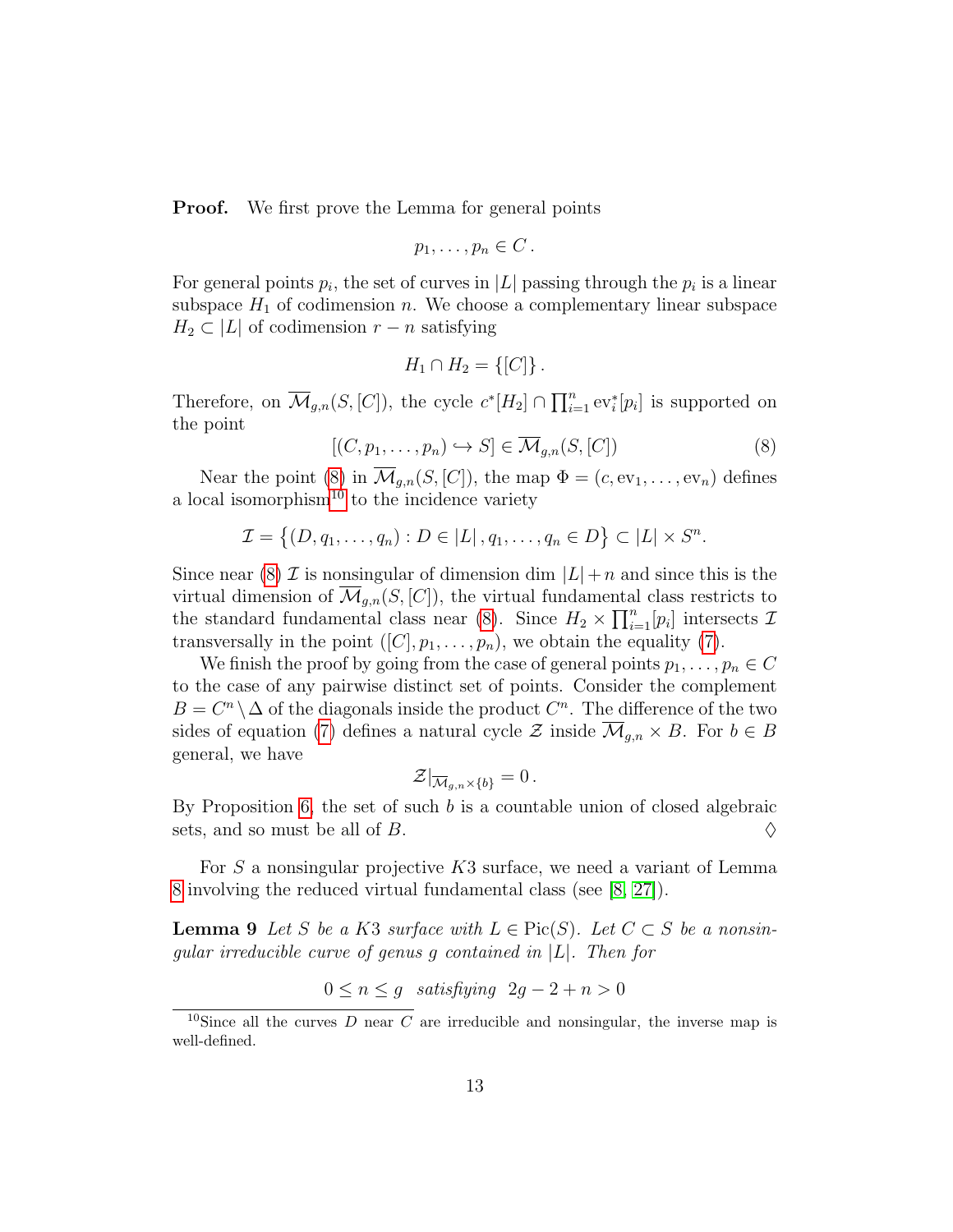and distinct points  $p_1, \ldots, p_n \in C$ , we have

$$
\epsilon_*\left(c^*H^{g-n}\cdot\prod_{i=1}^n \text{ev}_i^*[p_i]\cap[\overline{\mathcal{M}}_{g,n}(S,[C])]^{\text{red}}\right)=[C,p_1,\ldots,p_n]
$$
(9)

in  $A_0(\overline{\mathcal{M}}_{q,n}).$ 

**Proof.** Since  $L = \mathcal{O}_S(C)$ , the exact sequence

$$
0 \to H^0(S, \mathcal{O}_S) \to H^0(S, \mathcal{O}_S(C)) \to H^0(C, \mathcal{O}_C(C)) \to H^1(S, \mathcal{O}_S) \to \dots
$$

together with the ranks

$$
h^{0}(C, \mathcal{O}_{C}(C)) = h^{0}(C, \omega_{C}) = g, \quad h^{1}(S, \mathcal{O}_{S}) = 0
$$

shows dim  $|L| = q$ . Hence, we have

$$
\dim |L| + n = g + n = \dim \left[\overline{\mathcal{M}}_{g,n}(S,c_1(L))\right]^{\text{red}}.
$$

The proof of Lemma [8](#page-11-1) can then be exactly followed for the reduced class here to conclude the result.  $\Diamond$ 

### <span id="page-13-0"></span>2 Rational surfaces

## 2.1 Proof of Theorem [4](#page-5-0)

If C is of genus  $g = 0$ , Theorem [4](#page-5-0) is trivial (since the moduli space  $\overline{\mathcal{M}}_{0,n}$ is rational and all 0-cycles are tautological). We will assume  $g \geq 1$ . The argument proceeds in three steps:

(1) We apply Lemma [8](#page-11-1) to express the 0-cycle

$$
[C, p_1, \ldots, p_n] \in A_0(\overline{\mathcal{M}}_{g,n})
$$

in terms of a push-forward involving the virtual fundamental class of  $\overline{\mathcal{M}}_{g,n}(S,[C]).$ 

(2) We deform the rational surface  $S$  to a nonsingular projective toric surface  $\widehat{S}$  over a base which is rationally connected.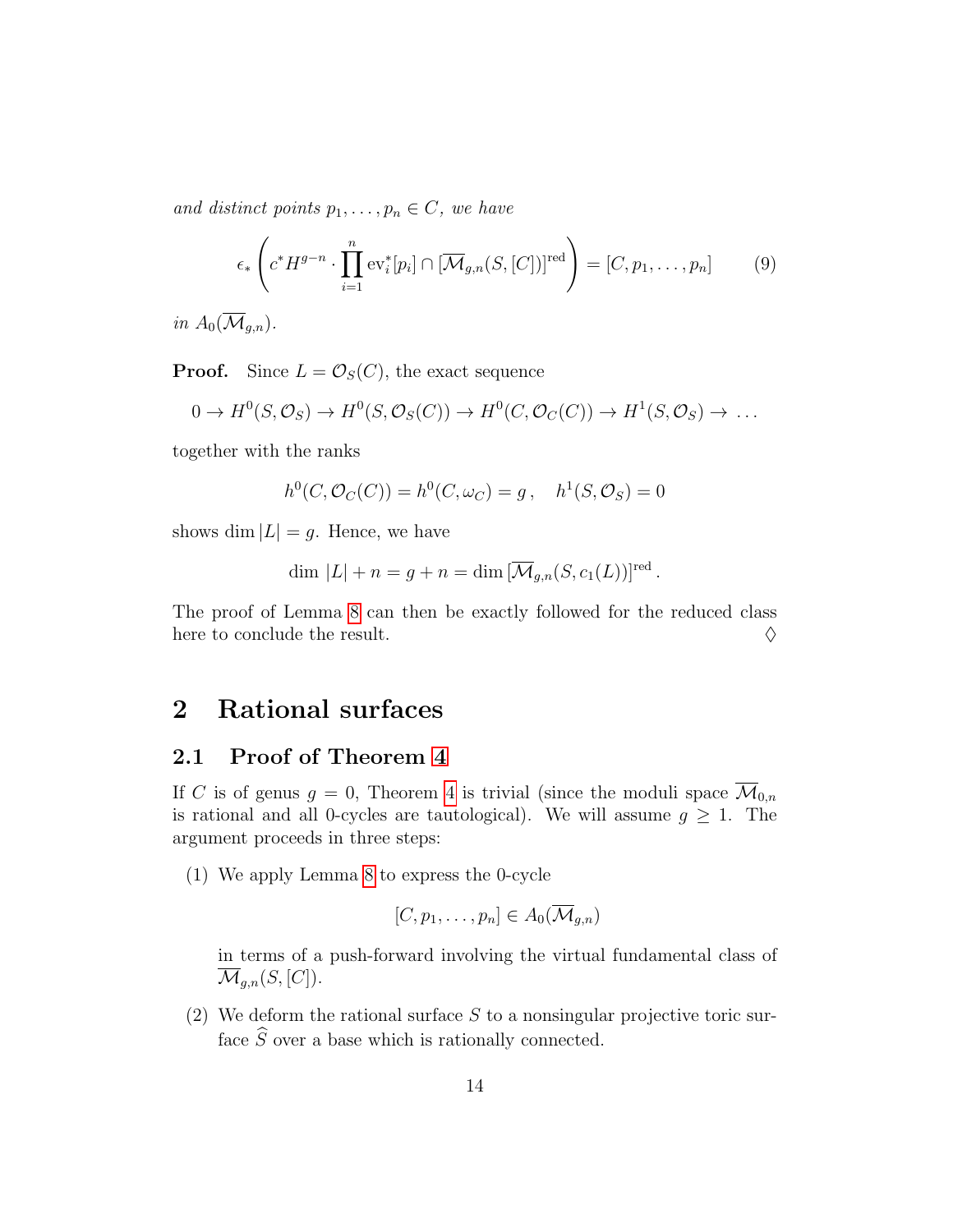(3) We apply virtual localization [\[18\]](#page-37-6) to the toric surface  $\widehat{S}$  to conclude the desired class is tautological.

Step 1. To apply Lemma [8,](#page-11-1) we must check the hypothesis

<span id="page-14-0"></span>
$$
\dim |L| = g - 1 + \int_{[C]} c_1(S) , \qquad (10)
$$

where  $L = \mathcal{O}_S(C)$ . Condition [\(10\)](#page-14-0) is equivalent to  $h^0(L) = g + \int_{[C]} c_1(S)$ . Since  $C$  is nonsingular of genus  $g$ , the adjunction formula yields

$$
\langle [C], [C] - c_1(S) \rangle = 2g - 2,
$$

where  $\langle , \rangle$  is the intersection product and S. On the other hand, by Riemann-Roch we have

$$
\chi(L) = \frac{1}{2} \langle [C], [C] + c_1(S) \rangle + \chi(\mathcal{O}_S)
$$
  
=  $\frac{1}{2} \langle [C], [C] - c_1(S) \rangle + \langle [C], c_1(S) \rangle + 1$   
=  $g - 1 + \langle [C], c_1(S) \rangle + 1$   
=  $g + \langle [C], c_1(S) \rangle$ .

Furthermore, we have

$$
h^{2}(L) = h^{2}(S, \mathcal{O}_{S}(C)) = h^{0}(S, \omega_{S}(-C)) \leq h^{0}(S, \omega_{S}) = 0,
$$

where the last equality holds since  $S$  is rational. So, we see

$$
h^{0}(L) \geq \chi(L) = g + \langle [C], c_{1}(S) \rangle.
$$

To prove the vanishing of  $h^1(L)$ , we use the sequence

$$
H^1(S, \mathcal{O}_S) \to H^1(S, \mathcal{O}_S(C)) \to H^1(C, \mathcal{O}_C(C)) \to H^2(S, \mathcal{O}_S).
$$

Since the higher cohomologies of  $\mathcal{O}_S$  on S vanish,

$$
H^1(S, L) = H^1(C, \mathcal{O}_C(C)).
$$

By Serre duality and adjunction, we have

$$
h^1(C, \mathcal{O}_C(C)) = h^0(C, \omega_C(-C)) = h^0(C, \omega_S).
$$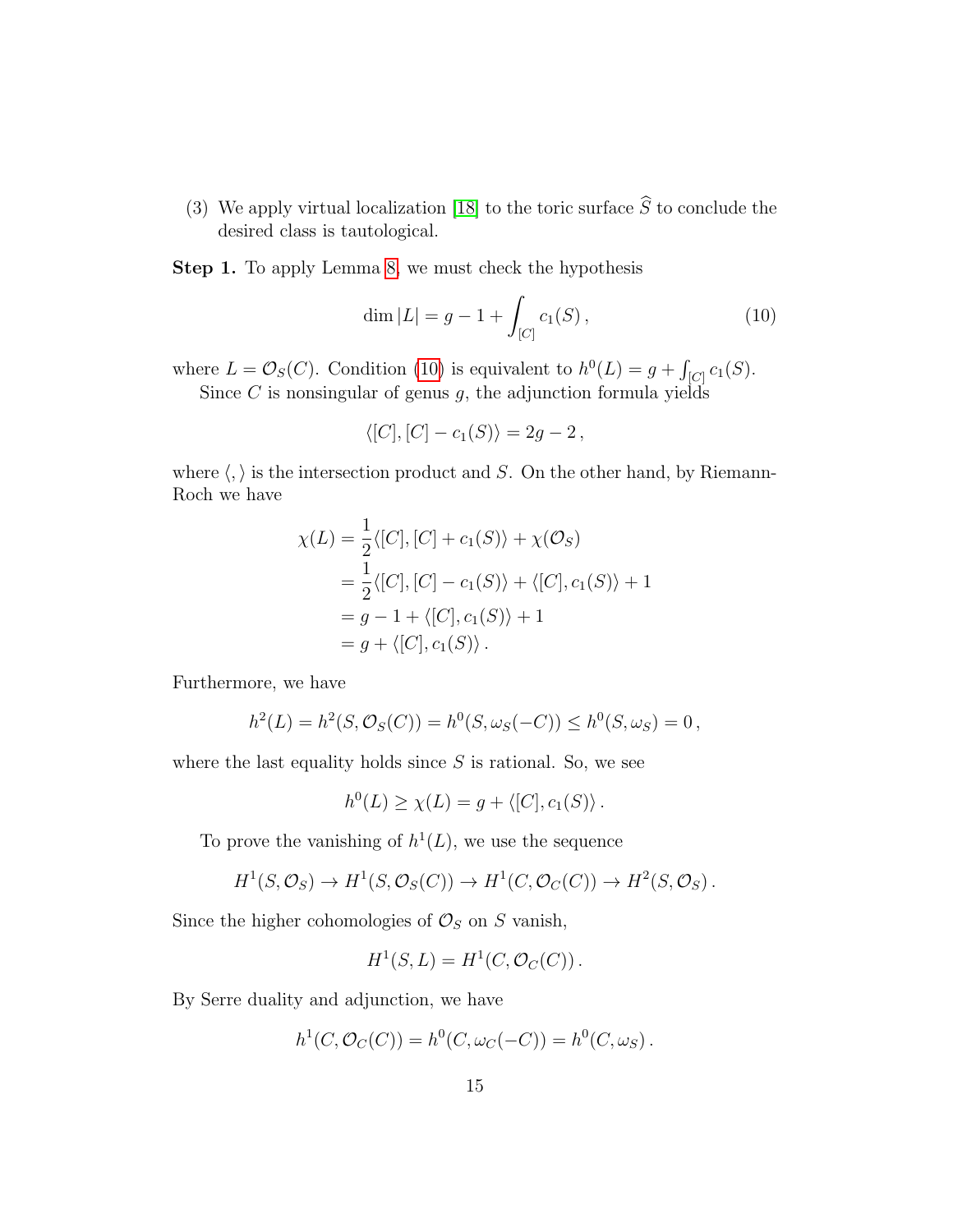However, by the positivity hypothesis,

$$
\langle [C], c_1(\omega_S) \rangle < 0,
$$

so  $h^0(C, \omega_S) = 0$ .

Since the hypotheses of Lemma [8](#page-11-1) hold, we may apply the conclusion: for  $r = g - 1 + \int_{[C]} c_1(S)$  and pairwise distinct  $p_1, \ldots, p_r \in C$ , we have

$$
\epsilon_*\left(\prod_{i=1}^r \text{ev}_i^*[{\rm pt}] \cap [\overline{\mathcal{M}}_{g,r}(S,c_1(L))]^{\text{vir}}\right) = [C, p_1, \dots, p_r] \in A_0(\overline{\mathcal{M}}_{g,r}), \quad (11)
$$

where  $[pt] \in A_0(S, \mathbb{Z})$  is the class of (any) point as S is rational.

**Step 2.** The rational surface S can be deformed to a toric surface  $\widehat{S}$  in a smooth family

$$
\mathcal{S} \to B
$$

over a rationally connected variety B containing  $S$ ,  $\widehat{S}$  as special fibres.<sup>[11](#page-15-0)</sup> The line bundle  $L$  can be deformed along with  $S$  to a line bundle

$$
\widehat{L}\to \widehat{S}.
$$

Since the virtual fundmental class is constructed in families [\[2\]](#page-35-5),

$$
\epsilon_*\left(\prod_{i=1}^r \mathrm{ev}_i^*[{\rm pt}] \cap [\overline{\mathcal{M}}_{g,r}(S,c_1(L))]^{\mathrm{vir}}\right) = \epsilon_*\left(\prod_{i=1}^r \mathrm{ev}_i^*[{\rm pt}] \cap [\overline{\mathcal{M}}_{g,r}(\widehat{S},c_1(\widehat{L}))]^{\mathrm{vir}}\right).
$$

We have therefore moved the calculation to the toric setting.

Step 3. The virtual localization formula of [\[18\]](#page-37-6) applied to the toric surface  $\widehat{S}$  immediately shows

$$
\epsilon_*\left(\prod_{i=1}^n \text{ev}_i^*[{\rm pt}] \cap [\overline{\mathcal{M}}_{g,r}(\widehat{S},c_1(\widehat{L}))]^{\text{vir}}\right) \in R_0(\overline{\mathcal{M}}_{g,r}).
$$

We have proven that the 0-cycle  $[C, p_1, \ldots, p_r] \in A_0(\overline{\mathcal{M}}_{g,r})$  is tautological. If  $0 \leq n \leq r$ ,

 $[C, p_1, \ldots, p_n] \in A_0(\overline{\mathcal{M}}_{q,n})$ 

must also be tautological (by applying the forgetful map).  $\diamond$ 

<span id="page-15-0"></span><sup>&</sup>lt;sup>11</sup>There is no difficultly in finding such a deformation. The minimal model of  $S$  is toric. The exceptional divisors can then be moved to toric fixed points.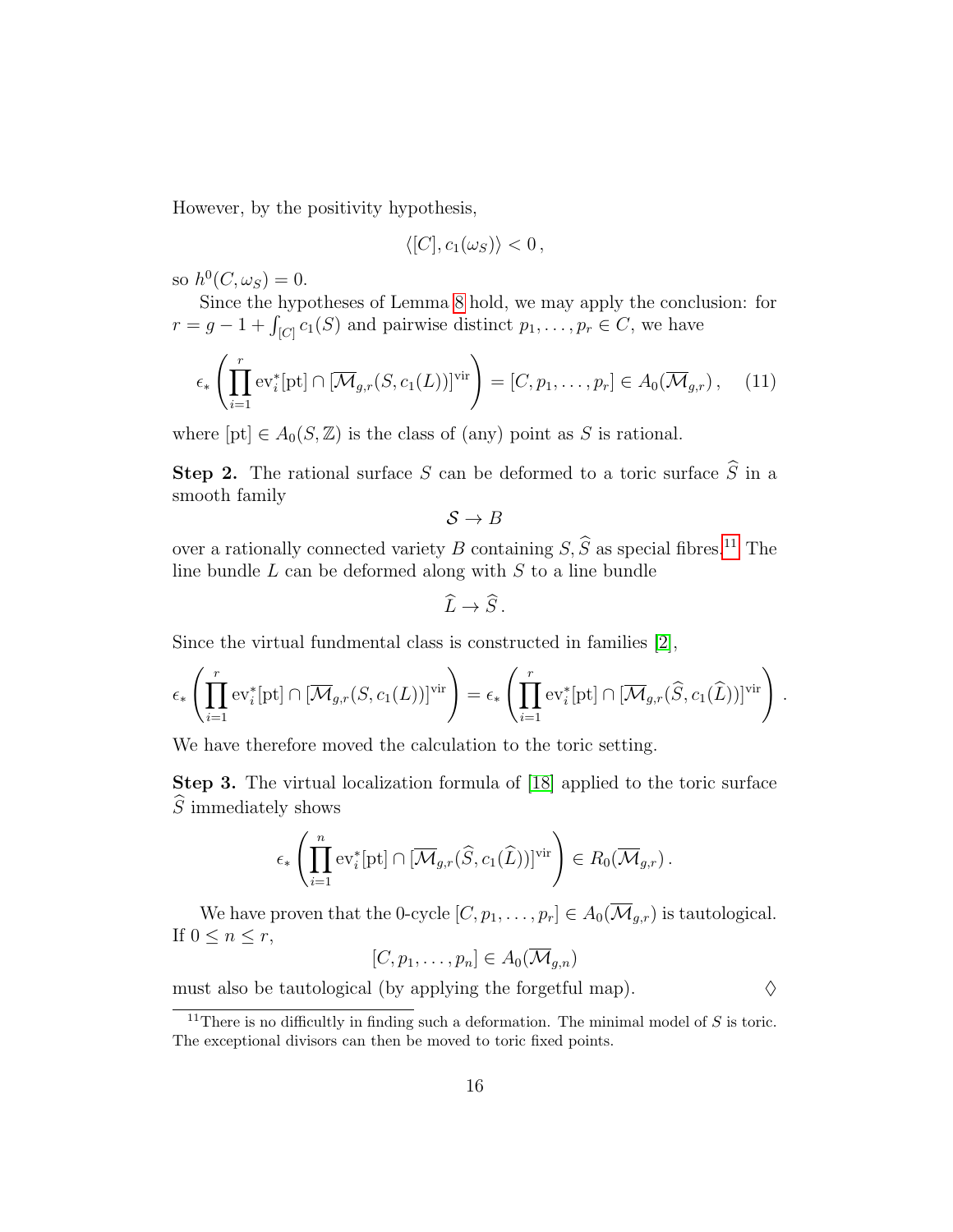### <span id="page-16-0"></span>2.2 Variations

Let S be a nonsingular projective rational surface, and let

$$
C\subset S
$$

be an reduced, irreducible, nodal curve of arithmetic genus g satisfying the positivity condition

<span id="page-16-2"></span>
$$
\int_{[C]} c_1(S) > 0. \tag{12}
$$

The statements and proofs of Lemma [8](#page-11-1) and Theorem [4](#page-5-0) are still valid for such curves<sup>[12](#page-16-1)</sup> : the 0-cycle

$$
[C, p_1, \ldots, p_n] \in A_0(\overline{\mathcal{M}}_{g,n})
$$

is tautological if  $n \leq \text{vdim }\overline{\mathcal{M}}_g(S, [C]).$ 

Can the positivity condition [\(12\)](#page-16-2) be relaxed? Positivity was used in the proof of Theorem [4](#page-5-0) only to prove that the associated linear series has the expected dimension. If  $C \subset S$  is an irreducible nodal curve of arithmetic genus g satisfying

<span id="page-16-3"></span>
$$
H^1(S, \mathcal{O}_S(C)) = 0, \qquad (13)
$$

then we can still conclude that the 0-cycle

$$
[C, p_1, \ldots, p_n] \in A_0(\overline{\mathcal{M}}_{g,n})
$$

is tautological if  $n \leq \text{vdim }\overline{\mathcal{M}}_q(S, [C])$ .

According to the Harbourne-Hirschowitz conjecture [\[22,](#page-37-7) [23\]](#page-37-8), the vanishing  $(13)$  should always hold if S is sufficiently general. We therefore expect an affirmative answer to the following question.

Question 10 Let  $C \subset S$  be an irreducible nonsingular (or an irreducible nodal) curve with no positivity assumption on  $\int_{[C]} c_1(S)$ . Is the 0-cycle

$$
[C, p_1, \ldots, p_n] \in A_0(\overline{\mathcal{M}}_{g,n})
$$

tautological for  $n \leq \text{vdim }\overline{\mathcal{M}}_g(S, [C])$ ?

<span id="page-16-1"></span><sup>&</sup>lt;sup>12</sup>The points  $p_i$  here are distinct and lie in the nonsingular locus of C.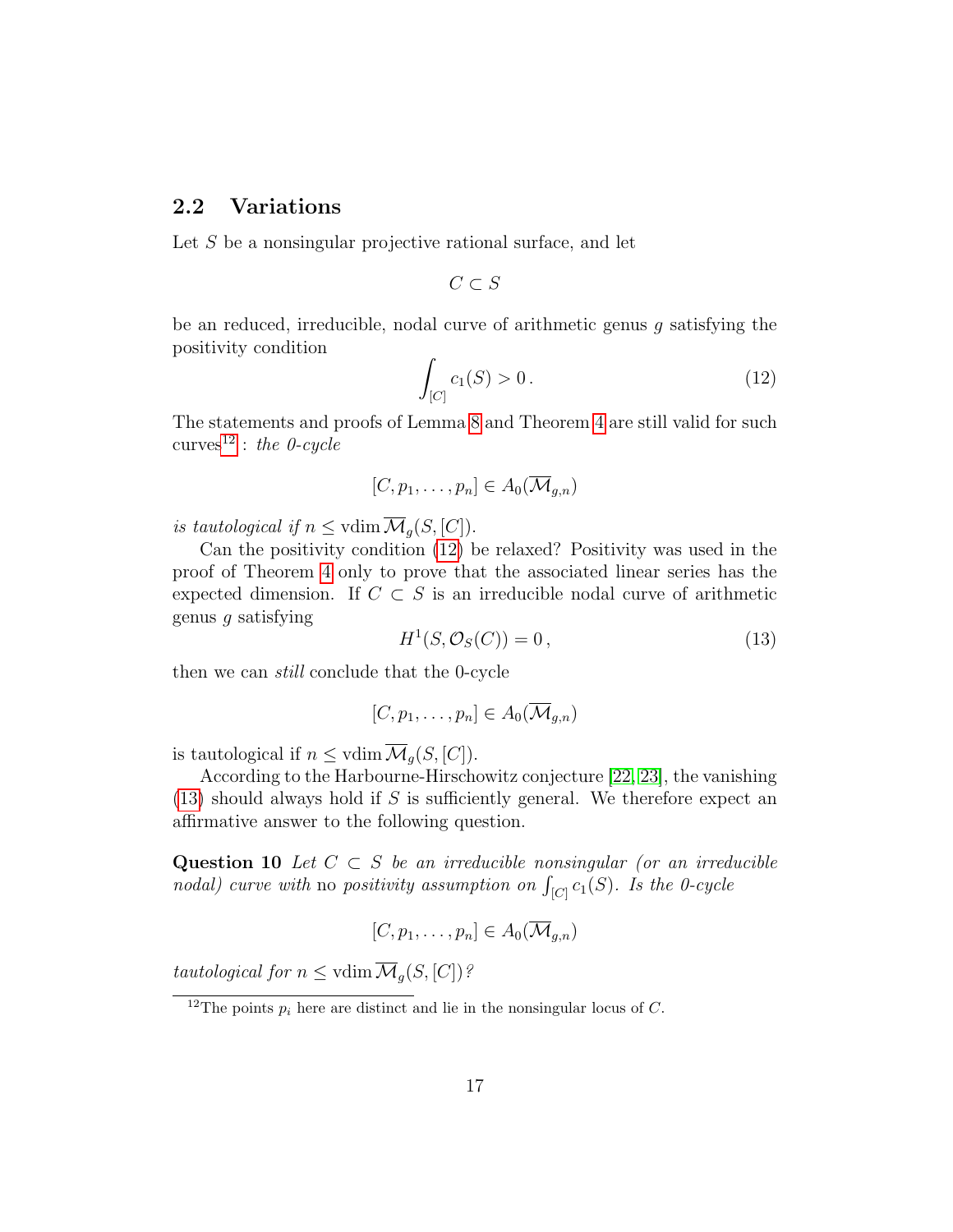On the other hand, if  $C \subset S$  is a *reducible* nodal curve, we obtain a parallel statement by applying the results above for each irreducible component separately. Here, each component  $C_v$  with arithmetic genus  $g_v$  must satisfy the positivity condition [\(12\)](#page-16-2), and the number of markings plus the number of preimages of nodes must be bounded by the virtual dimension vdim  $\overline{\mathcal M}_{g_v}(S,[C_v]).$ 

### <span id="page-17-0"></span>3 K3 surfaces

### 3.1 Beauville-Voisin classes

On a nonsingular projective  $K3$  surface S, there exists a canonical zero cycle  $c_S \in A_0(S, \mathbb{Z})$  of degree 1 satisfying the following three properties [\[1\]](#page-35-4):

- all points in  $S$  lying on a (possibly singular) rational curve have class  $c_S \in A_0(S, \mathbb{Z}),$
- the image of the intersection product  $A_1(S, \mathbb{Z}) \otimes A_1(S, \mathbb{Z}) \to A_0(S, \mathbb{Z})$ lies in  $\mathbb{Z} \cdot c_S$ ,
- the second Chern class  $c_2(S)$  is equal to  $24c_S$ .

The *Beauville-Voisin* subspace is defined by

$$
BV = \mathbb{Z} \cdot c_s \subset A_0(S, \mathbb{Z}).
$$

A point  $p \in S$  is a *Beauville-Voisin* point if  $[p] \in BV$ .

### 3.2 Proof of Theorem [5](#page-6-1)

The claim is trivial for genus  $g = 1$  since  $\overline{\mathcal{M}}_{1,1}$  is rational. We can therefore assume  $g \geq 2$ . By Lemma [9,](#page-12-2) we have

<span id="page-17-1"></span>
$$
\epsilon_*\left(c^*H^{g-n}\cap\prod_{i=1}^n \text{ev}_i^*[p_i]\cap[\overline{\mathcal{M}}_{g,n}(S,[C])]^{\text{red}}\right) = [C,p_1,\ldots,p_n]
$$
(14)

in  $A_0(\mathcal{M}_{q,n})$ .

We briefly recall the notation used in [\(14\)](#page-17-1). For  $L = \mathcal{O}_S(C)$ ,

 $c: \overline{\mathcal{M}}_{g,n}(S,[C]) \to \mathbb{P}(H^0(S,L))$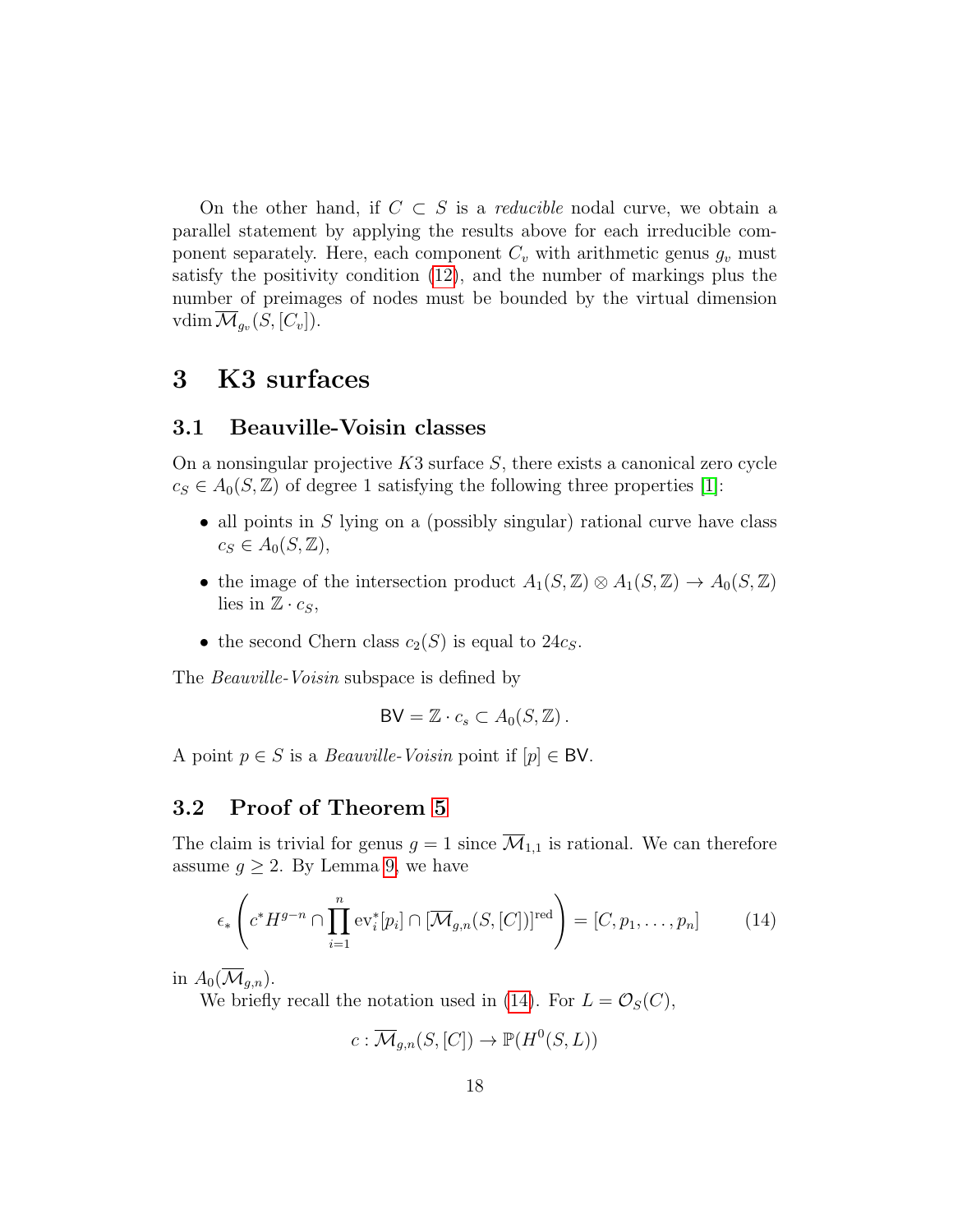is the map sending

$$
f:(\widehat{C},\widehat{p}_1,\ldots,\widehat{p}_n)\to S
$$

to  $f_*[\widehat{C}] \in |L|$  and H is the hyperplane class of  $|L|$ . Since the points  $p_i$  are all Beauville-Voisin, equality [\(9\)](#page-12-2) immediately implies that the right hand side depends  $only$  upon the surface  $S$  and the class

$$
[C] \in Pic(S).
$$

By Lemma 2.3 of [\[24,](#page-37-9) Chapter 2], the line bundle  $L$  is base point free and hence nef. Let

$$
L = L_0^{\otimes k}, \quad k \ge 1
$$

for  $L_0$  primitive of degree

$$
d=2g'-2>0.
$$

Then,  $L_0$  is still nef, so  $(S, L_0)$  is a quasi-polarized K3 surface of degree d. Consider the moduli stack  $\mathcal{F}_d$  of quasi-polarized K3 surfaces  $(\widehat{S}, \widehat{L}_0)$  of degree d. Let

$$
\pi: \mathcal{S} \rightarrow \mathcal{F}_d
$$

be the universal K3 surface over  $\mathcal{F}_d$  with universal polarization  $\mathcal{L}_0 \in A^1(\mathcal{S})$ . The restriction of  $(S, \mathcal{L}_0)$  to the fibre over  $(\widehat{S}, \widehat{L}_0) \in \mathcal{F}_d$  is isomorphic to  $(\widehat{S}, \widehat{L}_0)$ , see [\[31\]](#page-38-8).

Consider furthermore the projective bundle

$$
\mathcal{P} = \mathbb{P}(R^0\pi_*((\mathcal{L}_0)^{\otimes k})) \to \mathcal{F}_d
$$

parametrizing elements in the linear system  $(\mathcal{L}_0)^{\otimes k}$  on the fibres of S. The projective bundle  $P$  is of fibre dimension g by Theorem 1.8 of [\[24,](#page-37-9) Chapter 2].

We can then obtain the left hand side of [\(9\)](#page-12-2) as a fibre in a family of cycles parametrized by  $\mathcal{F}_d$ . Indeed, denote by  $\mathcal{S}^n$  the *n*-fold self product of  $\mathcal S$  over  $\mathcal{F}_d$  and consider the following commutative diagram:

$$
\overline{\mathcal{M}}_{g,n}(\pi, c_1(\mathcal{L}_0^k)) \xrightarrow{c \times \text{ev}} \mathcal{P} \times_{\mathcal{F}_d} \mathcal{S}^n
$$
\n
$$
\overline{\mathcal{M}}_{g,n} \longleftarrow (15)
$$
\n
$$
\overline{\mathcal{M}}_{g,n}
$$
\n
$$
(15)
$$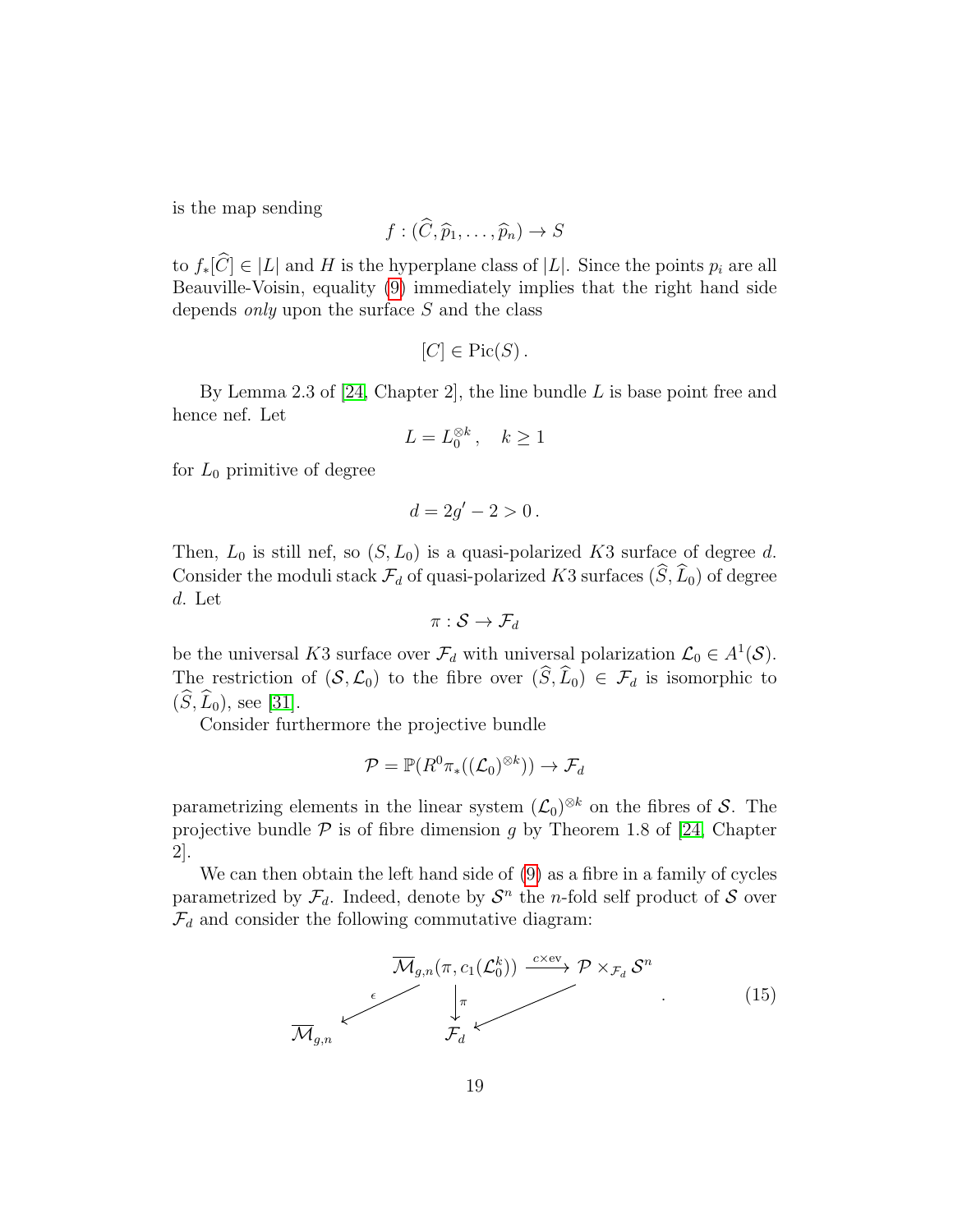Here,  $\overline{\mathcal{M}}_{g,n}(\pi, c_1(\mathcal{L}_0^k))$  is the moduli space of stable maps to the fibres of  $\pi$ of curve class equal to  $c_1(\mathcal{L}_0^k)$  on the fibres of  $\pi$ . The map c is the version of the previous map  $c$  in families, and

$$
ev = (ev_1, \ldots, ev_n)
$$

is the evaluation map corresponding to the  $n$  points. Let

$$
\mathcal{H}=c_1(\mathcal{O}_{\mathcal{P}}(1))
$$

be the hyperplane class of the projective bundle  $P$ , and let

$$
c_{\mathcal{S}} = \frac{1}{24} c_2(\Omega_\pi) \in A^2(\mathcal{S})
$$

be the relative Beauville-Voisin class of the family

$$
\pi:\mathcal{S}\to\mathcal{F}_d.
$$

Consider the cycle  $\mathcal{Z} \in A^{3g-3+n}(\overline{\mathcal{M}}_{g,n} \times \mathcal{F}_d)$  defined by

$$
\mathcal{Z} = (\epsilon, \pi)_* \left( c^* \mathcal{H}^{g-n} \cdot \prod_{i=1}^n \text{ev}_i^* c_{\mathcal{S}} \cap [\overline{\mathcal{M}}_{g,n}(\pi, c_1(\mathcal{L}_0^k)]^{\text{red}} \right).
$$
 (16)

The fibre of  $\mathcal Z$  over  $(S, L_0)$  is equal to the left hand side of [\(9\)](#page-12-2).

By Proposition [6,](#page-10-2) we need only show that the fibre of  $Z$  over the general point of  $\mathcal{F}_d$  is tautological. So let

$$
(\widetilde{S},\widetilde{L}_0)\in\mathcal{F}_d
$$

be a general quasi-polarized  $K3$  of degree d. By the existence result of [\[10\]](#page-36-8), the linear system  $|\widehat{L}_0^{\otimes k}|$  contains an irreducible nodal rational curve

$$
R\subset\widehat{S}\,.
$$

Furthermore, since  $(\widehat{S}, \widehat{L})$  is general, we can assume that  $\widehat{L}_0$  and thus  $\widehat{L}_0^{\otimes k}$  are basepoint free (see Theorem 4.2 of [\[24,](#page-37-9) Chapter 2]). By Bertini's theorem, the general member  $\widehat{C}$  of the linear system  $|\widehat{L}_0^{\otimes k}|$  intersects the rational curve R only in reduced points. The number of these intersection points is exactly

$$
\langle [\widehat{C}], [\widehat{C}] \rangle = 2g - 2 \,,
$$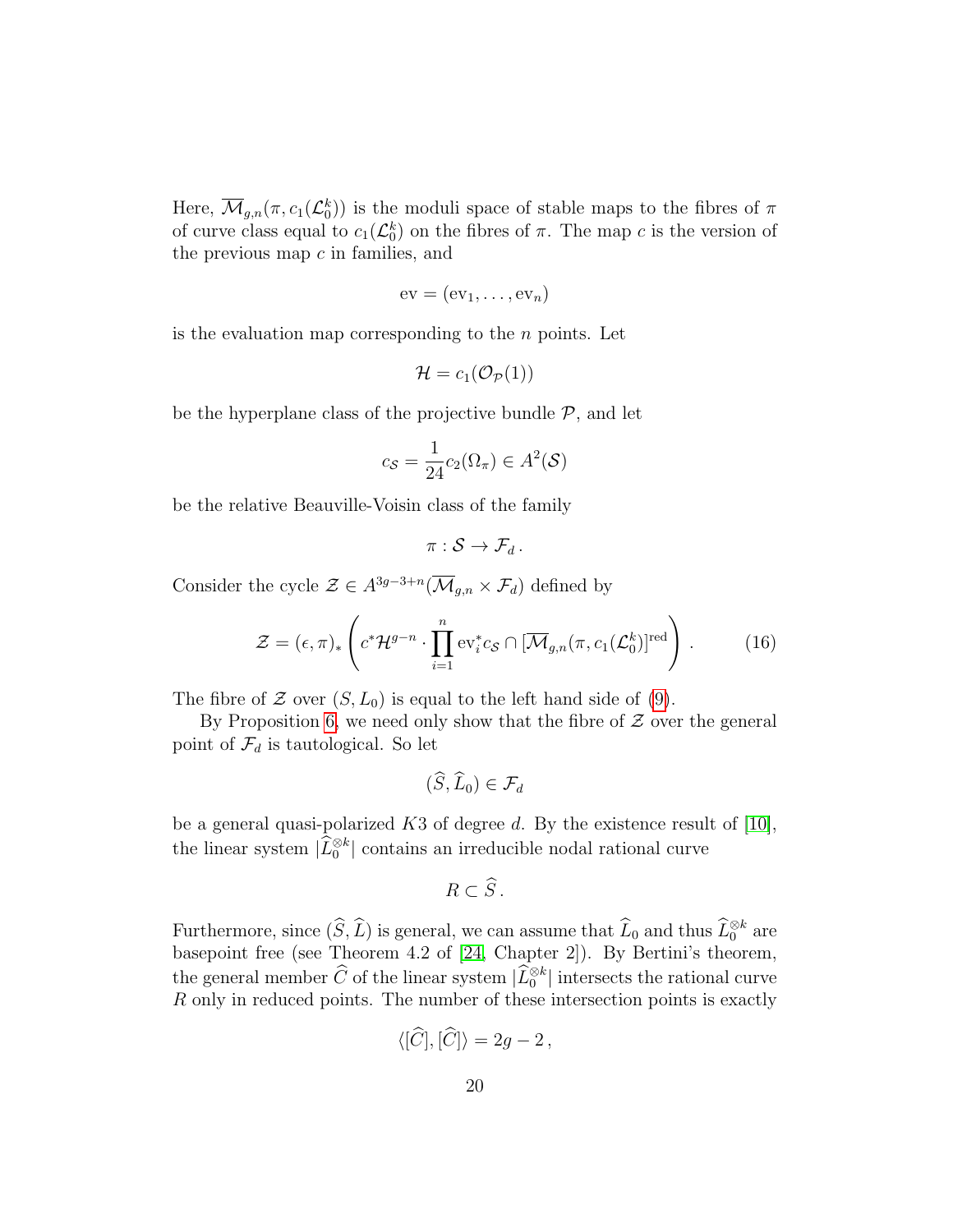which is at least g (since we assume  $g \geq 2$ ). Choose distinct points

$$
q_1,\ldots,q_n\in R\cap\hat{C}.
$$

Certainly all the  $q_i$  are Beauville-Voisin points since they lie on the rational curve R. Since

$$
R,\widehat{C}\in|\widehat{L}_0^k|\,,
$$

there exists a pencil of curves connecting  $(C, q_1, \ldots, q_n)$  and  $(R, q_1, \ldots, q_n)$ . The 0-cycle  $[(R, q_1, \ldots, q_n)] \in A^0(\overline{\mathcal{M}}_{g,n})$  is clearly tautological, since the point lies in the image of

$$
\overline{\mathcal{M}}_{0,n+2g} \to \overline{\mathcal{M}}_{g,n} \, .
$$

Therefore,  $[(\widehat{C}, q_1, \ldots, q_n)]$  is tautological.  $\diamondsuit$ 

We isolate part of the above proof as a separate Corollary for later application.

<span id="page-20-0"></span>**Corollary 11** Let S be a K3 surface with  $L \in Pic(S)$ . There exists a Qlinear map

$$
\Phi: A_0(S^n) \to A_0(\overline{\mathcal{M}}_{g,n})
$$

defined by

$$
\Phi(\alpha) = \epsilon_* \left( c^* H^{g-n} \cdot \mathrm{ev}^* \alpha \cap [\overline{\mathcal{M}}_{g,n}(S,c_1(L))]^{\mathrm{red}} \right) .
$$

For an irreducible nonsingular projective curve  $C \subset S$  of genus  $g \geq 1$  in the linear series L and distinct points  $p_1, \ldots, p_n \in C$  we have

$$
[(C, p_1, \dots, p_n)] = \Phi([(p_1, \dots, p_n)]). \tag{17}
$$

Moreover,  $\Phi((c_S)^{\times n})$  is tautological.

### 3.3 Quotients

The symmetric group  $S_n$  acts on  $\overline{\mathcal{M}}_{g,n}$  by permuting the markings. For a partition  $\mu = (n_1, \ldots, n_\ell)$  of n, let

$$
S_{\mu} = S_{n_1} \times \cdots \times S_{n_\ell} \subset S_n
$$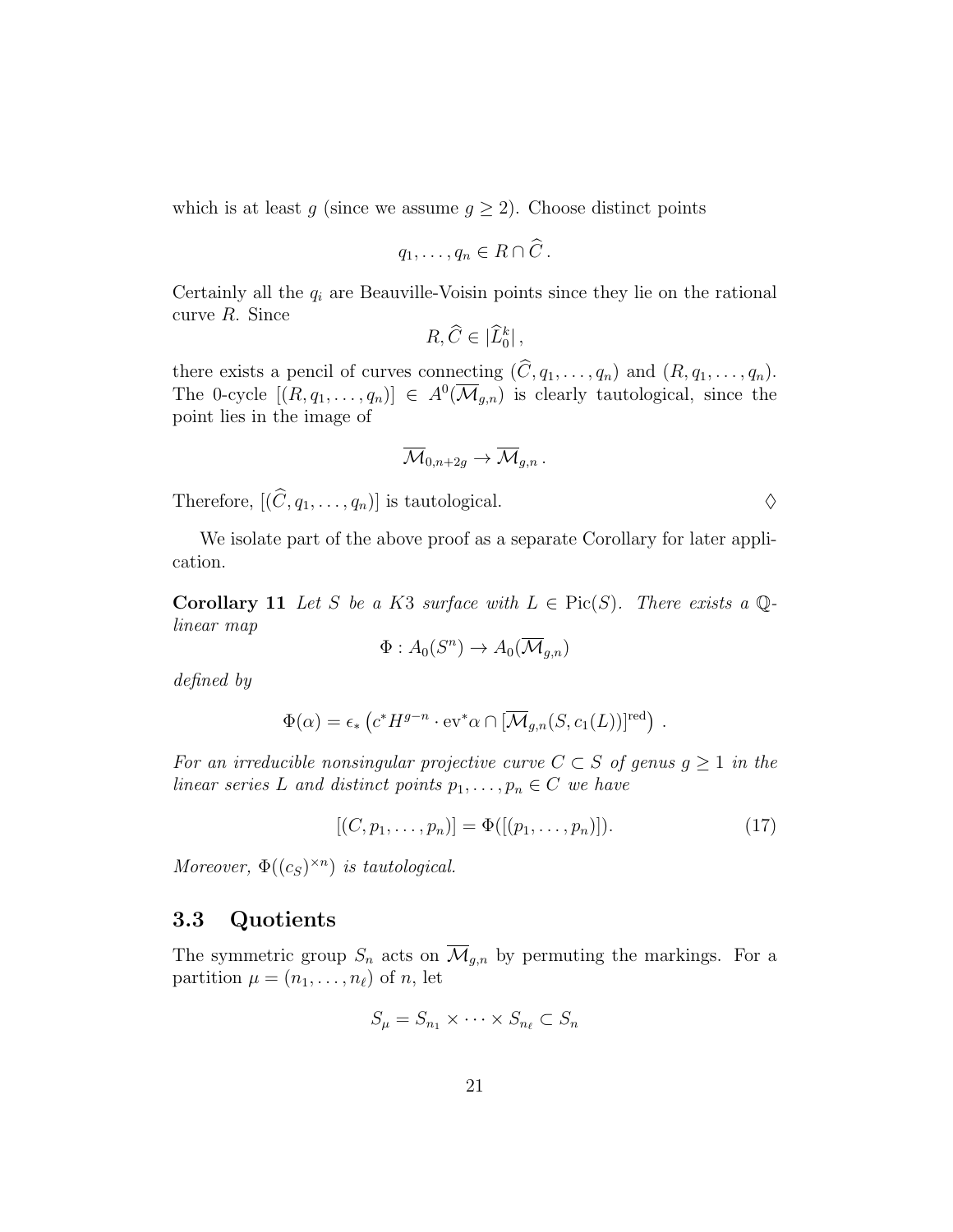be the subgroup permuting elements within the blocks defined by  $\mu$ . The stack quotient

$$
\overline{\mathcal{M}}_{g,\mu} = \overline{\mathcal{M}}_{g,n} / S_{\mu}
$$

parametrizes curves

$$
(C, (\{p_{i,1},\ldots,p_{i,n_i}\})_{i=1,\ldots,\ell})
$$

together with  $\ell$  pairwise disjoint sets of marked points with sizes  $n_i$  according to the partition  $\mu$ . The quotient map

$$
\pi: \overline{\mathcal{M}}_{g,n} \to \overline{\mathcal{M}}_{g,\mu}
$$

allows us to define the tautological ring  $R^*(\overline{\mathcal{M}}_{g,\mu})$  as the image of  $R^*(\overline{\mathcal{M}}_{g,n})$ via push-forward by π. The composition

<span id="page-21-0"></span>
$$
\pi_* \pi^* : A^* (\overline{\mathcal{M}}_{g,\mu}) \to A^* (\overline{\mathcal{M}}_{g,\mu})
$$

is given by multiplication by  $|S_\mu|$ . Therefore, to check if a cycle  $\alpha$  on  $\overline{\mathcal{M}}_{g,\mu}$ is tautological, it suffices to check that  $\pi^*(\alpha)$  is tautological on  $\overline{\mathcal{M}}_{g,n}$ .

The following results for the quotient moduli spaces  $\overline{\mathcal{M}}_{g,\mu}$  is parallel to Theorem [5](#page-6-1) for  $\overline{\mathcal{M}}_{g,n}$ .

**Theorem 12** Let  $C \subset S$  be an irreducible nonsingular curve of genus g on a K3 surface. Let  $0 \le n \le g$  and fix a partition  $\mu = (n_1, \ldots, n_\ell)$  of n. Let

$$
(p_{i,j})_{\substack{i=1,...,\ell \\ j=1,...,n_i}}
$$

be a collection of distinct points  $p_{i,j} \in C$  satisfying

$$
[p_{i,1}] + [p_{i,2}] + \ldots + [p_{i,n_i}] \in \mathsf{BV} \tag{18}
$$

for all  $1 \leq i \leq \ell$ . Then, the 0-cycle

$$
[C, (\{p_{i,1}, \ldots, p_{i,n_i}\})_{i=1,\ldots,\ell}] \in A_0(\overline{\mathcal{M}}_{g,\mu})
$$

is tautological.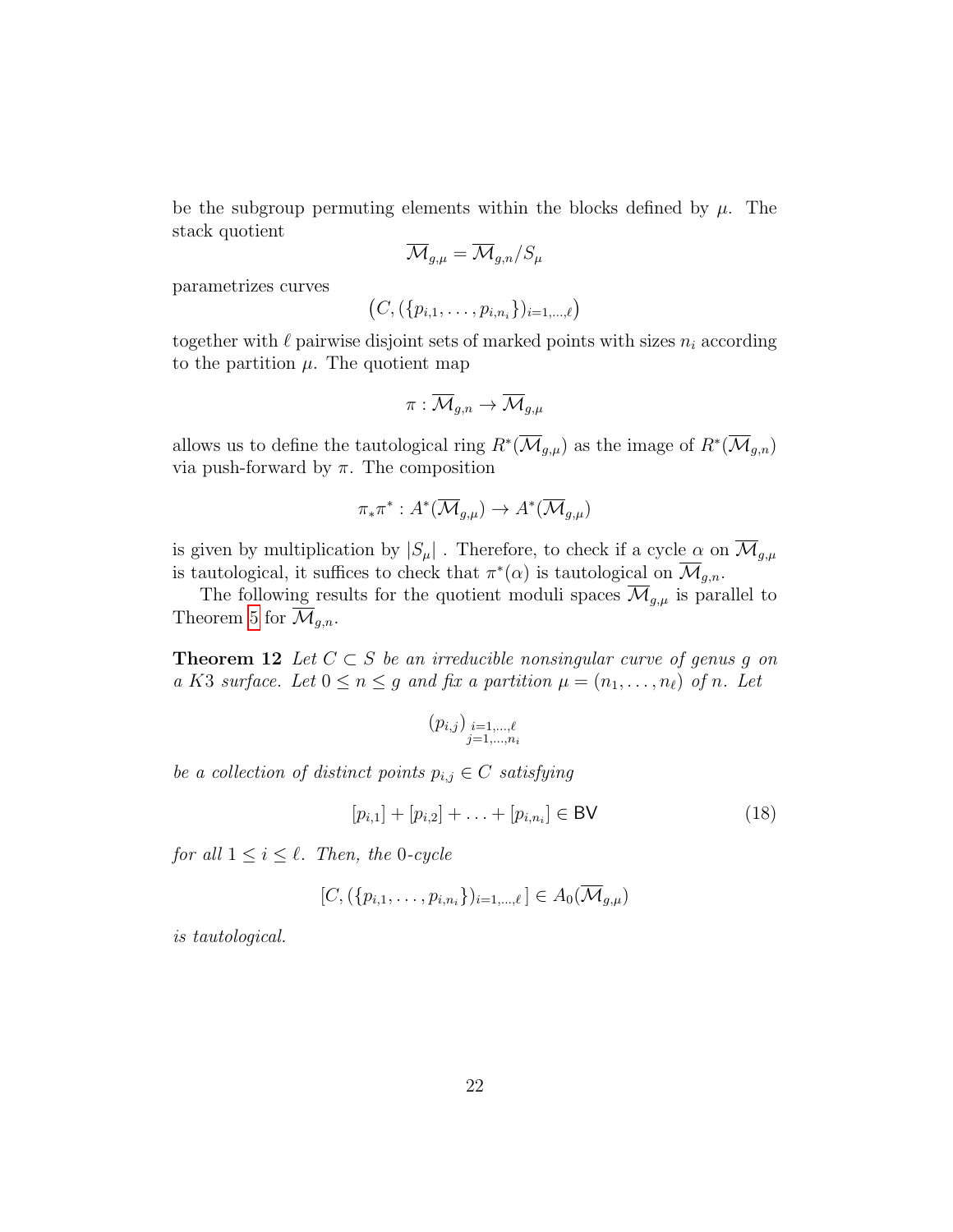**Proof.** It suffices to show that the pullback  $\pi^*([C,(p_{i,j})_i])$  is tautological. Fix an ordering  $\mathbf{p} = (p_{i,j})_i$  of all the markings. The pullback is exactly given by

$$
\pi^*([C,(p_{i,j})_i]) = \sum_{\sigma \in S_\mu} [\sigma(C,{\bf p})].
$$

Using Corollary [11,](#page-20-0) we can write the result as  $\Phi(\Sigma(\mathbf{p}))$  for the sum

$$
\Sigma(\mathbf{p}) = \sum_{\sigma \in S_{\mu}} [\sigma \cdot \mathbf{p}] \in A_0(S^n) ,
$$

where we have used the natural permutation action of  $S_n$  on  $S^n$ .

We claim that the cycle  $\Sigma(\mathbf{p})$  only depends on the blockwise sums

$$
\Sigma_i(\mathbf{p}) = \sum_j [p_{i,j}] \in A_0(S)
$$

for  $i = 1, \ldots, \ell$ . Blockwise dependence together with the hypothesis

$$
\Sigma_i(\mathbf{p})\in\mathsf{BV}
$$

immediately yields the result of Theorem [12](#page-21-0) (since we can exchange all the  $p_{i,j}$  for Beaville-Voisin points).

It remains only to prove the blockwise dependence. We first observe that we can write  $\Sigma(\mathbf{p})$  as a product

$$
\Sigma(\mathbf{p}) = \sum_{\sigma \in S_{\mu}} [\sigma \cdot \mathbf{p}] = \prod_{i=1}^{\ell} \sum_{\sigma_i \in S_{n_i}} [\sigma_i \cdot (p_{i,j})_{j=1,\dots,n_i}],
$$

where we recall that  $S_{\mu}$  is the product of the groups  $S_{n_i}$ . It suffices then to show that the ith factor in the above product only depends on the sum  $\Sigma_i(\mathbf{p})$ . The latter claim amounts to a reduction to the case of the partition  $\mu = (n)$  where all the markings are permuted.

Let  $P = \{p_1, \ldots, p_n\}$ . We will write

$$
\Sigma(\mathbf{p}) = \sum_{\sigma \in S_n} [(p_{\sigma(1)}, \dots, p_{\sigma(n)})]
$$

as a sum of terms depending only upon

$$
\theta = \Sigma_1(\mathbf{p}) = [p_1] + \ldots + [p_n]
$$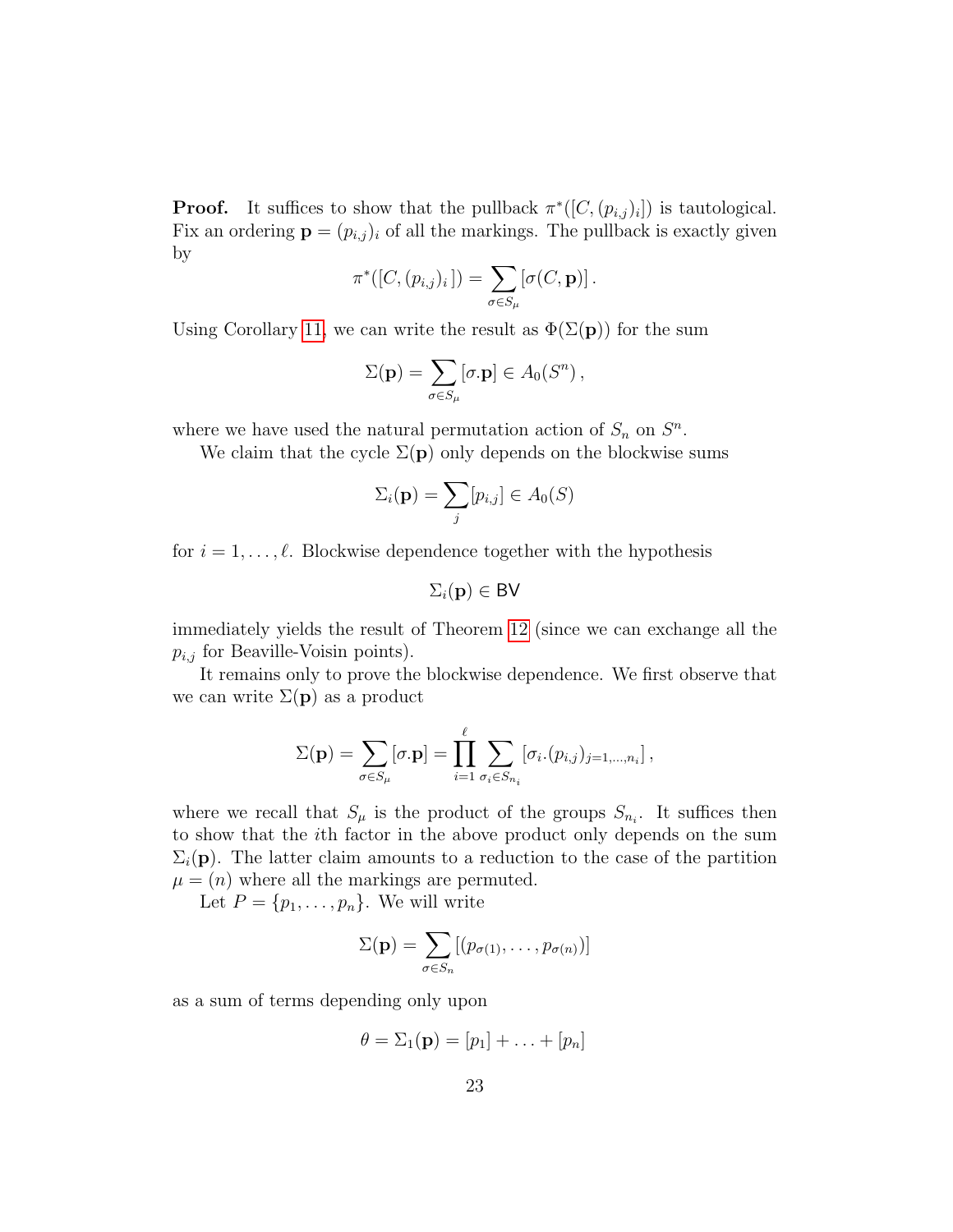using a simple inclusion-exclusion strategy.

We illustrate the strategy in the case of  $n = 3$ . We start with the formula

$$
\theta^{\times 3} = \sum_{q_1, q_2, q_3 \in P} [(q_1, q_2, q_3)].
$$

To obtain  $\Sigma(\mathbf{p})$ , we must substract all summands where there is a pair  $i \neq j$ with  $q_i = q_j$ . Let

$$
\Delta_{12,3}
$$
,  $\Delta_{13,2}$ ,  $\Delta_{23,1}$ :  $S^2 \to S^3$ 

be the three diagonal maps. The cycle

$$
\theta^{\times 3} - (\Delta_{12,3})_*(\theta^{\times 2}) - (\Delta_{13,2})_*(\theta^{\times 2}) - (\Delta_{23,1})_*(\theta^{\times 2})
$$

is equal to  $\Sigma(\mathbf{p})$  minus 2 times the cycle

$$
[(p_1, p_1, p_1)] + [(p_2, p_2, p_2)] + [(p_3, p_3, p_3)].
$$

We can cancel the error term by adding a correction  $2(\Delta_{123})_*(\theta)$  by the small diagonal:

$$
\Sigma(\mathbf{p}) = \theta^{\times 3} - (\Delta_{12,3})_*(\theta^{\times 2}) - (\Delta_{13,2})_*(\theta^{\times 2}) - (\Delta_{23,1})_*(\theta^{\times 2}) + 2(\Delta_{123})_*(\theta).
$$

Such an inclusion-exclusion strategy is valid for all  $n \geq 1$ .

### <span id="page-23-0"></span>4 Other surface geometries

#### 4.1 Enriques

An Enriques surface E is a free  $\mathbb{Z}_2$  quotient of a nonsingular projective K3 surface S:

$$
E=S/\mathbb{Z}_2.
$$

<span id="page-23-1"></span>**Conjecture 13** The moduli point of an irreducible nonsingular curve  $C \subset E$ of genus  $g \geq 2$  determines a tautological 0-cycle in  $\overline{\mathcal{M}}_g$ .

There is a clear strategy for the proof of Conjecture [13.](#page-23-1) The curve  $C$  is expected to move in a linear series  $|L|$  on E of dimension  $g-1$ . We therefore expect to find irreducible curves  $\hat{C} \in |L|$  with  $g - 1$  nodes. The issue can be formulated as the nonemptiness of certain Severi varieties for linear systems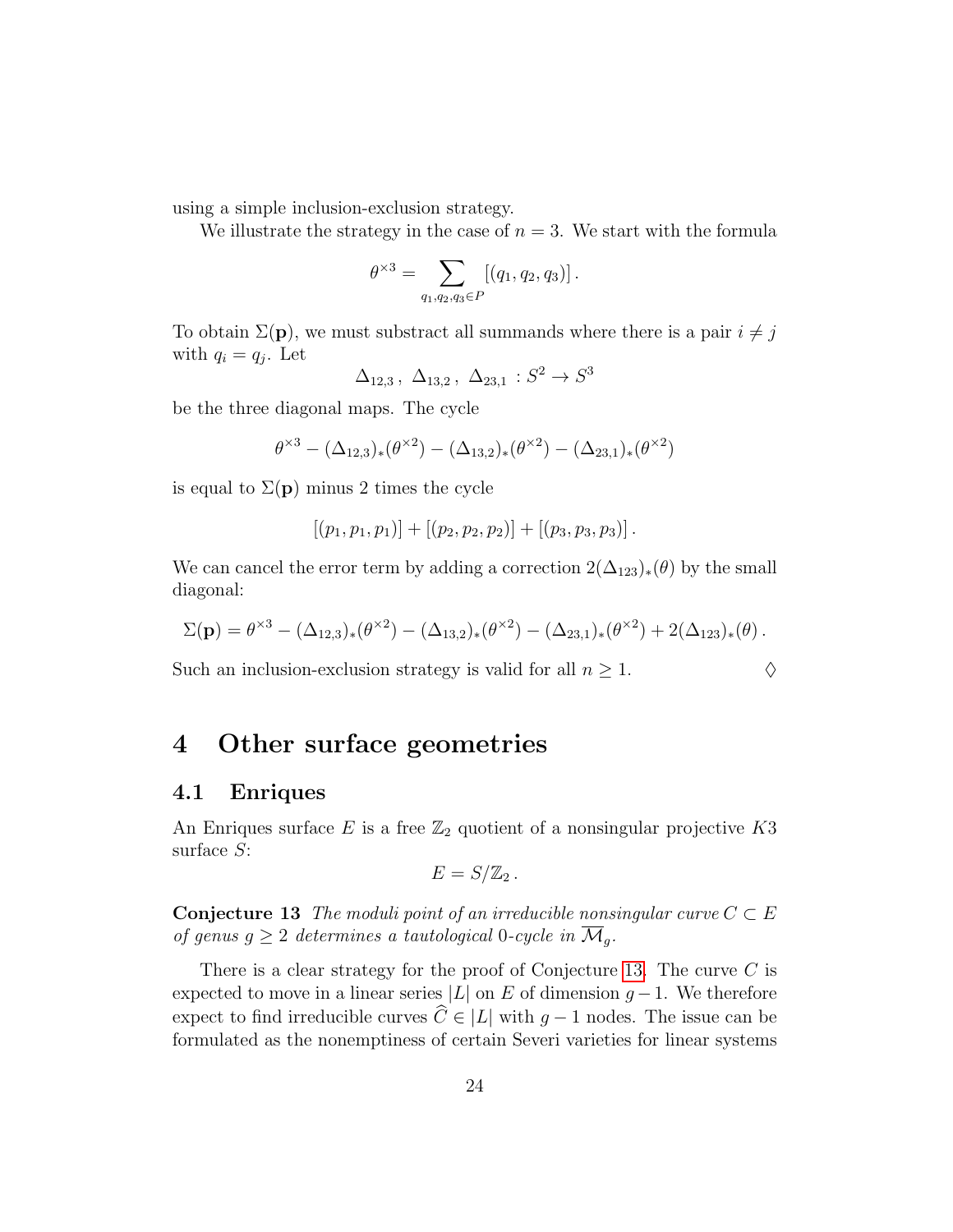on Enriques surfaces which is currently being studied, see [\[11\]](#page-36-9). Once it is shown that the linear series |L| contains an irreducible  $(q-1)$ -nodal curve  $\hat{C} \subset E$ , the final step is to prove that the 0-cycle

$$
[\widehat{C}] \in A_0(\overline{\mathcal{M}}_g)
$$

<span id="page-24-0"></span>is always tautological. In fact, the following stronger result holds.

**Proposition 14** The locus of irreducible  $(g - 1)$ -nodal curves in  $\overline{\mathcal{M}}_{g,1}$  is rational. In particular, every such curve defines a tautological cycle

$$
[\widehat{C},p]\in R_0(\overline{\mathcal{M}}_{g,1})\,.
$$

**Proof.** The closure of the locus of  $(g-1)$ -nodal curves is parametrized by the gluing map

$$
\xi:\overline{\mathcal{M}}_{1,1+2(g-1)}\to\overline{\mathcal{M}}_g
$$

taking a curve  $(X, p, q_1, q'_1, \ldots, q_{g-1}, q'_{g-1})$  of genus 1 with  $1+2(g-1)$  markings and identifying the  $g-1$  pairs  $q_j, q'_j$  of points. The group

$$
G = (\mathbb{Z}/2\mathbb{Z})^{g-1} \rtimes S_{g-1}
$$

acts on  $\overline{\mathcal{M}}_{1,1+2(g-1)}$ : the j<sup>th</sup> factor  $\mathbb{Z}/2\mathbb{Z}$  switches the two points  $q_j, q'_j$  and the group  $S_{g-1}$  permutes the *n* pairs of points among each other. Since the gluing map  $\xi$  is invariant under this action, it factors through the map

$$
\tilde{\xi} : \overline{\mathcal{M}}_{1,1+2(g-1)}/G \to \overline{\mathcal{M}}_{g,1},
$$

which is birational onto its image.

To prove  $\mathcal{M} = \mathcal{M}_{1,1+2(g-1)}/G$  is rational, we take a modular reinterpretation. Instead of remembering the  $2(g-1)$  points  $q_j, q'_j$  on X individually, we only remember the set

$$
\{D_j = q_j + q'_j : j = 1, \dots, g - 1\}
$$

of  $g-1$  effective divisors of degree 2 on the curve X. We therefore have a birational identification

$$
\mathcal{M} \leftrightarrow \left\{ (X, p, (D_j)_{j=1}^{g-1}) : \begin{array}{c} X \text{ nonsingular elliptic curve with origin } p, \\ D_j \subset X \text{ effective degree 2 divisors} \end{array} \right\} / S_{g-1},
$$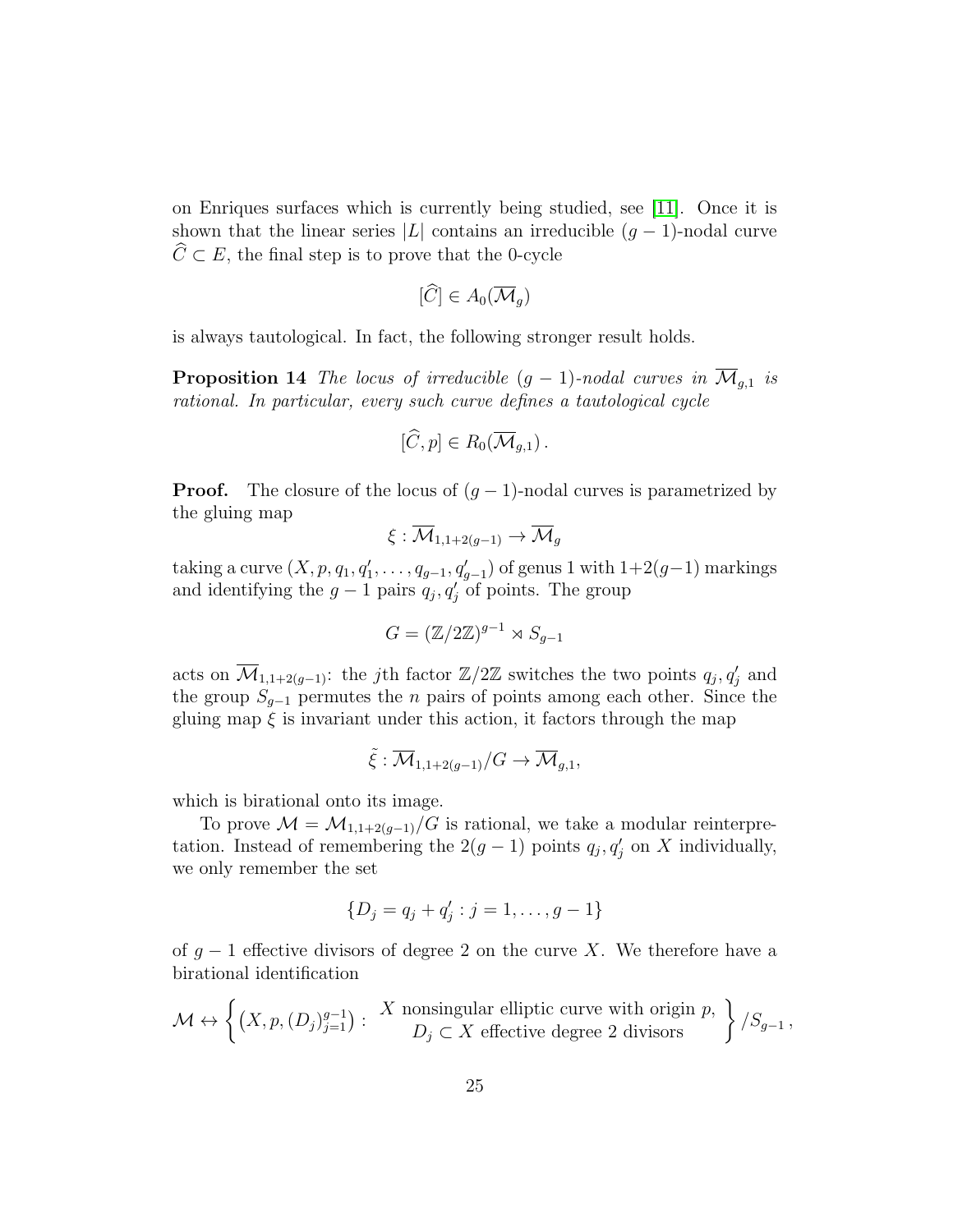where  $S_{g-1}$  acts by permuting the divisors  $D_1, \ldots, D_{g-1}$ .

An effective divisor  $D_j \subset X$  is equivalent to the data of the degree 2 line bundle

$$
\mathcal{L}_j = \mathcal{O}(D_j)
$$

together with an element

$$
s_j \in \mathbb{P}(H^0(X, \mathcal{L}_j)) \cong \mathbb{P}^1.
$$

Furthermore, the class of the line bundle  $\mathcal{L}_j$  is equivalent to specifying a point  $l_j \in X$ , by the correspondence sending  $l_j$  to  $\mathcal{O}(p + l_j)$ , where  $p \in X$  is origin. We define

$$
\mathcal{P} = \left\{ (X, p, (l_j)_{j=1}^{g-1}, (s_j)_{j=1}^{g-1}) : \begin{aligned} X \text{ nonsingular elliptic curve with origin } p, \\ l_j \in E \\ s_j \in \mathbb{P}(H^0(X, \mathcal{O}(p+l_j))) \end{aligned} \right\}
$$

.

We have a birational identification

$$
\mathcal{M} \longleftrightarrow \mathcal{P}/S_{g-1} \, .
$$

By forgetting the projective sections  $s_j$ , we obtain a map

$$
\mathcal{P} \to \mathcal{S}
$$

to the space S parametrizing tuples  $(X, p, (l_j)_j)$  as above. The above forgetful map is a  $(\mathbb{P}^1)^{g-1}$ -bundle which descends (birationally) to a  $(\mathbb{P}^1)^{g-1}$ -bundle

$$
\mathcal{P}/S_{g-1} \to \mathcal{S}/S_{g-1}
$$

on the quotient. The base, the moduli space parameterizing the data

$$
(X, p, (l_j)_j)
$$

up to permutations of the  $l_j$  by  $S_{g-1}$ , is easily seen to be rational using, to start, the rationality of the universal family of Jac<sub>2</sub> over  $\overline{\mathcal{M}}_{1,1}$ .

Using the rationality of  $\overline{\mathcal{M}}_{1,10}$ , Proposition [14](#page-24-0) can be easily strengthened to to show that the locus of irreducible  $(g-1)$ -nodal curves in  $\overline{\mathcal{M}}_{g,9}$  is rational. In particular, every such curve defines a tautological cycle

$$
[\widehat{C},p_1,\ldots,p_9]\in R_0(\overline{\mathcal{M}}_{g,9})\,.
$$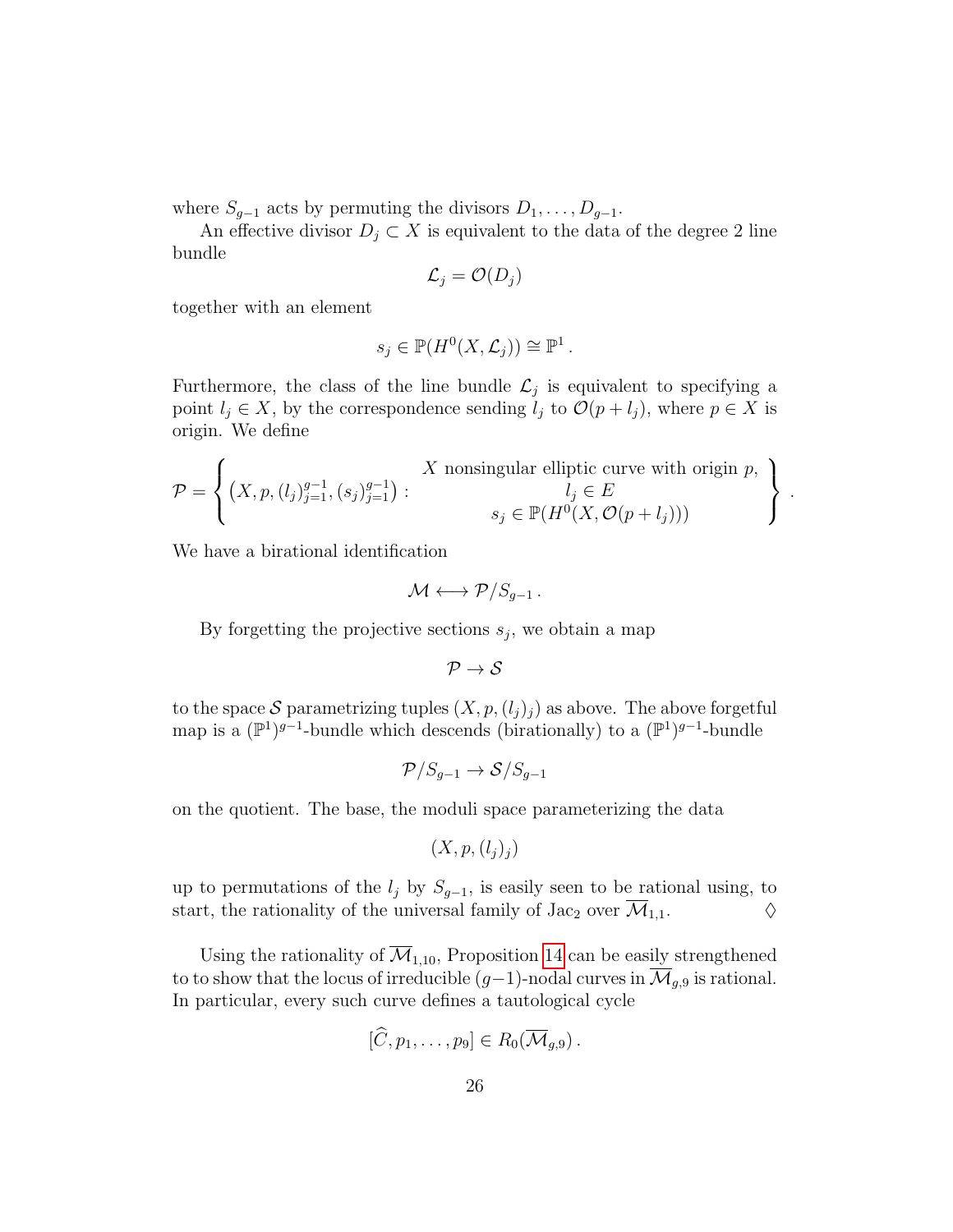### 4.2 Abelian

Let A be a nonsingular projective Abelian surface. An irreducible nonsingular curve

 $C \subset A$ 

is expected to move in a linear series  $|L|$  of dimension  $g - 2$ . We therefore expect to find curves  $\widehat{C} \in |L|$  with g − 2 nodes. Unfortunately the strategy that we have outlined in the case of Enriques surfaces fails here! The locus of irreducible  $(g-2)$ -nodal curves in  $\mathcal{M}_q$  is not always rational. The irrationality of the locus of 7 nodal curves in  $\overline{\mathcal{M}}_9$  was proven with C. Faber using the non-triviality (and representation properties) of  $H^{14,0}(\overline{\mathcal M}_{2,14})$ . A study of the Kodaira dimensions of the loci of curves with multiple nodes in many (other) cases can be found in [\[35\]](#page-38-9).

Nevertheless, an affirmative answer to the following question appears likely.

<span id="page-26-0"></span>Question 15 Does every irreducible nonsingular curve  $C \subset A$  of genus g determine a tautological 0-cycle  $[C] \in A_0(\mathcal{M}_q)$ ?

Another approach to Question [15](#page-26-0) is to use curves on K3 surfaces via the Kummer construction. Using the involution

$$
\iota: A \to A, \quad a \mapsto -a \,,
$$

we obtain a  $K3$  surface S by resolving the singular points of the quotient  $A/\iota$ . If C does not meet any of these 16 points (which are the fixed-points of  $\iota$ , the corresponding rational map

$$
A \to A/\iota \dashrightarrow S
$$

is defined around  $C \subset A$  and sends C to a curve  $C' \subset S$ . The map  $C \to C'$ is either a double cover (in which case it must be étale with  $C'$  smooth) or birational. In the first case,  $[C']$  is tautological by Theorem [5](#page-6-1) which may help in proving that  $[C]$  is tautological. In the second case, the curve C is the normalization of  $C'$ , and we would require a variant of Theorem [5](#page-6-1) to show that, under suitable conditions, the normalization of an irreducible, nodal curve in a K3 surface is tautological.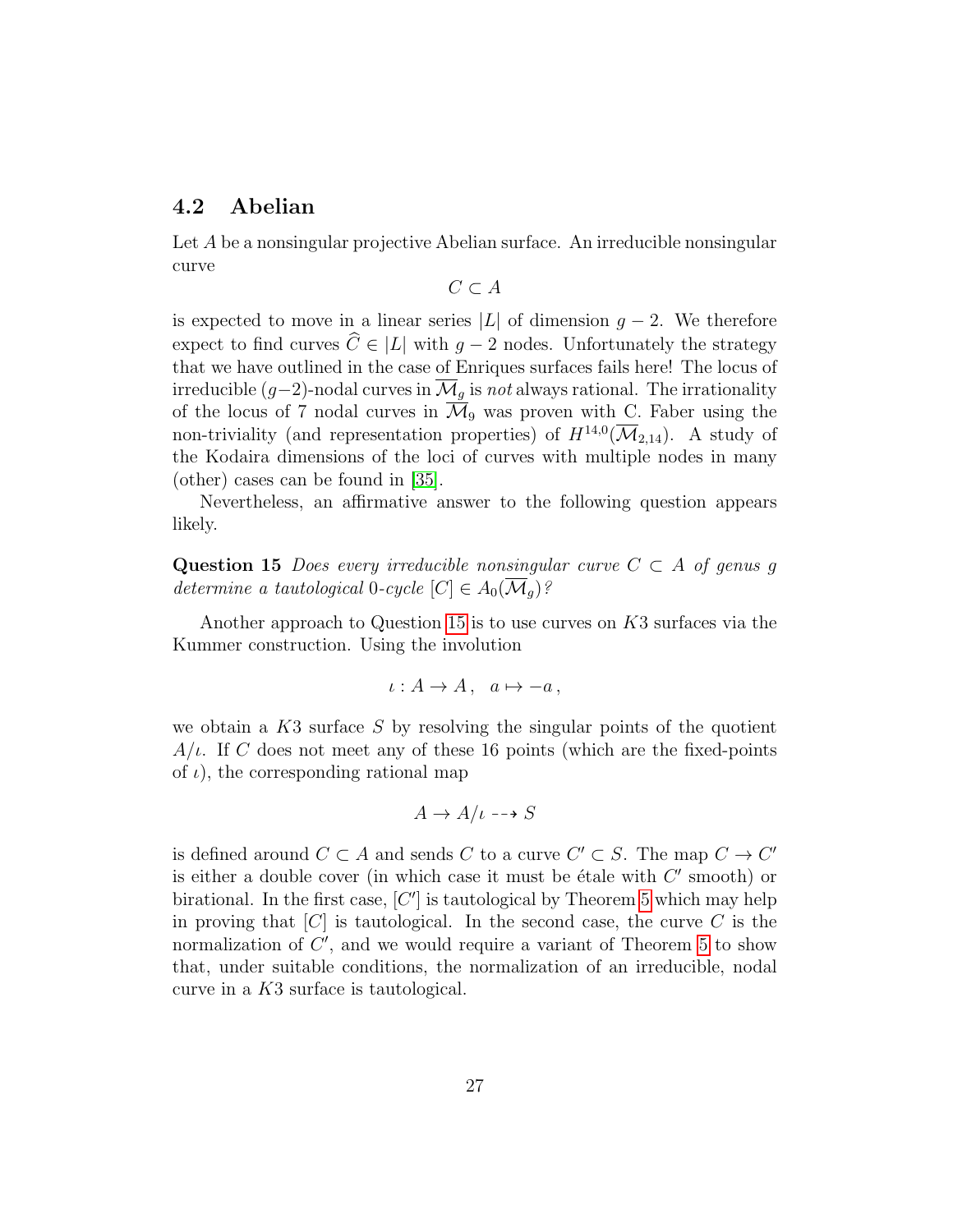### 4.3 General type

Let S bs a nonsingular projective surface of general type. A curve  $C \subset S$  is canonical if

$$
\omega_S \stackrel{\sim}{=} \mathcal{O}_S(C) \, .
$$

<span id="page-27-1"></span>The most basic question which can be asked is the following.

Question 16 Does every irreducible nonsingular canonical curve  $C \subset S$  of genus q determine a tautological 0-cycle  $[C] \in A_0(\overline{\mathcal{M}}_q)$ ?

For surfaces S arising as complete intersections in projective space, the answer to Question [16](#page-27-1) is yes (since complete intersection curves are easily seen to determine tautological 0-cycles by degenerating their defining equations to products of linear factors). However, even for surfaces of general type arising as double covers of  $\mathbb{P}^2$ , the issue does not appear trivial (even though the canonical curves there are realized as concrete double covers of plane curves). In fact, Question [16](#page-27-1) is completely open in almost all cases.

### <span id="page-27-0"></span>5 Cyclic covers

If a nonsingular projective complex curve C admits a Hurwitz covering of  $\mathbb{P}^1$ ramified over only 3 points of  $\mathbb{P}^1$ , then C can be defined over  $\overline{\mathbb{Q}}$  by Belyi's Theorem. Speculation [3,](#page-4-2) for  $n = 0$ , then suggests that the moduli point of C is tautological. The following result proves a special case for cyclic covers.[13](#page-27-2)

<span id="page-27-3"></span>**Theorem 17** Let C be a nonsingular projective curve of genus g admitting a cyclic cover

$$
\varphi:C\to \mathbb{P}^1
$$

ramified over exactly three points of  $\mathbb{P}^1$  and with total ramification over at least one of them. Let  $p_1, \ldots, p_n \in C$  be the ramification points of  $\varphi$  (in some order). Then, the 0-cycle

$$
[C, p_1, \ldots, p_n] \in A_0(\overline{\mathcal{M}}_{g,n})
$$

is tautological.

<span id="page-27-2"></span><sup>13</sup>Following the notation of [\[33\]](#page-38-10), Theorem [17](#page-27-3) shows that the 0-cycle

$$
[\overline{\mathcal{H}}_{g,\,\mathbb{Z}/k\mathbb{Z},\,(a,b,c)}] \in A_0(\overline{\mathcal{M}}_{g,n})
$$

is tautological for  $a, b, c \in \mathbb{Z}/k\mathbb{Z}$  where at least one of  $a, b, c$  is coprime to k.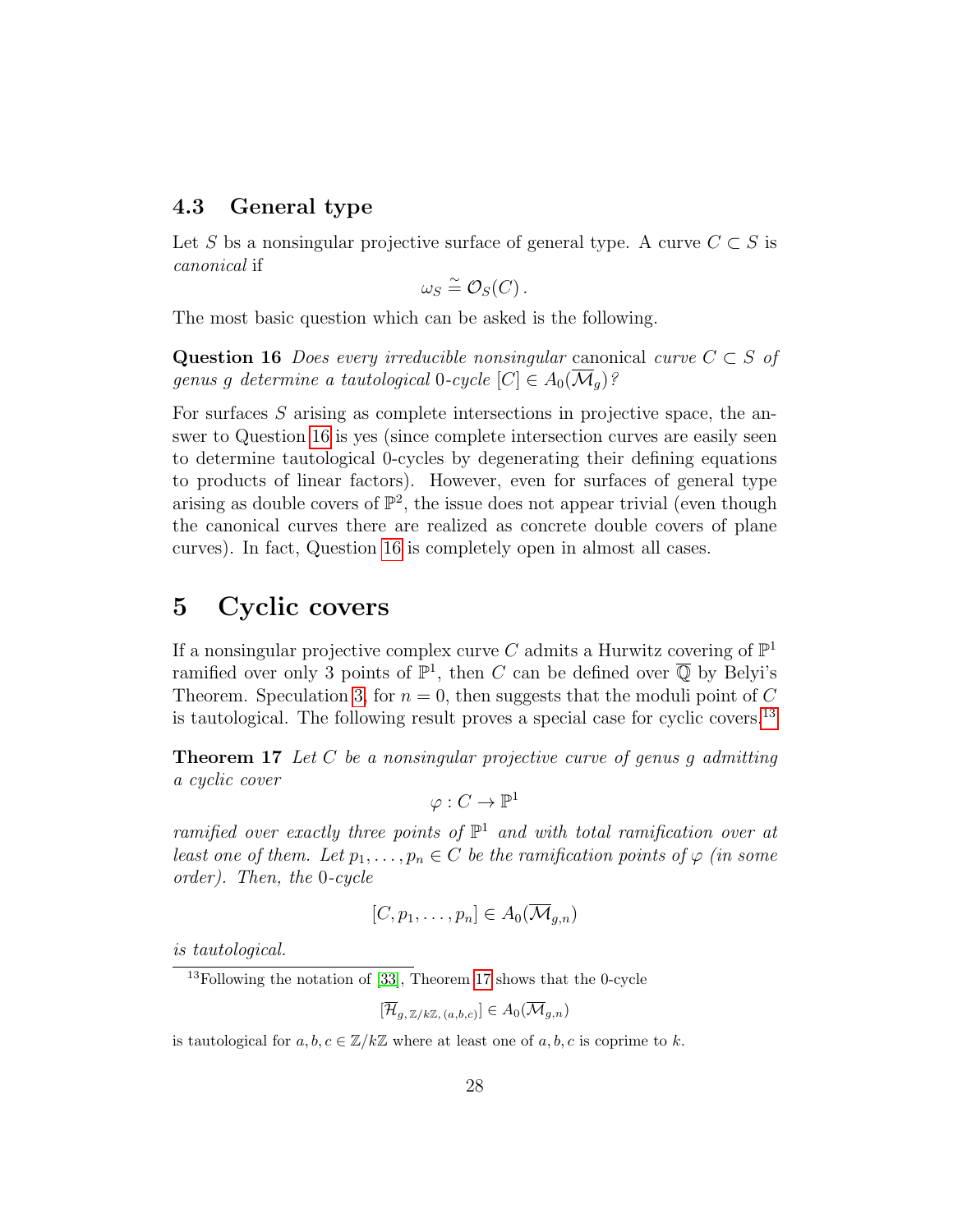**Proof** The basic idea is that a cyclic cover of  $\mathbb{P}^1$  can (essentially) be cut out by a single equation in a projective bundle over  $\mathbb{P}^1$ . Indeed, after a change of coordinates, we can assume that the branch points of  $\varphi$  are given by

$$
0,1,2\in\mathbb{P}^1
$$

.

Let k be the degree of  $\varphi$ , and let  $a, b, c \in \mathbb{Z}/k\mathbb{Z}$  be the monodromies of  $\varphi$  at the branch points 0, 1, 2 satisfying

$$
a+b+c=0\in\mathbb{Z}/k\mathbb{Z}.
$$

Assume that the total ramification occurs over 0. Then  $a$  is coprime to  $k$ , and, by applying an automorphism of  $\mathbb{Z}/k\mathbb{Z}$ , we may assume  $a = 1$ . We can then choose representatives

$$
b, c \in \{1, \ldots, k-1\}
$$

such that  $a + b + c = k$ .

With these choices in place, we see that (birationally) the curve  $C$  is cut out in the projectivization of the line bundle  $\mathcal{O}_{\mathbb{P}^1}(1)$  over  $\mathbb{P}^1$  by the equation

<span id="page-28-0"></span>
$$
y^{k} = x \cdot (x - 1)^{b} \cdot (x - 2)^{c}, \tag{19}
$$

where x is a coordinate on the base  $\mathbb{P}^1$ . We view the right hand side of [\(19\)](#page-28-0) as a section of

$$
\mathcal{O}_{\mathbb{P}^1}(1+b+c)=\mathcal{O}_{\mathbb{P}^1}(k)
$$

where y is the coordinate on (the total space of) the line bundle  $\mathcal{O}_{\mathbb{P}^1}(1)$  over  $\mathbb{P}^1$ .

We say that C is cut out birationally since, for  $b, c \neq 1$ , the above curve will have singularities at

$$
(x, y) = (1, 0), (2, 0).
$$

The singularities can be resolved by performing a specific sequence of iterated blowups (as will be explained in the next paragraph). After finitely many steps, we will obtain  $C$  sitting inside a blowup  $S$  of

$$
\mathbb{P}=\mathbb{P}(\mathcal{O}_{\mathbb{P}^1}(1)\oplus \mathcal{O}_{\mathbb{P}^1})\,,
$$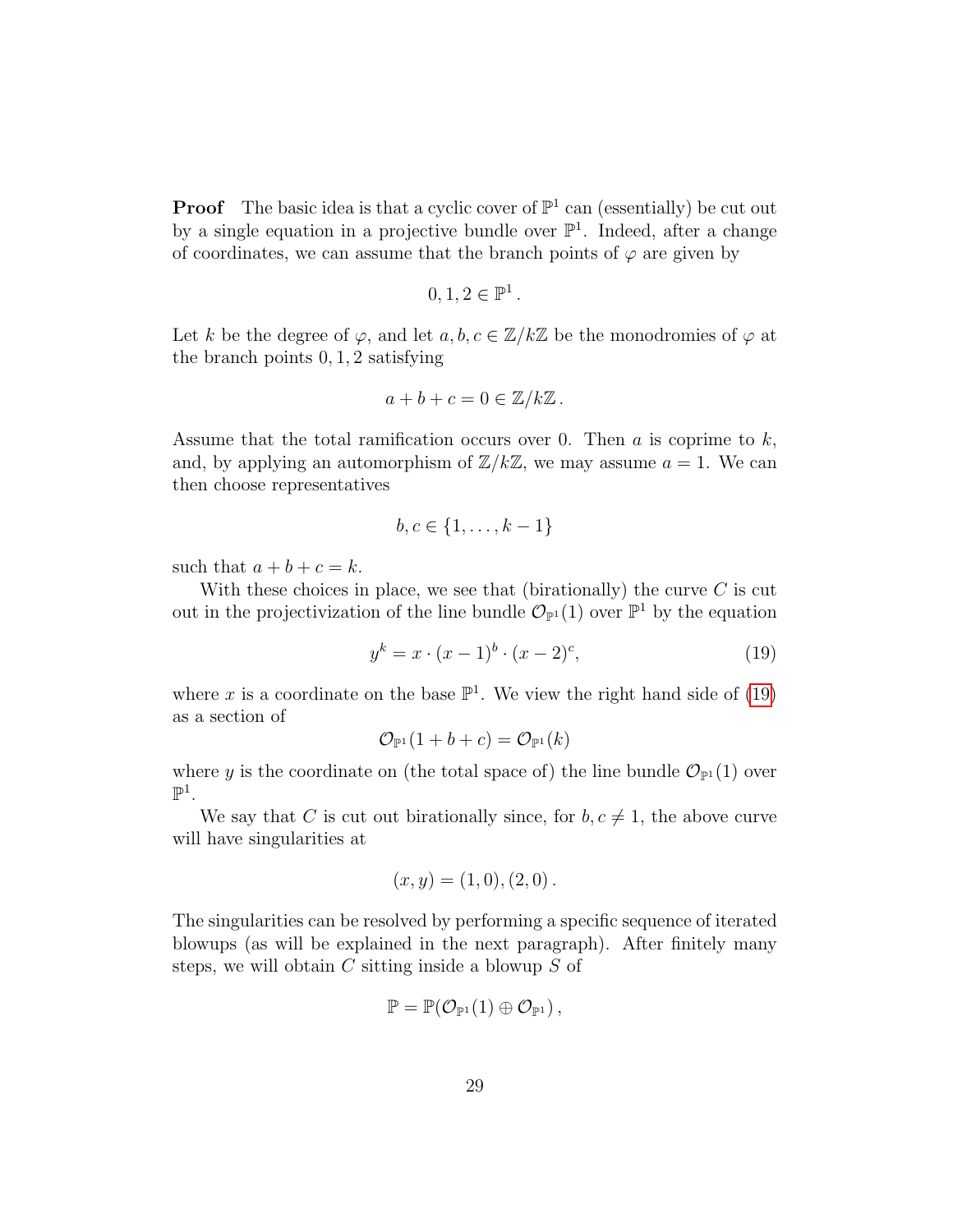which is a nonsingular rational surface. In order to conclude by applying Theorem [4,](#page-5-0) we will have to check that

$$
\int_{[C]} c_1(S) > 0
$$

holds and that the number n of ramification points of  $\varphi$  is at most equal to vdim  $\mathcal{M}_q(S, [C])$ .

The original curve  $C_0$  in  $\mathbb P$  is easily seen to be of class  $\beta = kc_1(\mathcal O_{\mathbb P}(1)),$ and we have

$$
\int_{\beta} c_1(\mathbb{P}) = 3k.
$$

If  $b > 1$ , then  $C_0$  has a singularity of multiplicity b at  $(x, y) = (1, 0)$ . For the coordinate  $z = y/(x - 1)$  on the blowup of  $\mathbb{P}$  at  $(1, 0)$ , the strict transform of  $C_0$  is locally cut out by  $z^{k-b} = (x-1)^b$ . The relevant intersection number

$$
\int_{\beta-bE_1} c_1(\text{Bl}_{(1,0)}\mathbb{P}) = 3k - b
$$

has exactly decreased by the multiplicity b of  $C_0$  at  $(1, 0)$ .

We can continue the process of blowing-up the singular point and taking the strict transform. After  $j$  steps, the curve still has a local equation of the form  $z_1^{e_j} = z_2^{f_j}$  $2^{J_j}$ . We started with  $(e_0, f_0) = (k, b)$  and obtained

$$
(e_1, f_1) = (k - b, b)
$$

in the first step. In general, the pairs  $(e_j, f_j)$  are then obtained by performing a Euclidean algorithm starting from  $(k, b)$ . The multiplicity of the singular point after the j<sup>th</sup> step is exactly  $\min(e_j, f_j)$ . The process terminates after finitely many steps (when the minimum of  $e_j$ ,  $f_j$  is either 0 or 1). Then, the local equation is  $z^g = 1$  or  $z^g = z'$ , which is nonsingular.

Denote by  $ms(e, f)$  the sum of the multiplicities of the singular points that occur in the desingularization of  $z_1^e = z_2^f$  $\frac{J}{2}$  in the above manner. The function is uniquely determined by the axioms

- ms $(e, f) =$ ms $(f, e)$ ,
- ms $(e, 0) = ms(e, 1) = 0$ ,
- ms(e, f) = f + ms(e f, f), for  $e > f$ .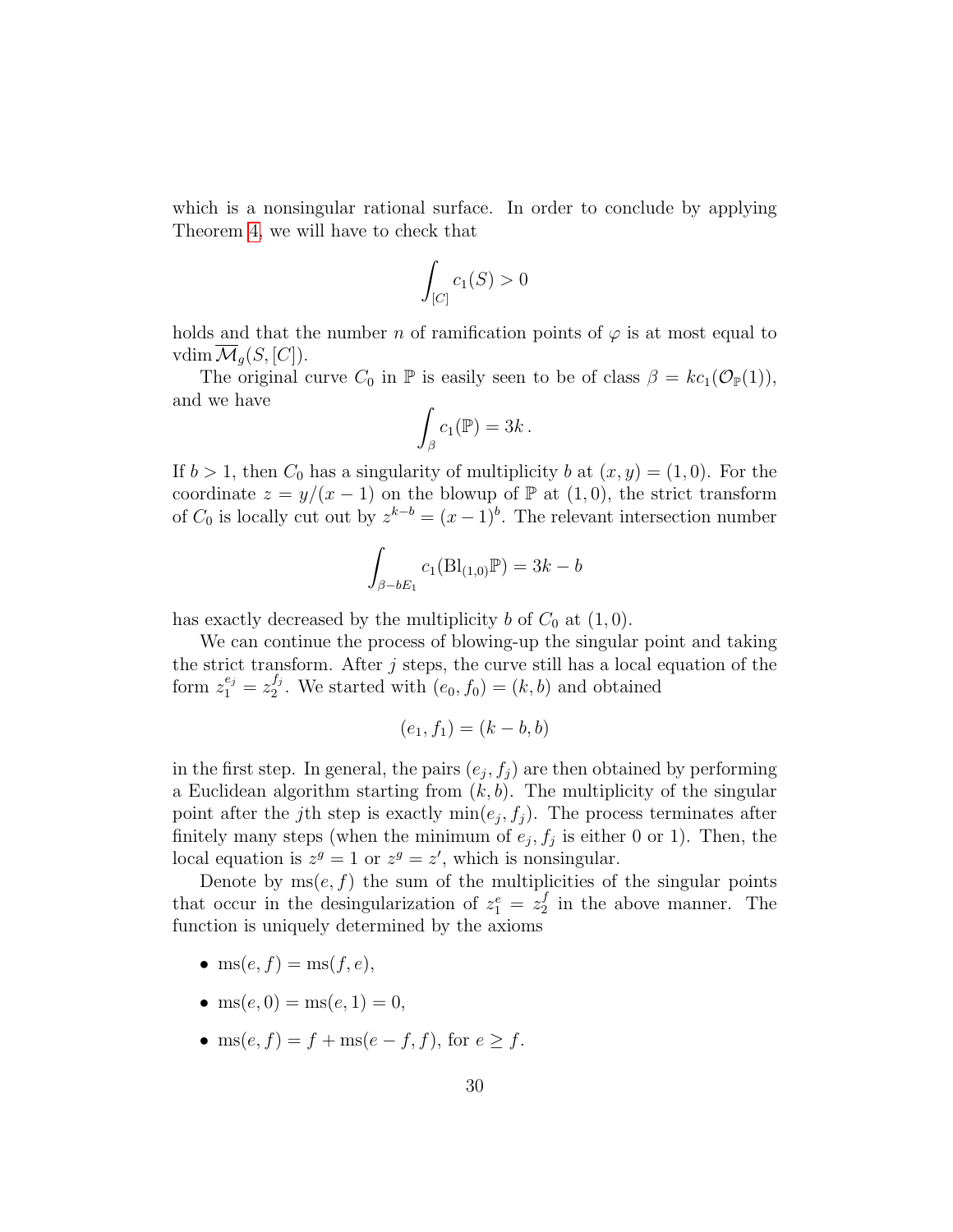By the above analysis, the curve  $C \subset S$  obtained by desingularizing  $C_0 \subset \mathbb{P}$ satisfies

$$
\int_{[C]} c_1(S) = \int_{\beta} c_1(\mathbb{P}) - \text{ms}(k, b) - \text{ms}(k, c) = 3k - \text{ms}(k, b) - \text{ms}(k, c).
$$

In order to show positivity, we must bound  $ms(e, f)$  from above. By induction, for  $(e, f) \neq (1, 1)$ , we obtain:

$$
ms(e, f) \le e + f - R(e, f), \text{ with } R(e, f) = \begin{cases} \gcd(e, f) & \text{if } \gcd(e, f) > 1, \\ 3 & \text{otherwise.} \end{cases}
$$
\n(20)

Then, we have

$$
\int_{[C]} c_1(S) \ge 3k - k - b - k - c + R(k, b) + R(k, c) = 1 + R(k, b) + R(k, c) \ge 1.
$$
\n(21)

For the virtual dimension we obtain

$$
\operatorname{vdim} \overline{\mathcal{M}}_g(S, [C]) = \int_{[C]} c_1(S) + g - 1 \ge g + R(k, b) + R(k, c).
$$

On the other hand, the number of ramification points equals

$$
n = 1 + \gcd(k, b) + \gcd(k, c)
$$

so we have

$$
vdim - n \ge g - 1 + \underbrace{(R(k, b) - \gcd(k, b))}_{\ge 0} + \underbrace{(R(k, c) - \gcd(k, c))}_{\ge 0} \ge g - 1,
$$

which we can assume to be nonnegative. We have thus verified the assump-tions of Theorem [4.](#page-5-0)  $\Diamond$ 

Without the assumption of total ramification over one of the three points, the proof technique above no longer works. Indeed, for  $k = 30$  and

$$
(a, b, c) = (2, 3, 25),
$$

a desingularization procedure over  $x = 0, 1, 2$  as in the above proof would result in a curve  $C$  in  $S$  satisfying

$$
\int_{[C]} c_1(S) = -20,
$$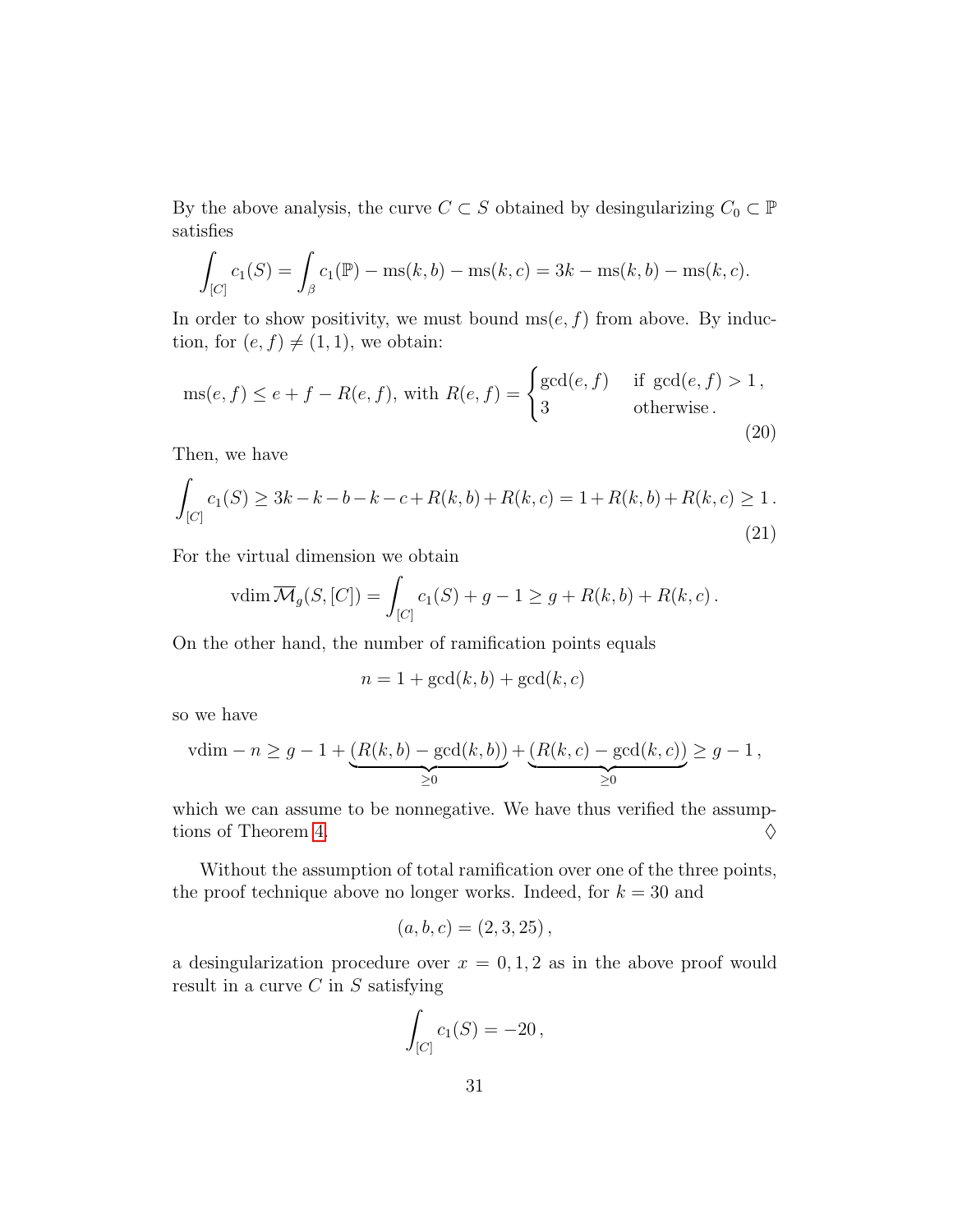which cannot be remedied by applying an automorphism of  $\mathbb{Z}/30\mathbb{Z}$ . Nevertheless, we expect Theorem [17](#page-27-3) to hold without the assumption of total ramification and even without the assumption of the cover being cyclic.

### <span id="page-31-0"></span>6 Summing to tautological cycles

### 6.1 Existence

As the examples  $\overline{\mathcal{M}}_{1,n>11}$  show, the Chow group of 0-cycles on  $\overline{\mathcal{M}}_{q,n}$  can be infinite dimensional over Q. The general point of  $\overline{\mathcal{M}}_{q,n}$  may not determine a tautological 0-cycle. However, by adding additional points (with the number of points uniformly bounded in terms of  $q, n$ , we can arrive at a tautological 0-cycle. For technical reasons, we formulate the result for the coarse moduli space  $\overline{M}_{q,n}$ .

<span id="page-31-1"></span>**Proposition 18** Given g, n with  $2g - 2 + n > 0$ , there exists an integer  $T = T(g, n) \geq 1$  satisfying the following property: for any point

$$
Q_1=(C,p_1,\ldots,p_n)\in \overline{M}_{g,n},
$$

we can find  $Q_2, \ldots, Q_T \in \overline{M}_{q,n}$  such that

$$
[Q_1] + \ldots + [Q_T] \in A_0(\overline{M}_{g,n})
$$

is tautological.

Proof (suggested by A. Kresch). By standard arguments using the results of Section [1,](#page-10-0) we may take  $Q = Q_1$  to be a general point of  $M_{g,n}$ . We then choose a very ample divisor class

$$
H \in A^1(\overline{M}_{g,n})\,.
$$

Since Q is a nonsingular point of  $\overline{M}_{q,n}$ , general hyperplane sections

$$
H_1,\ldots,H_{3g-3+n}\in|H|
$$

through Q will intersect transversely in a union of reduced points

$$
\alpha=[Q_1]+\ldots+[Q_T],
$$

with  $T = \deg(\overline{M}_{g,n}, H)$ . On the other hand, since all divisor classes on  $\overline{M}_{g,n}$ are tautological, the class  $\alpha$  is also tautological.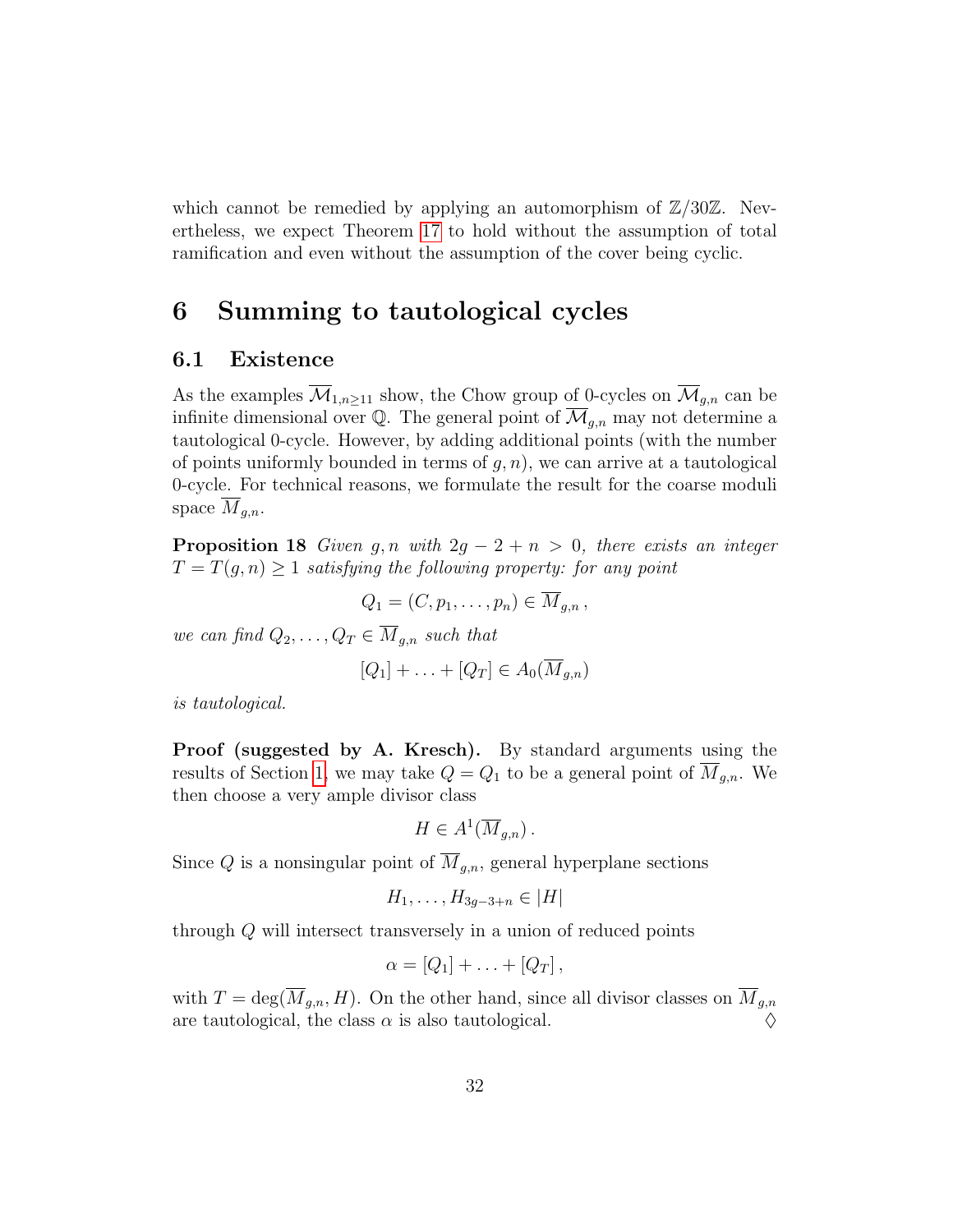Remark 19 Since the push-forward along the basic map

$$
\overline{\mathcal{M}}_{g,n}\to \overline{M}_{g,n}
$$

is an isomorphism of Q-Chow groups, we can derive a version of Proposition [18](#page-31-1) with  $\overline{M}_{g,n}$  replaced by  $\overline{\mathcal{M}}_{g,n}$ . However,  $T(g,n)$  for  $\overline{M}_{g,n}$ , may differ from the corresponding number for  $\overline{\mathcal{M}}_{g,n}$ : if  $Q_i \in \overline{\mathcal{M}}_{g,n}$  has nontrivial automorphisms, then the cycle  $[Q_i] \in A_0(M_{g,n})$  corresponds to the cycle

$$
|\text{Aut}(Q_i)| \cdot [Q_i] \in A_0(\overline{\mathcal{M}}_{g,n}).
$$

### 6.2 Minimality

We denote by  $T(q, n)$  the minimal integer having the property described in Proposition [18.](#page-31-1) The proof of Proposition [18](#page-31-1) used the degree of  $\overline{\mathcal{M}}_{q,n}$ , but there are several other geometric approaches to bounding  $T(q, n)$ . For example, we could use instead the Hurwitz cycle results of [\[13\]](#page-36-0). After fixing a degree  $d \geq 1$ , points  $q_1, \ldots, q_b \in \mathbb{P}^1$ , and partitions  $\lambda_1, \ldots, \lambda_b$  of d, the sum of all points  $[(C,(p_i)_i)]$  satsifying

- $\exists$  a degree d map  $C \to \mathbb{P}^1$  with ramification profile  $\lambda_j$  over  $q_j \in \mathbb{P}^1$ ,
- with  $(p_i)_i$  the set of preimages of the points  $q_1, \ldots, q_b$

is tautological by [\[13\]](#page-36-0). Since every genus g curve C admits some map  $C \to \mathbb{P}^1$ , the result above implies that adding to  $[C] \in A_0(\overline{\mathcal{M}}_g)$  all cycles  $[C']$  for curves  $C' \to \mathbb{P}^1$  with the same branch points and ramification profiles as  $C \to \mathbb{P}^1$  gives a tautological class. Hence, we bound  $T(g, 0)$  in terms of a suitable Hurwitz number. A similar strategy works for any  $n$  by including the markings  $p_1, \ldots, p_n \in C$  among the ramification data of  $C \to \mathbb{P}^1$ .

However, these approaches will likely not yield optimal bounds. In all the cases listed in Figure [1,](#page-2-0) the space  $\mathcal{M}_{q,n}$  is rationally connected, so

$$
T(g, n) = 1,
$$

which is far below the bounds.

A different perspective on the question is to study the behavior of  $T(q, n)$ for fixed g as  $n \to \infty$ . The following result shows that the asymptotic growth in n is at most linear.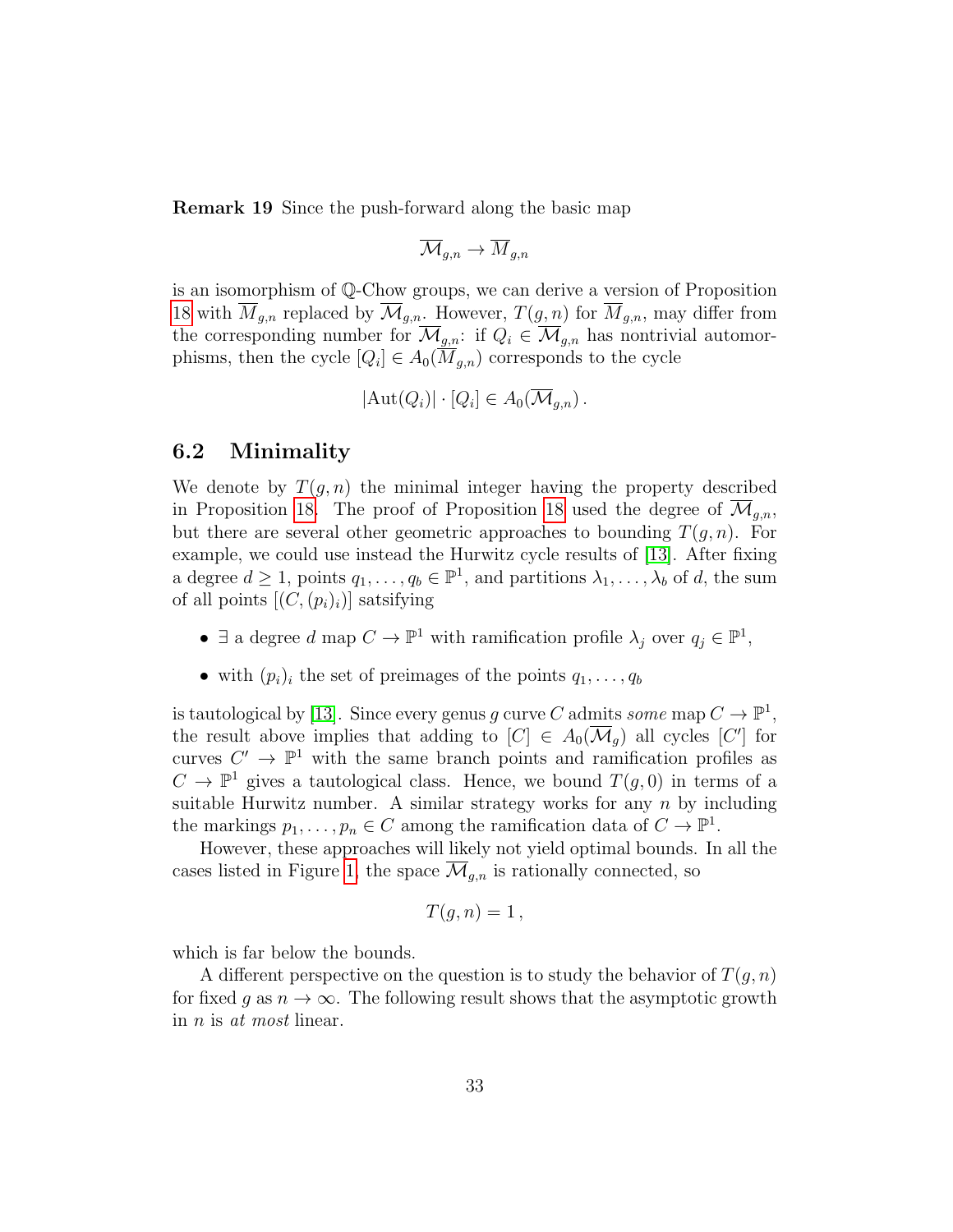**Proposition 20** Let  $(g, n)$  satisfy  $2g - 2 + n > 0$ . Then,

$$
T(g, n+m) \le (gm+1) \cdot T(g, n) \tag{22}
$$

for all  $m \geq 0$ .

**Proof.** The natural forgetful map

$$
\nu: \overline{\mathcal{M}}_{g,n+m} \to \overline{\mathcal{M}}_{g,n}
$$

has a section  $\sigma$  defined by the following construction:  $\sigma((C, p_1, \ldots, p_n))$  is the curve obtained by gluing a chain of rational curves containing the markings  $p_n, \ldots, p_{n+m}$  at the previous position of  $p_n \in C$ .



The section  $\sigma$  is a composition of suitable boundary gluing maps, so the push-forward of a tautological cycle via  $\sigma$  is tautological.

Let  $Q \in \mathcal{M}_{g,n}$  be moduli point with a *nonsingular* domain curve C. We claim: for every  $Q_1 \in \nu^{-1}(Q)$ , there exist  $Q_2, \ldots, Q_{gm+1} \in \nu^{-1}(Q)$  satisfying

$$
[Q_1] + \ldots + [Q_{gm+1}] = (gm+1)[\sigma(Q)] \in A_0(\nu^{-1}(Q)).
$$

Assuming the above claim, we can easily finish the proof.

Let  $Q_1 \in \mathcal{M}_{g,n+m}$  with  $Q = \nu(Q)$  and  $Q_2, \ldots, Q_{gm+1}$  as in the above claim. By the definition of  $T(g, n)$ , we can find

$$
P_1 = Q, P_2, \dots, P_{T(g,n)} \in \overline{M}_{g,n}
$$

for which

$$
[P_1] + \ldots + [P_{T(g,n)}] \in R_0(\overline{M}_{g,n}).
$$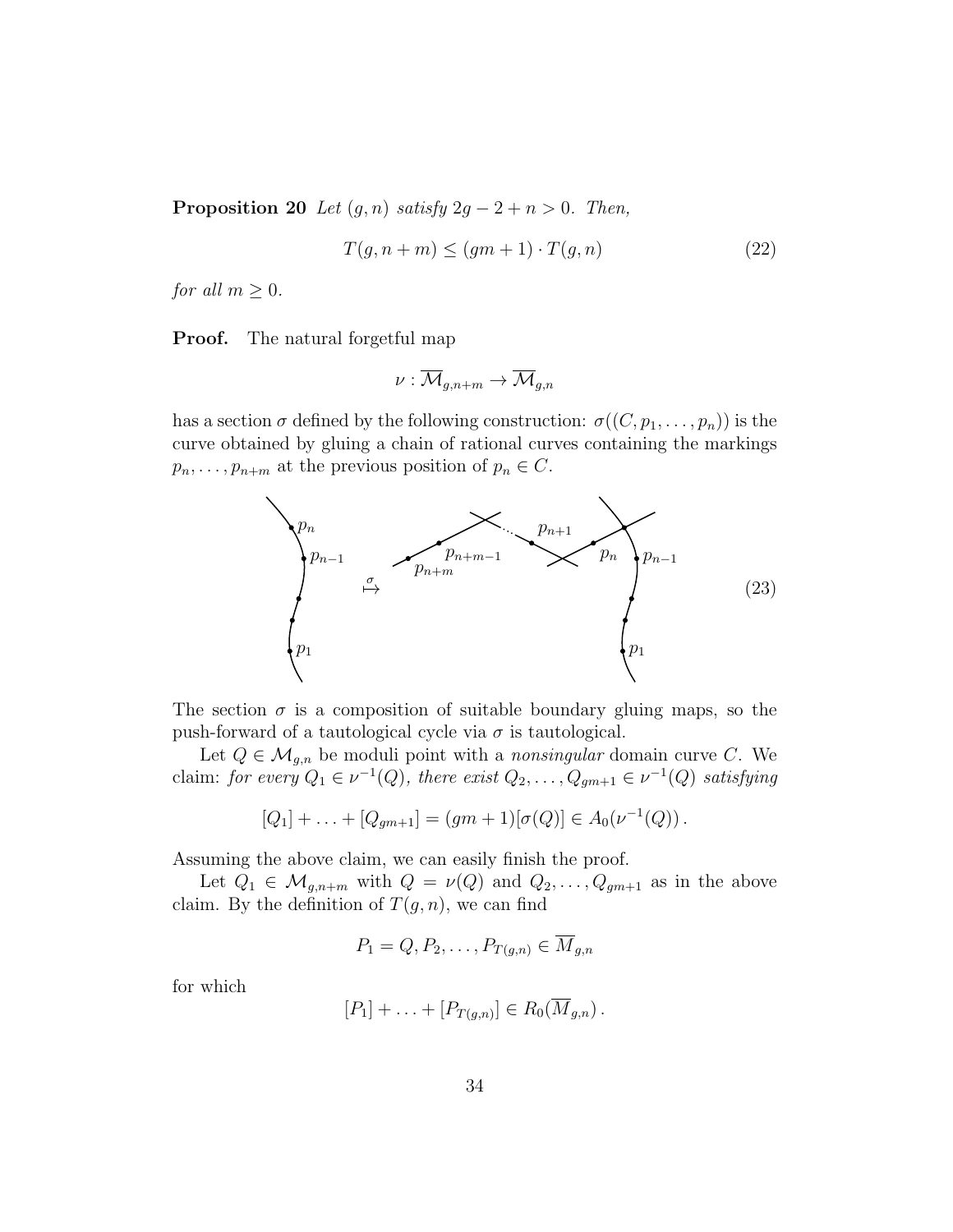We then obtain

$$
[Q_1] + \ldots + [Q_{gm+1}] + \sum_{i=2}^{T(g,n)} (gm+1)[\sigma(P_i)]
$$
  
= $(gm+1)[\sigma(Q)] + \sum_{i=2}^{T(g,n)} (gm+1)[\sigma(P_i)]$   
= $(gm+1)\sigma_* ([P_1] + \ldots + [P_{T(g,n)}]) \in R_0(\overline{M}_{g,n+m}).$ 

Hence,  $T(g, n+m) \leq (gm+1) \cdot T(g, n)$ .

We now prove the required claim. For

$$
Q=(C,p_1,\ldots,p_n)\in \mathcal{M}_{g,n},
$$

the fibre  $\nu^{-1}(Q)$  is isomorphic to a blow-up of the product  $C^m$ . Since the natural map

$$
\nu^{-1}(Q) \to C^m
$$

is a birational morphism between nonsingular varieties, we have an induced isomorphism

$$
A_0(\nu^{-1}(Q)) \to A_0(C^m)
$$

by [\[17,](#page-36-10) Example 16.1.11]. We can therefore verify the claim on  $C<sup>m</sup>$  instead of  $\nu^{-1}(Q)$ . The image of  $\sigma(Q)$  in  $C^m$  is exactly the point

$$
(p_n,\ldots,p_n)\in C^m.
$$

By Riemann-Roch, every line bundle on  $C$  of degree at least  $g$  is effective. In other words, any divisor of degree at least  $g$  can be written as a sum of points on C. Assume we are given

$$
Q_1=(x_1,\ldots,x_m)\in C^m.
$$

Then, there exist points  $x_{1,1}, \ldots, x_{1,g} \in C$  satisfying

$$
[x_{1,1}] + \ldots + [x_{1,g}] = (g+1)[p_n] - [x_1] \in A_0(C).
$$

Let  $Q_{i+1} = (x_{1,i}, x_2, \dots, x_m) \in C^m$  for  $i = 1, \dots, g$ . We have

$$
[Q_1] + \ldots + [Q_{g+1}] = (g+1)[(p_n, x_2, \ldots, x_m)] \in A_0(C^m).
$$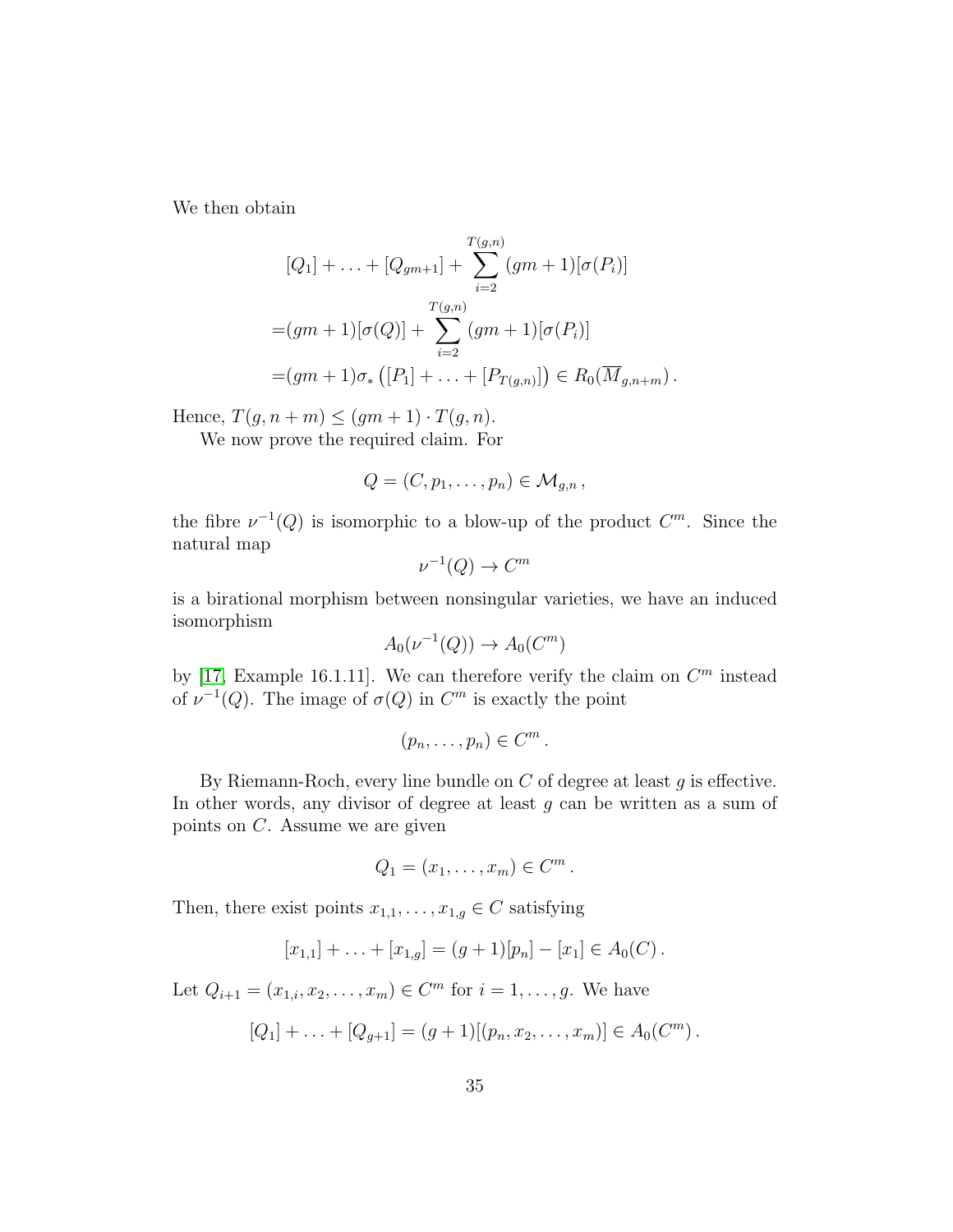For the next step, there exist points  $x_{2,1}, \ldots, x_{2,g} \in C$  satisfying

$$
[x_{2,1}] + \ldots + [x_{2,g}] = (2g+1)[p_n] - (g+1)[x_2] \in A_0(C).
$$

Let  $Q_{q+1+i} = (p_n, x_{2,i}, x_3, \ldots, x_{n'})$  for  $i = 1, \ldots, g$ . We have

$$
[Q_1] + \ldots + [Q_{2g+1}] = (2g+1)[(p_n, p_n, x_3, \ldots, x_{n'})] \in A_0(C^m).
$$

After iterating the above procedure, we find points  $Q_1, \ldots, Q_{gm+1}$  satisfying

$$
[Q_1] + \ldots + [Q_{gm+1}] = (gm+1)[(p_n, \ldots, p_n)] \in A_0(C^m)
$$

as desired.  $\Diamond$ 

Question 21 *Does*  $T(q, n)$  really grow linearly as  $n \to \infty$ ?

By results<sup>[14](#page-35-6)</sup> of Voisin (see Theorem 1.4 of [\[39\]](#page-38-11)), the analgous T number of an abelian variety A is at least  $\dim(A) + 1$ . The linear growth there perhaps also suggests a linear lower bound for  $T(q, n)$  as  $n \to \infty$ .

### References

- <span id="page-35-4"></span>[1] Arnaud Beauville and Claire Voisin. On the Chow ring of a K3 surface. J. Algebraic Geom., 13(3):417–426, 2004.
- <span id="page-35-5"></span>[2] K. Behrend and B. Fantechi. The intrinsic normal cone. Invent. Math., 128(1):45–88, 1997.
- <span id="page-35-0"></span>[3] L. Benzo. Uniruledness of some moduli spaces of stable pointed curves. J. Pure Appl. Algebra, 218(3):395–404, 2014.
- <span id="page-35-2"></span>[4] A. A. Beĭlinson. Height pairing between algebraic cycles. In  $K$ -theory, arithmetic and geometry (Moscow, 1984–1986), volume 1289 of Lecture Notes in Math., pages 1–25. Springer, Berlin, 1987.
- <span id="page-35-3"></span>[5] Spencer Bloch. Algebraic cycles and values of L-functions. II. Duke Math. J., 52(2):379–397, 1985.
- <span id="page-35-1"></span>[6] M. Boggi and M. Pikaart. Galois covers of moduli of curves. Compositio Math., 120(2):171–191, 2000.

<span id="page-35-6"></span><sup>14</sup>We thank Qizheng Yin for pointing out the connection.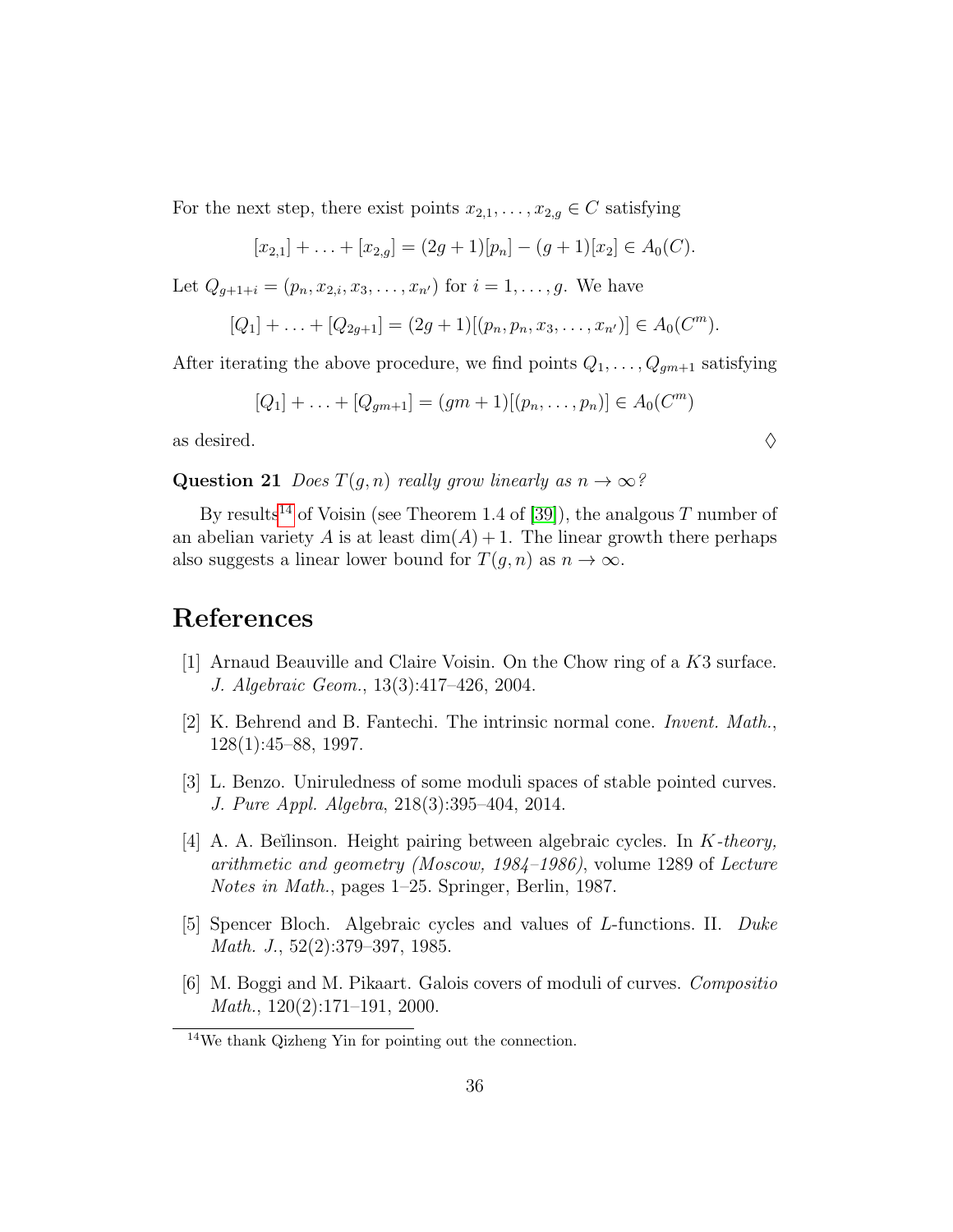- <span id="page-36-2"></span>[7] Andrea Bruno and Alessandro Verra.  $M_{15}$  is rationally connected. In Projective varieties with unexpected properties, pages 51–65. Walter de Gruyter, Berlin, 2005.
- <span id="page-36-7"></span>[8] Jim Bryan and Naichung Conan Leung. The enumerative geometry of K3 surfaces and modular forms. J. Amer. Math. Soc., 13(2):371-410, 2000.
- <span id="page-36-3"></span>[9] G. Casnati and C. Fontanari. On the rationality of moduli spaces of pointed curves. J. Lond. Math. Soc. (2), 75(3):582–596, 2007.
- <span id="page-36-8"></span>[10] Xi Chen. Rational curves on K3 surfaces. J. Algebraic Geom., 8(2):245– 278, 1999.
- <span id="page-36-9"></span>[11] C. Ciliberto, T. Dedieu, C. Galati, and A. L. Knutsen. A note on Severi varieties of nodal curves on Enriques surfaces. Birational Geometry and Moduli Spaces, Springer INdAM Series, vol 39. 2020.
- <span id="page-36-5"></span>[12] E. Clader, F. Janda, X. Wang, and D. Zakharov. Topological recursion relations from Pixton's formula arXiv e-print arXiv:1704.02011, April 2017.
- <span id="page-36-0"></span>[13] C. Faber and R. Pandharipande. Relative maps and tautological classes. J. Eur. Math. Soc. (JEMS), 7(1):13–49, 2005.
- <span id="page-36-1"></span>[14] C. Faber and R. Pandharipande. Tautological and non-tautological cohomology of the moduli space of curves. In Handbook of moduli. Vol. I, volume 24 of Adv. Lect. Math. (ALM), pages 293–330. Int. Press, Somerville, MA, 2013.
- <span id="page-36-4"></span>[15] Gavril Farkas. The global geometry of the moduli space of curves. In Algebraic geometry—Seattle 2005. Part 1, volume 80 of Proc. Sympos. Pure Math., pages 125–147. Amer. Math. Soc., Providence, RI, 2009.
- <span id="page-36-6"></span>[16] Gavril Farkas and Alessandro Verra. The universal K3 surface of genus 14 via cubic fourfolds. J. Math. Pures Appl. (9), 111:1–20, 2018.
- <span id="page-36-10"></span>[17] William Fulton. Intersection theory, volume 2 of Ergebnisse der Mathematik und ihrer Grenzgebiete. 3. Folge. A Series of Modern Surveys in Mathematics [Results in Mathematics and Related Areas. 3rd Series. A Series of Modern Surveys in Mathematics]. Springer-Verlag, Berlin, second edition, 1998.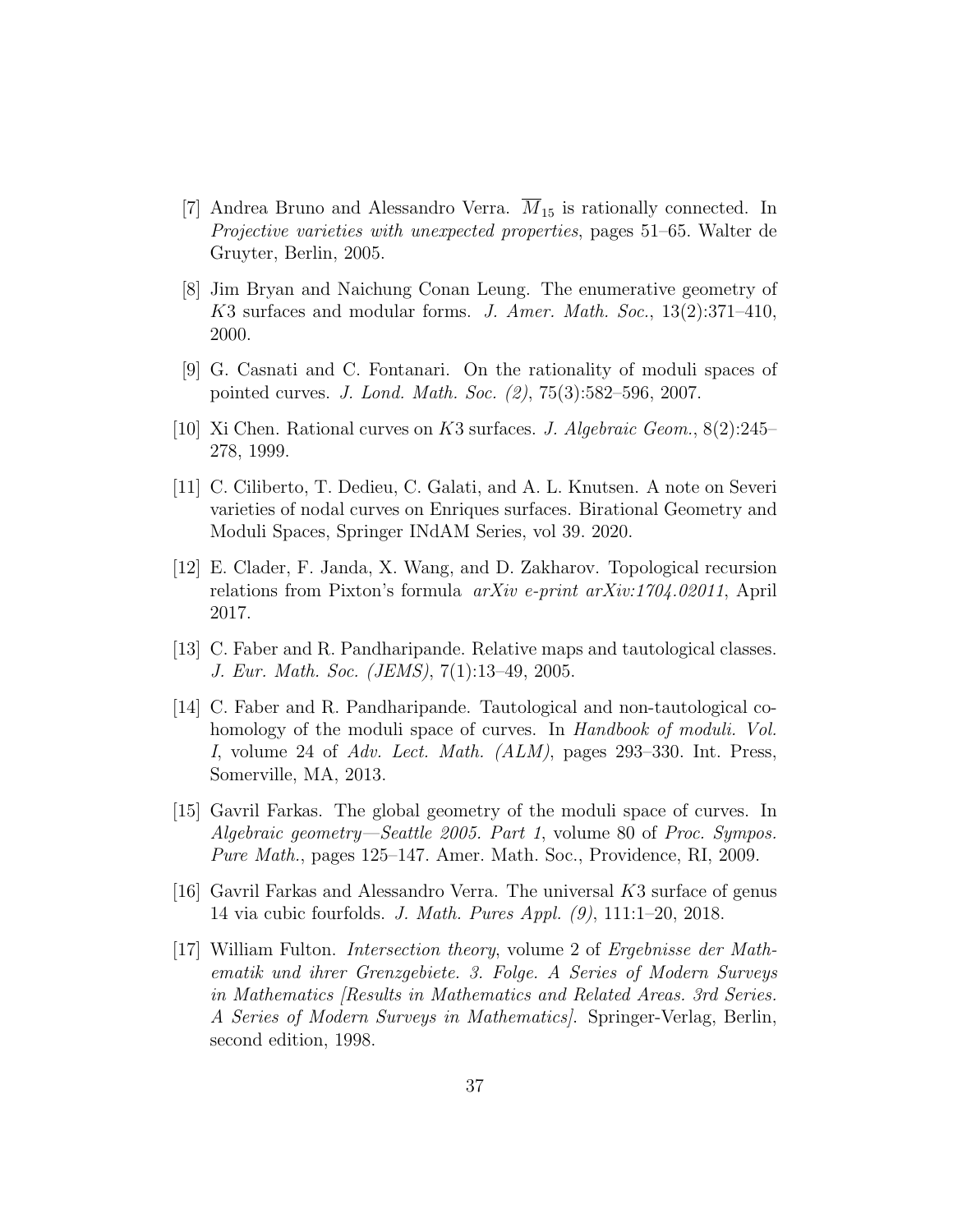- <span id="page-37-6"></span>[18] T. Graber and R. Pandharipande. Localization of virtual classes. Invent. Math., 135(2):487–518, 1999.
- <span id="page-37-3"></span>[19] T. Graber and R. Pandharipande. Constructions of nontautological classes on moduli spaces of curves. *Michigan Math. J.*,  $51(1):93-109$ , 2003.
- <span id="page-37-1"></span>[20] Tom Graber and Ravi Vakil. On the tautological ring of  $\overline{M}_{g,n}$ . Turkish J. Math., 25(1):237–243, 2001.
- <span id="page-37-2"></span>[21] Richard Hain and Eduard Looijenga. Mapping class groups and moduli spaces of curves. In Algebraic geometry—Santa Cruz 1995, volume 62 of Proc. Sympos. Pure Math., pages 97–142. Amer. Math. Soc., Providence, RI, 1997.
- <span id="page-37-7"></span>[22] Brian Harbourne. The geometry of rational surfaces and Hilbert functions of points in the plane. In Proceedings of the 1984 Vancouver conference in algebraic geometry, volume 6 of CMS Conf. Proc., pages 95–111. Amer. Math. Soc., Providence, RI, 1986.
- <span id="page-37-8"></span>[23] Andr´e Hirschowitz. Une conjecture pour la cohomologie des diviseurs sur les surfaces rationnelles génériques. J. Reine Angew. Math., 397:208– 213, 1989.
- <span id="page-37-9"></span>[24] Daniel Huybrechts. Lectures on K3 surfaces, volume 158 of Cambridge Studies in Advanced Mathematics. Cambridge University Press, Cambridge, 2016.
- <span id="page-37-4"></span>[25] Uwe Jannsen. Mixed motives and algebraic K-theory, volume 1400 of Lecture Notes in Mathematics. Springer-Verlag, Berlin, 1990. With appendices by S. Bloch and C. Schoen.
- <span id="page-37-0"></span>[26] Adam Logan. The Kodaira dimension of moduli spaces of curves with marked points. Amer. J. Math., 125(1):105–138, 2003.
- <span id="page-37-5"></span>[27] Davesh Maulik and Rahul Pandharipande. Gromov-Witten theory and Noether-Lefschetz theory. In A celebration of algebraic geometry, volume 18 of Clay Math. Proc., pages 469–507. Amer. Math. Soc., Providence, RI, 2013.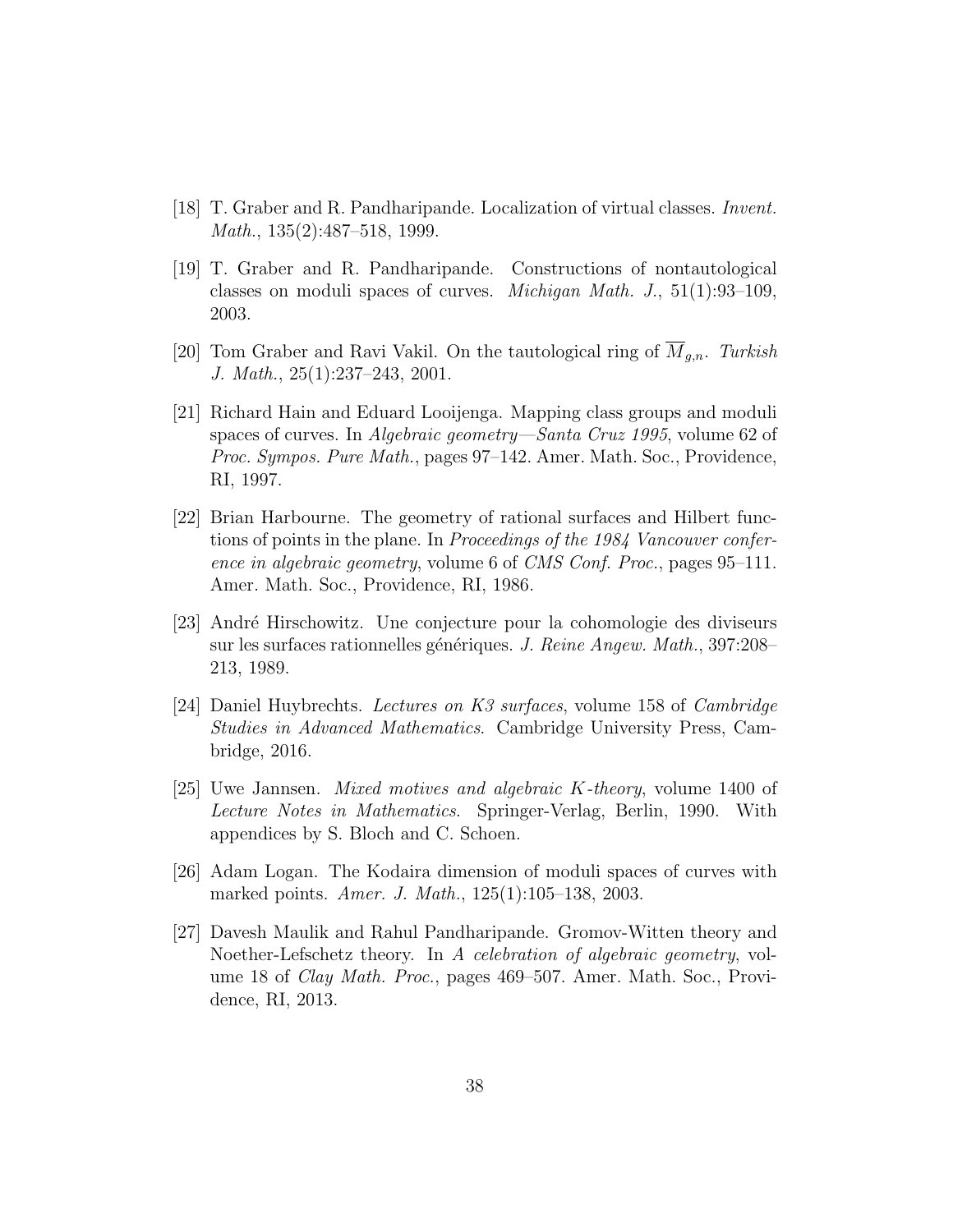- <span id="page-38-5"></span>[28] Shigeru Mukai. Curves and K3 surfaces of genus eleven. In Moduli of vector bundles (Sanda, 1994; Kyoto, 1994), volume 179 of Lecture Notes in Pure and Appl. Math., pages 189–197. Dekker, New York, 1996.
- <span id="page-38-2"></span>[29] D. Mumford. Rational equivalence of 0-cycles on surfaces. J. Math. Kyoto Univ., 9:195–204, 1968.
- <span id="page-38-0"></span>[30] Rahul Pandharipande. A calculus for the moduli space of curves. In Algebraic geometry: Salt Lake City 2015, volume 97 of Proc. Sympos. Pure Math., pages 459–487. Amer. Math. Soc., Providence, RI, 2018.
- <span id="page-38-8"></span>[31] Rahul Pandharipande and Qizheng Yin. Relations in the tautological ring of the moduli space of K3 surfaces. J. Eur. Math. Soc. (JEMS), 22(1):213–252, 2020
- <span id="page-38-3"></span>[32] A. A. Roĭtman. Rational equivalence of zero-dimensional cycles. Mat. Sb. (N.S.), 89(131):569–585, 671, 1972.
- <span id="page-38-10"></span>[33] Johannes Schmitt and Jason van Zelm. Intersections of loci of admissible covers with tautological classes.  $arXiv$  e-prints, page arXiv:1808.05817, Aug 2018.
- <span id="page-38-6"></span>[34] Johannes Schmitt and Qizheng Yin. In preparation.
- <span id="page-38-9"></span>[35] Irene Schwarz. On the Kodaira dimension of  $\overline{\mathcal{N}}_{q,n}$ . arXiv e-prints, page arXiv:1811.01193, Nov 2018.
- <span id="page-38-4"></span>[36] V. Srinivas. Rational equivalence of 0-cycles on normal varieties over C. In Algebraic geometry, Bowdoin, 1985 (Brunswick, Maine, 1985), volume 46 of Proc. Sympos. Pure Math., pages 475–482. Amer. Math. Soc., Providence, RI, 1987.
- <span id="page-38-1"></span>[37] Alessandro Verra. The unirationality of the moduli spaces of curves of genus 14 or lower. Compos. Math., 141(6):1425–1444, 2005.
- <span id="page-38-7"></span>[38] Claire Voisin. Unirational threefolds with no universal codimension 2 cycle. Invent. Math., 201(1):207–237, 2015.
- <span id="page-38-11"></span>[39] Claire Voisin. Chow ring and gonality of general Abelian varieties Ann. Henri Lebesgue, 1:313–332, 2018.